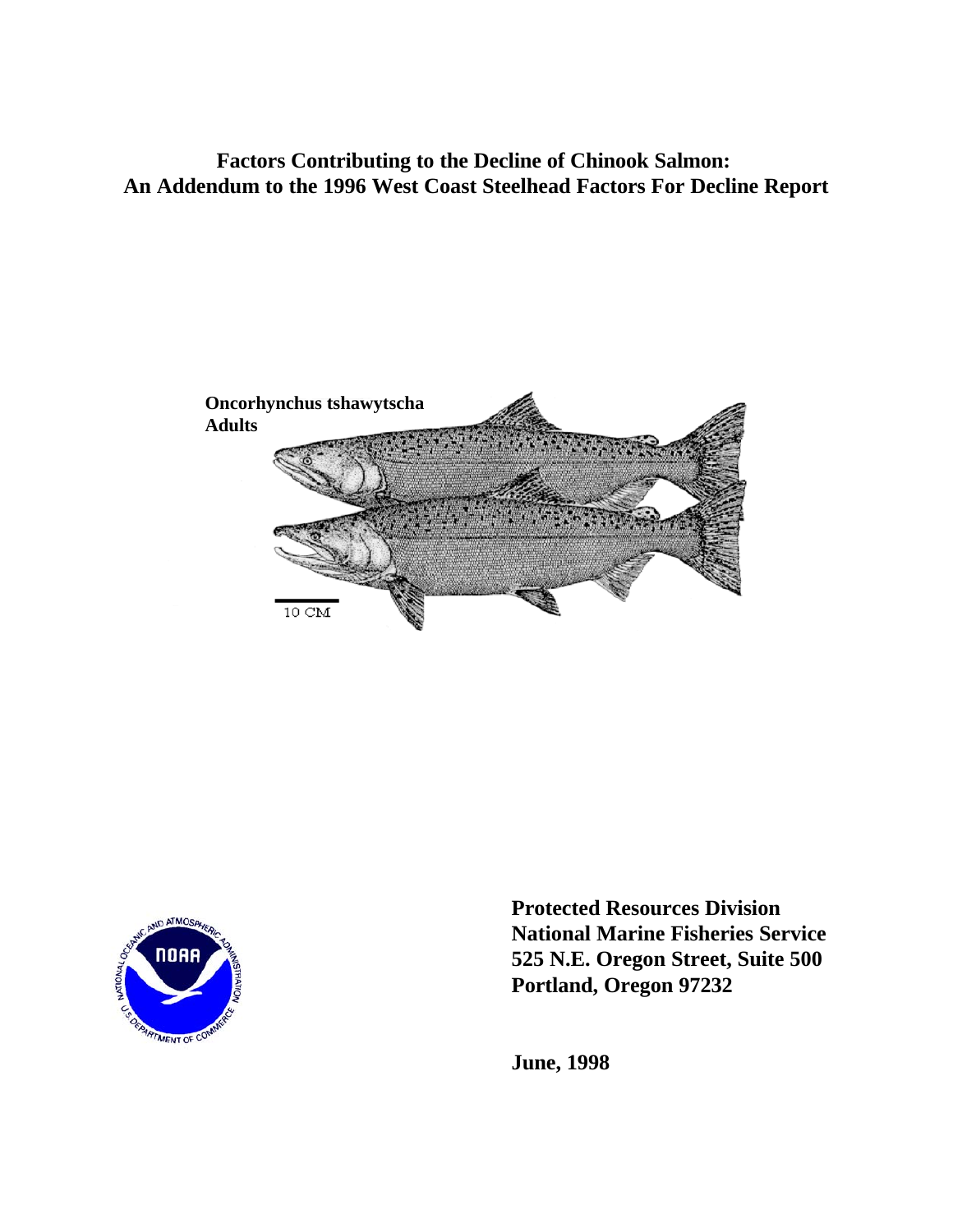# **TABLE OF CONTENTS**

| I.    |                                                                                                                    |                                                          |  |  |  |  |  |
|-------|--------------------------------------------------------------------------------------------------------------------|----------------------------------------------------------|--|--|--|--|--|
| II.   |                                                                                                                    |                                                          |  |  |  |  |  |
| Ш.    |                                                                                                                    | <b>SUMMARY OF EVENTS LEADING TO THE STATUS REVIEW  4</b> |  |  |  |  |  |
| IV.   | SUMMARY OF FACTORS CONTRIBUTING TO THE DECLINE OF                                                                  |                                                          |  |  |  |  |  |
| V.    | <b>FACTORS CONTRIBUTING TO THE DECLINE OF CHINOOK SALMON</b>                                                       |                                                          |  |  |  |  |  |
|       |                                                                                                                    |                                                          |  |  |  |  |  |
| VI.   | THE PRESENT OR THREATENED DESTRUCTION, MODIFICATION OR<br><b>CURTAILMENT OF CHINOOK SALMON HABITAT OR RANGE  9</b> |                                                          |  |  |  |  |  |
|       | A.<br><b>B.</b>                                                                                                    |                                                          |  |  |  |  |  |
|       | $C$ .                                                                                                              |                                                          |  |  |  |  |  |
|       | D.                                                                                                                 |                                                          |  |  |  |  |  |
|       | E.                                                                                                                 |                                                          |  |  |  |  |  |
|       | F.                                                                                                                 |                                                          |  |  |  |  |  |
| VII.  | A.                                                                                                                 | OVERUTILIZATION FOR COMMERCIAL, RECREATIONAL,            |  |  |  |  |  |
|       | <b>B.</b>                                                                                                          |                                                          |  |  |  |  |  |
|       | $\mathcal{C}$ .                                                                                                    |                                                          |  |  |  |  |  |
|       | D.                                                                                                                 |                                                          |  |  |  |  |  |
|       | E.<br>$F_{\cdot}$                                                                                                  |                                                          |  |  |  |  |  |
| VIII. |                                                                                                                    |                                                          |  |  |  |  |  |
|       | A.                                                                                                                 |                                                          |  |  |  |  |  |
|       | <b>B.</b>                                                                                                          |                                                          |  |  |  |  |  |
|       | $\mathbf{C}$ .                                                                                                     |                                                          |  |  |  |  |  |
|       |                                                                                                                    |                                                          |  |  |  |  |  |
| IX.   |                                                                                                                    | <b>INADEQUACY OF EXISTING REGULATORY MECHANISMS</b> 31   |  |  |  |  |  |
| X.    |                                                                                                                    |                                                          |  |  |  |  |  |
|       | A.                                                                                                                 |                                                          |  |  |  |  |  |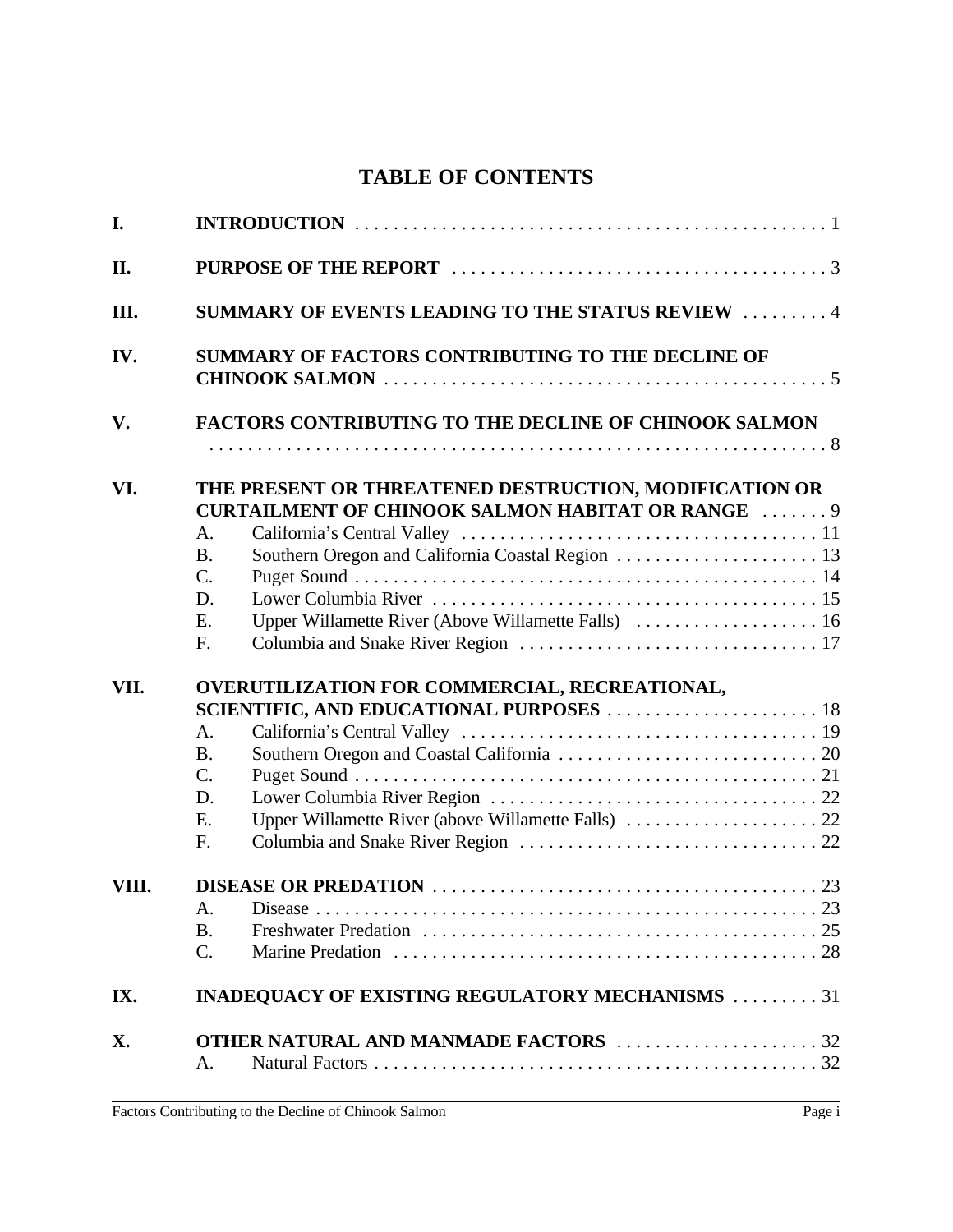|       |           | 1. |                                                                    |
|-------|-----------|----|--------------------------------------------------------------------|
|       |           |    | $\mathbf{a}$ .                                                     |
|       |           | 2. |                                                                    |
|       | <b>B.</b> |    |                                                                    |
|       |           | 1. |                                                                    |
|       |           | 2. |                                                                    |
|       |           |    | a.                                                                 |
|       |           |    | Southern Oregon and California Coastal Region  40<br>$\mathbf b$ . |
|       |           |    | c.                                                                 |
|       |           |    | Lower Columbia River (Ocean Type)  42<br>$\mathbf{d}$ .            |
|       |           |    | e.                                                                 |
|       |           |    | Columbia River (east of the Cascade Crest)  44<br>f.               |
|       |           |    | Grand Coulee Fish Maintenance Project 44<br>(1)                    |
|       |           |    | Chinook Salmon Spawning Channels 45<br>(2)                         |
|       |           |    | (3)                                                                |
|       |           |    | Lower Snake River Compensation Plan 46<br>(4)                      |
|       |           |    | (5)                                                                |
|       |           |    | Public and Private Power Generators  46<br>(6)                     |
|       |           | 3. | Introduction of Nonnative Chinook Salmon into Hatcheries  47       |
|       |           | 4. |                                                                    |
| XI.   |           |    |                                                                    |
| XII.  |           |    |                                                                    |
| XIII. |           |    | <b>CITATIONS: FACTORS FOR THE DECLINE OF WEST COAST CHINOOK</b>    |

# **LIST OF TABLES**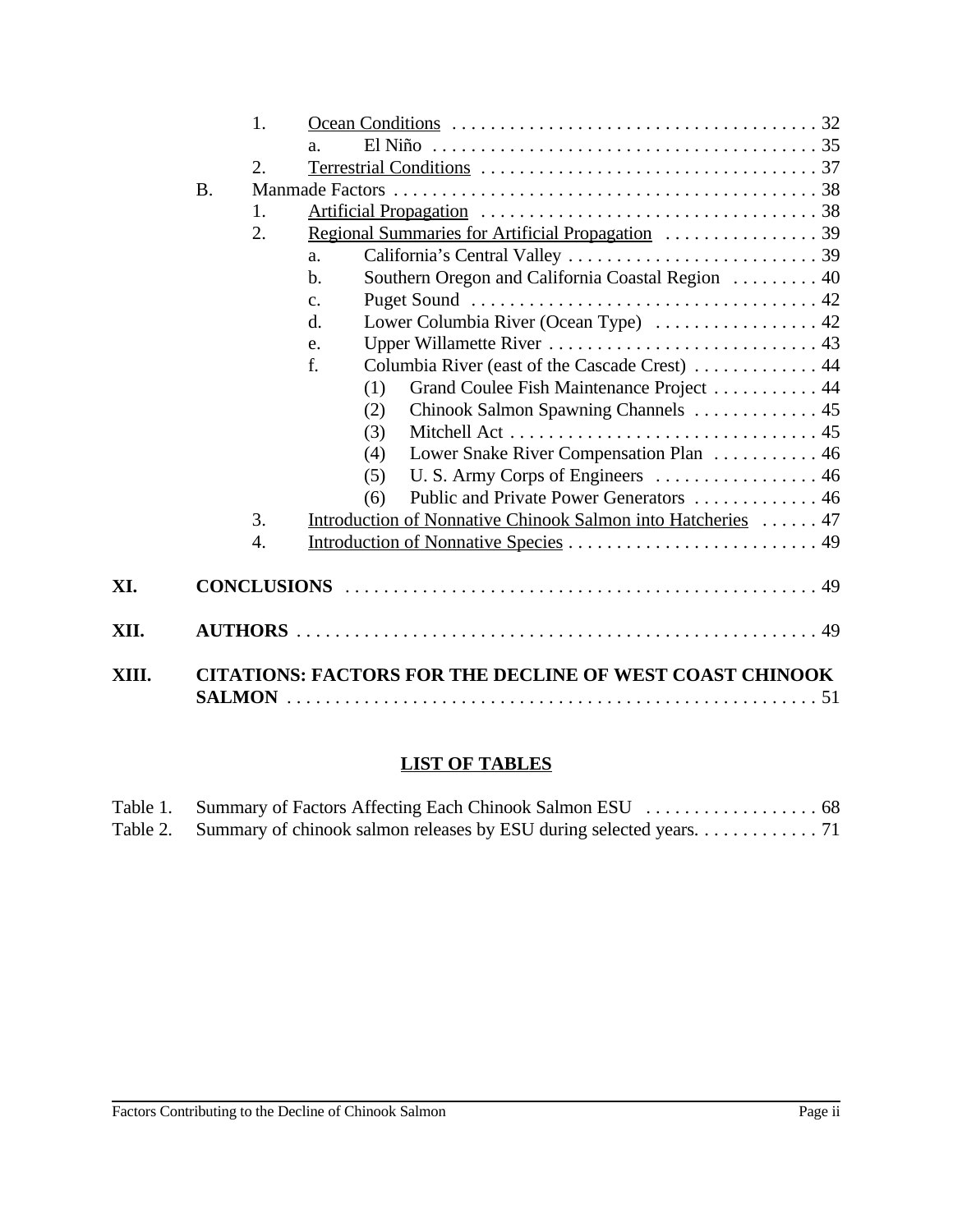#### **I. INTRODUCTION**

The Federal Endangered Species Act  $(ESA)^1$  states that various species of fish, wildlife, and plants in the United States have been rendered extinct as a consequence of economic growth and development untempered by adequate concern for ecosystem conservation (ESA Section  $2(a)$ )<sup>2</sup>. To protect species at risk of extinction, the ESA provides a mechanism for identifying and protecting at-risk species. The ESA and the listing regulations promulgated by the National Marine Fisheries Service (NMFS) set forth procedures for listing at-risk species so they may be afforded the substantive protection of the ESA itself.

The ESA divides responsibility for listing species between the Secretary of the Interior and the Secretary of Commerce<sup>3</sup>. Essentially, the Secretary of the Interior is responsible for all terrestrial and freshwater species while the Secretary of Commerce is responsible for all marine species. In some cases, such as that of sea turtles, the two departments share jurisdiction. The Secretary of the Interior has delegated this authority under the ESA to the United States Fish and Wildlife Service (FWS). The Secretary of Commerce has delegated this authority to the National Marine Fisheries Service (NMFS).

The NMFS' ESA implementing regulations define a "species" to include any species or subspecies of fish, wildlife, or plant, and any distinct population segment of any vertebrate species that interbreeds when mature.<sup>4</sup> A "threatened" species is defined as any species in danger of becoming endangered in the foreseeable future;<sup>5</sup> an "endangered" species is defined as a species in danger of

- <sup>2</sup> 16 U.S.C. § 1531(a)(1) (1988).
- $16$  U.S.C. § 1532 (15) (1988).
- 50 CFR § 424.02 (k) 1995. <sup>4</sup>
- 50 CFR § 424.02 (m) 1995. <sup>5</sup>

<sup>&</sup>lt;sup>1</sup> 16 U.S.C. §§ 1531 - 1544 (1988).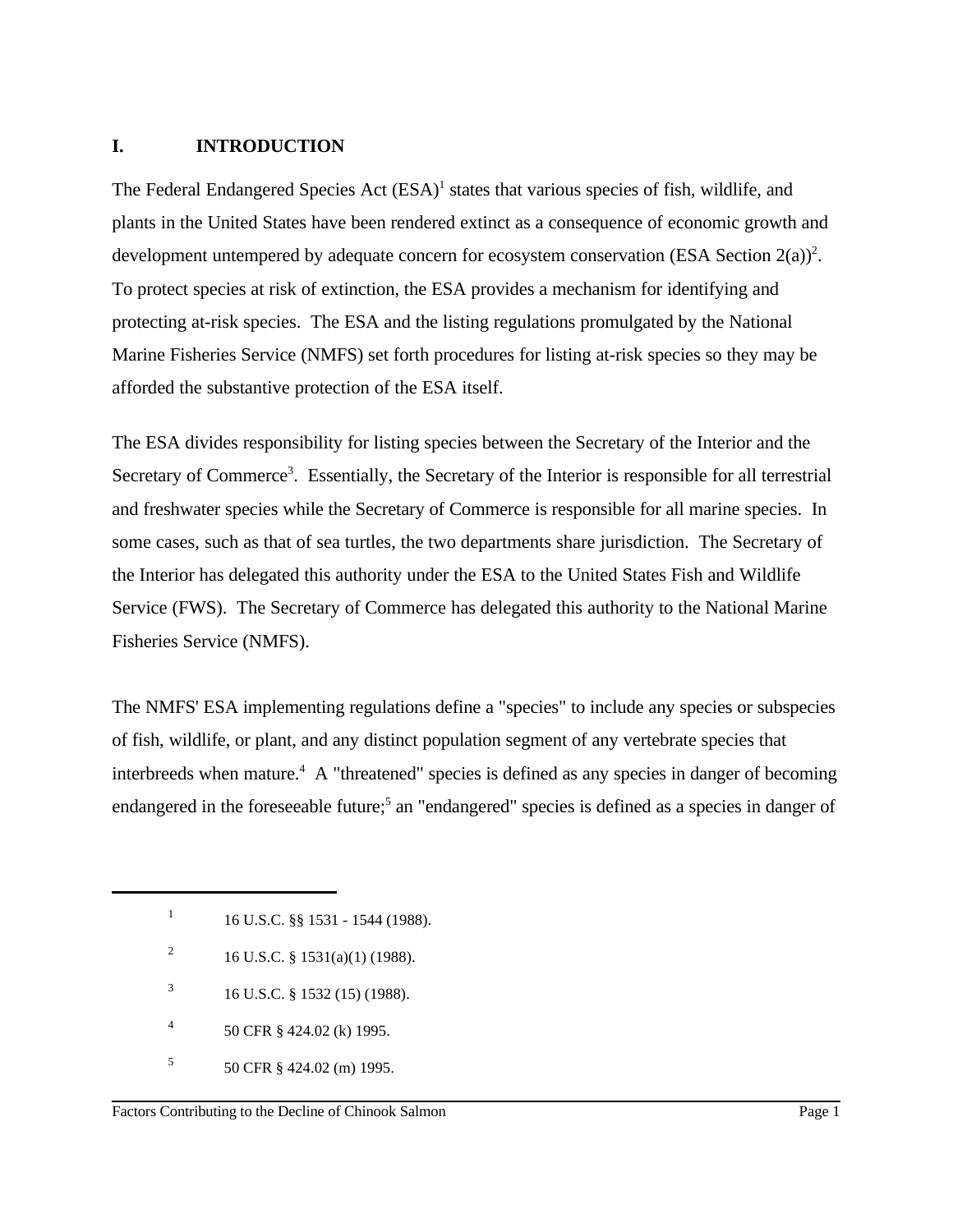extinction throughout all or a significant portion of its range.<sup>6</sup>

The ESA allows "distinct population segments" of named species to be listed. According to NMFS policy, a salmon population or group of populations is considered "distinct" and hence a "species" under the ESA if it represents an ESU of the biological species (NMFS 1991, Waples 1991a). To qualify as an ESU under NMFS policy, a salmon population or group of populations must satisfy the following two criteria: (1) it must be substantially reproductively isolated from other conspecific population units, and (2) it must contribute substantially to ecological/genetic diversity of the biological species as a whole (Waples 1991a). The reproductive isolation need not be absolute but must be strong enough to permit evolutionarily important differences to accrue in different population units.

The listing process requires that NMFS must determine if a species is at risk of extinction throughout all or a portion of their range (and are thus endangered) or if they are at risk of becoming endangered in the foreseeable future throughout all or a portion of their range (and are thus threatened) based upon any one or a combination of the following factors:

- 1. The present or threatened destruction, modification, or curtailment of its habitat or range.
- 2. Overutilization for commercial, recreational, scientific, or education purposes.
- 3. Disease or predation.
- 4. Inadequacy of existing regulatory mechanisms.
- 5. Other natural or human-made factors affecting its continued existence.

(see ESA Section  $4(a)(1)^7$ , and 50 CFR §424.11(c)). Collectively, these five factors are referred to as the "Factors for Decline." The NMFS must also take into account any efforts being made

 $^{6}$  50 CFR  $\frac{8424.02}{e}$  (e) 1995.

 $16$  U.S.C. § 1533(a)(1) (1988).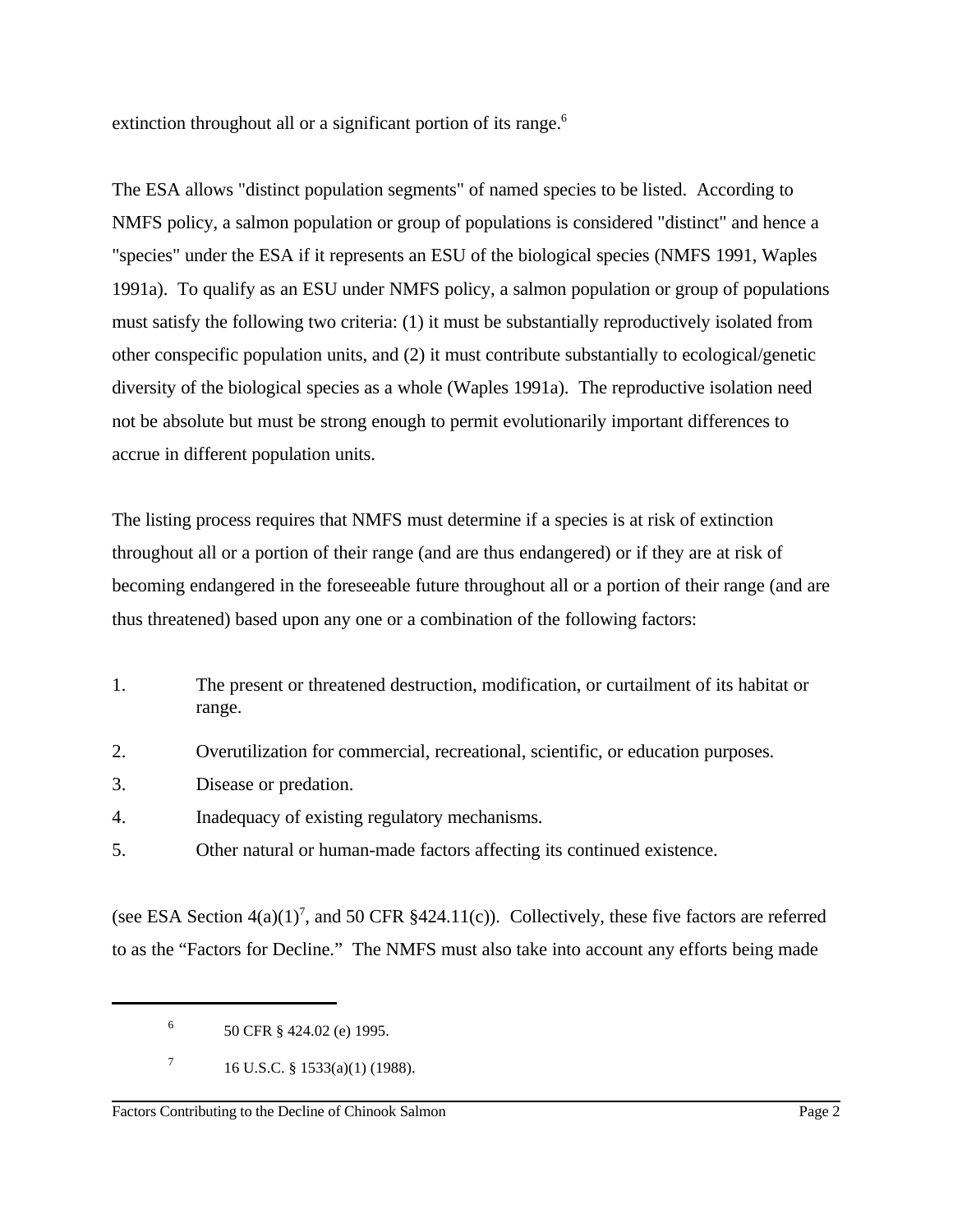by any state, foreign nation, or any political subdivision, to protect a species before reaching a final listing decision (see ESA Section  $4(b)(1)(A))^8$ .

## **II. PURPOSE OF THE REPORT**

The purpose of this report is to compile and present available scientific information with respect to the factors of decline for west coast chinook salmon. The information contained in this report was presented to NMFS in response to requests for information relevant to completing the status review for chinook salmon, and has been sorted and reorganized in order to combine information on the factors for decline for west coast chinook salmon.

To ensure that the best available information was used in this report, NMFS solicited the assistance of state and tribal fisheries agencies in identifying factors of decline for west coast chinook salmon. This report is in part derived from information provided by these chinook salmon co-managers. While every attempt was made to capture the most up-to-date information on chinook salmon factors for decline, NMFS recognizes that some areas may have been overlooked or not dealt with in sufficient detail. The NMFS encourages anyone interested in providing comments on this report to submit materials to NMFS at the addresses found on page 49.

The NMFS has prepared several reports addressing the factors that have led to the decline of anadromous salmonids, including chinook salmon. $9$  Most recently, NMFS completed the "Factors for Decline: A Supplement to the Notice of Determination for West Coast Steelhead Under the Endangered Species Act" (NMFS 1996a). This report is intended to compile information from the west coast steelhead factors for decline report and from the Status Review

<sup>&</sup>lt;sup>8</sup> 16 U.S.C. § 1533 (b)(1)(A) (1988).

<sup>&</sup>lt;sup>9</sup> Tactors for Decline: A Supplement to the Notice of Determination for Snake River Spring/Summer Chinook Salmon Under the Endangered Species Act" (NMFS 1991b). Coastal Coho Habitat Factors for Decline and Protective Efforts in Oregon" (April 24, 1997) (NMFS 1997a). The NMFS identified factors for decline specific to coho salmon, and generally for chinook salmon as well, in the proposed rule for coastal coho published in the Federal Register (60 FR 38011, July 25, 1995).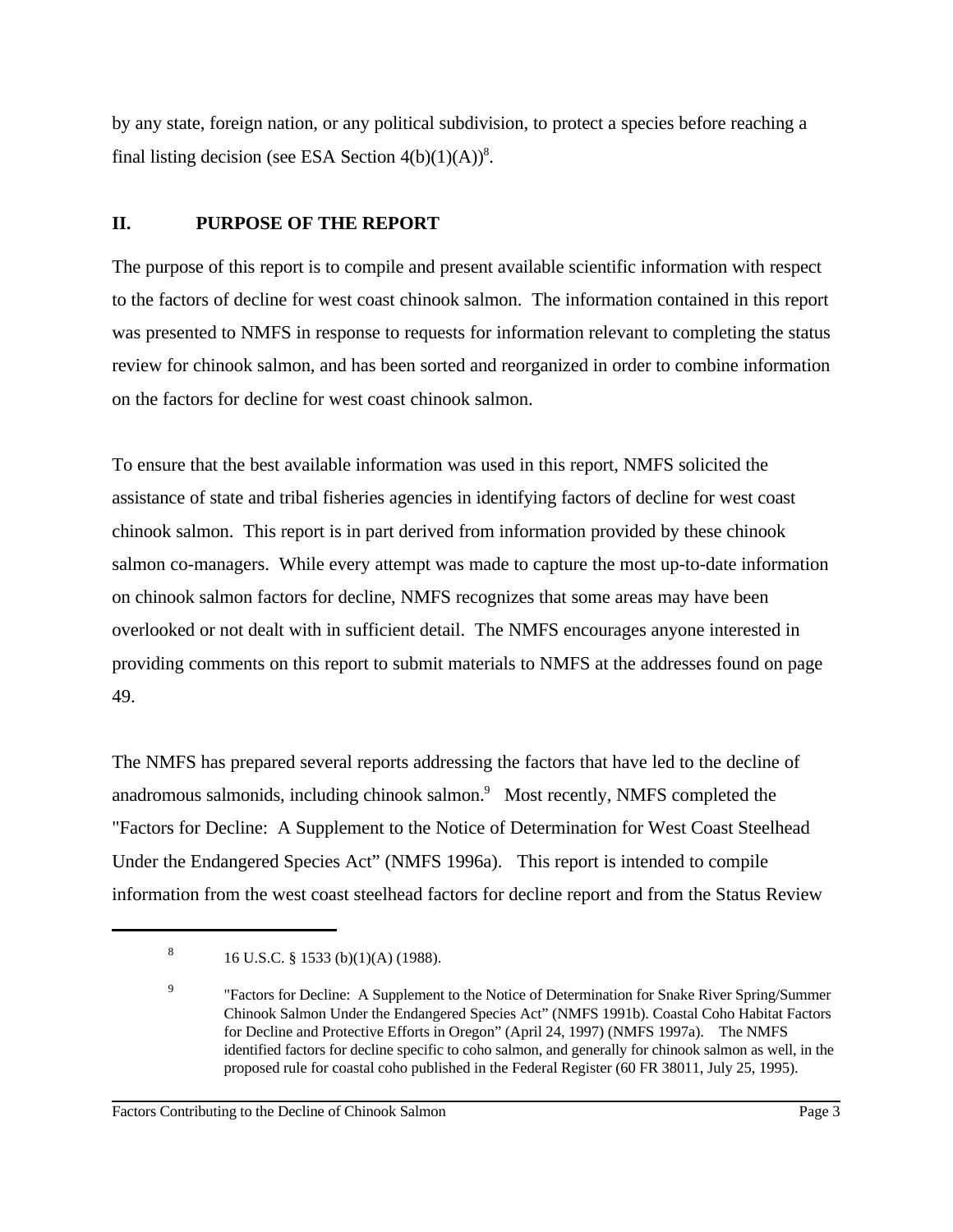for chinook salmon.

#### **III. SUMMARY OF EVENTS LEADING TO THE STATUS REVIEW**

West Coast chinook salmon have been the subject of many Federal ESA actions. The NMFS listed the Sacramento River winter-run chinook as a threatened species under the ESA (54 FR 10260, August 4, 1989). As NMFS was reviewing and reclassifying the status of Sacramento River chinook, Oregon Trout and five co-petitioners petitioned NMFS on June 7, 1990, to list Snake River spring/summer and fall chinook salmon as threatened species under the ESA. The NMFS finalized its rule listing these Snake River chinook runs as threatened species on April 22, 1992 (57 FR 14653).

Meanwhile, on June 3, 1993, American Rivers and 10 other organizations petitioned NMFS to add Mid-Columbia River summer chinook salmon to the list of endangered species. Subsequently, NMFS determined that mid-Columbia River summer chinook salmon did not qualify as an ESU, and therefore was not a distinct species under the ESA (59 FR 48855, September 23, 1994). However, NMFS did determine that mid-Columbia River summer chinook salmon were part of a larger ESU that included all late-run (summer and fall) Columbia River chinook salmon between McNary and Chief Joseph Dams. The NMFS also concluded that this ESU did not warrant listing as a threatened or endangered species (Id.).

Immediately prior to that determination, NMFS announced that it would commence a coastwide status review of all west coast chinook salmon based on a petition filed on March 14, 1994, by Professional Resources Organization-Salmon (PRO-Salmon) to list various populations of chinook salmon in Washington (59 FR 46808, September 12, 1994). Shortly after initiating this coastwide status review for chinook and other salmon species, NMFS received a petition from the Oregon Natural Resource Council and Rich Nawa on February 1, 1995, to list chinook salmon throughout their range. The NMFS then reconfirmed its intention to conduct a comprehensive coastwide status review of west coast chinook salmon (60 FR 30263, June 8, 1995).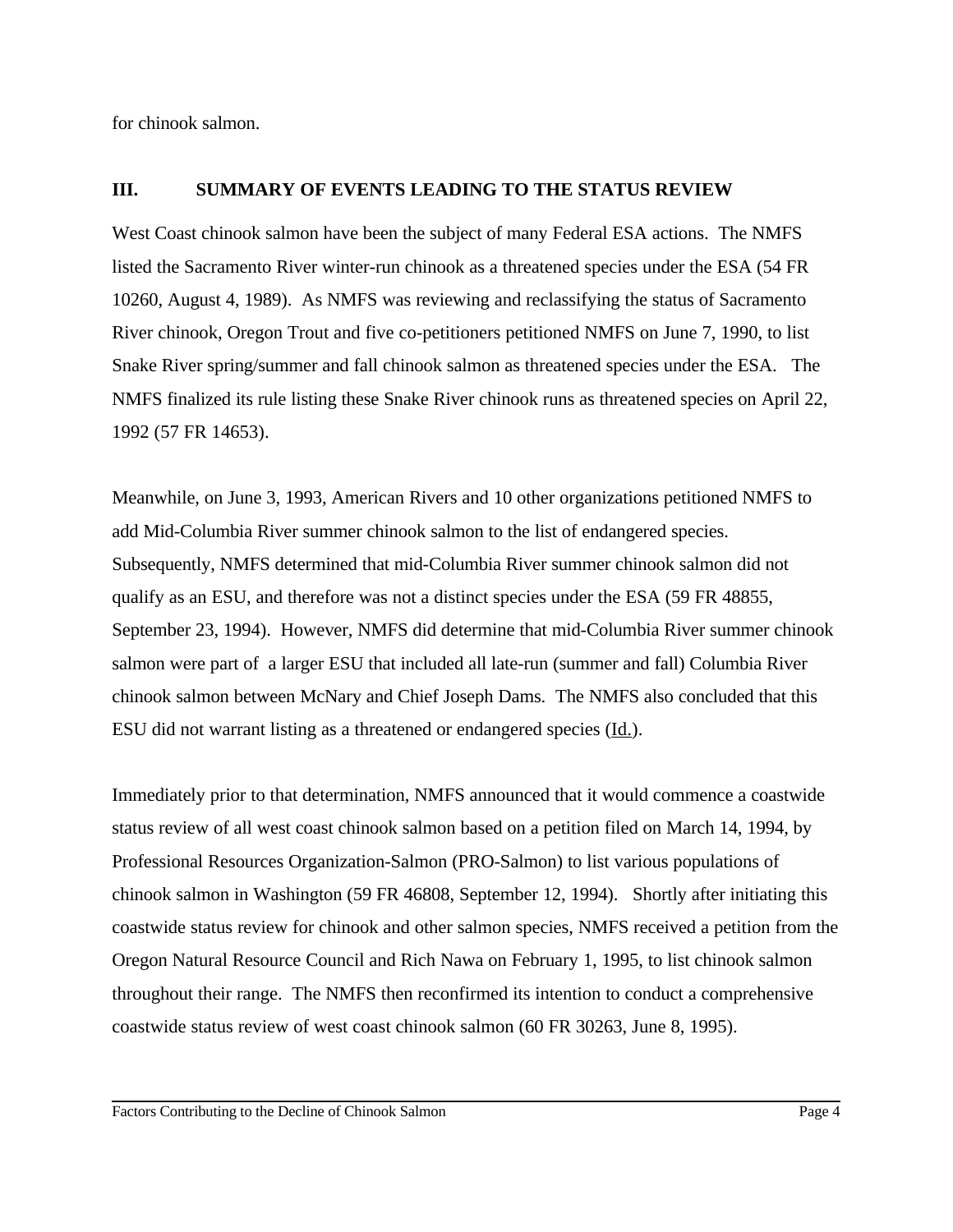In the intervening period between the two most recent petitions to list various populations of west coast chinook salmon, NMFS published an emergency rule on August 18, 1994 (59 FR 42529) after determining that the status of Snake River spring/summer-run and Snake River fall-run chinook salmon warranted reclassifying them as endangered, based on projected declines and low abundance levels of adult chinook salmon. Because emergency rules under the ESA have a limited duration (see 16 U.S.C. §1533(b)(7) and 50 CFR §424.20(a)), NMFS published a proposed rule reclassifying listed Snake River spring/summer-run and Snake River fall-run chinook salmon ESUs as endangered on December 28, 1994 (59 FR 66784). Since publishing that proposed rule, a congressional moratorium on listing activities, a large ESA listing determination backlog, and other delays prevented NMFS from completing its assessment of the proposed rule. During this period, both stocks of Snake River chinook salmon increased in abundance. Because of these increases (and because management activities affecting these species have improved, NMFS concluded that the risks facing the listed chinook salmon ESUs are lower than they were at the time of the proposed rule, and thus NMFS withdrew the proposed reclassification (63 FR 1807, January 12, 1998). Most recently, on March 9, 1998, NMFS published a proposed rule to list 10 west coast chinook salmon ESUs as either threatened or endangered and designated critical habitat throughout their range (63 FR 11750). That proposed listing spawned this report on the factors affecting the decline of west coast chinook salmon.

## **IV. SUMMARY OF FACTORS CONTRIBUTING TO THE DECLINE OF CHINOOK SALMON**

This section summarizes factors for decline across the range of chinook salmon. While these factors have been treated in general terms in this section, it is important to emphasize that impacts from certain factors are more acute in specific ESUs, and can vary among stocks within the same ESU. For example, impacts from hydropower development are more pervasive for ESUs in the upper Columbia River Basin than for some coastal ESUs.

Chinook salmon on the west coast of the United States have experienced declines in abundance in the past several decades as a result of both natural and human factors. Forestry, agriculture,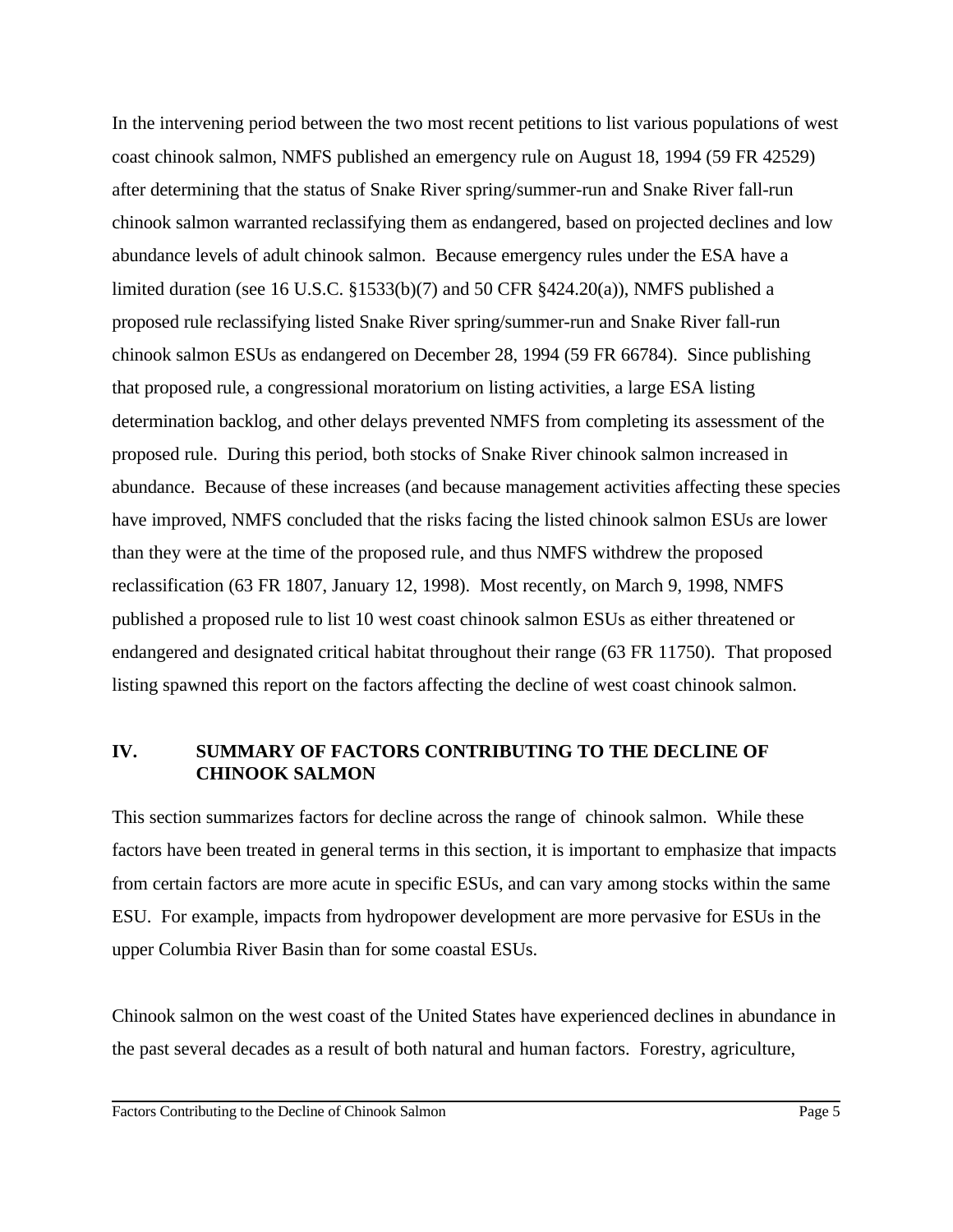mining, and urbanization have degraded, simplified, and fragmented habitat. Water diversions for agriculture, flood control, domestic, and hydropower purposes (especially in the Columbia River and Sacramento-San Joaquin Basins) have greatly reduced or eliminated historically accessible habitat. Studies indicate that in most western states, about 80 to 90% of the historic riparian habitat has been eliminated. Further, it has been estimated that during the last 200 years, the lower 48 states have lost approximately 53% of all wetlands and the majority of the rest are severely degraded. Wetlands in Washington and Oregon are estimated to have diminished by onethird, while California has experienced a 91% loss of its wetland habitat. Loss of habitat complexity has also contributed to the decline of chinook salmon. For example, in national forests in Washington, there has been a 58% reduction in large, deep pools due to sedimentation and loss of pool-forming structures such as boulders and large wood. Similarly, in Oregon, the abundance of large, deep pools on private coastal lands has decreased by as much as 80%. Sedimentation resulting from land use activities is recognized as a primary cause of habitat degradation in the range of west coast chinook salmon (FEMAT 1993).

Historically, chinook salmon were abundant in many Pacific coastal and interior waters of the United States. Chinook salmon support important tribal, commercial, and recreational fisheries throughout their range, contributing millions of dollars to numerous local economies, as well as providing important cultural and subsistence needs for Native Americans. The extent of that support was much greater historically. Overfishing in the early days of European settlement depleted many stocks of chinook and other salmonids even before extensive habitat degradation began. However, following the degradation of many west coast aquatic and riparian ecosystems, exploitation rates were higher than many chinook populations could sustain. Therefore, harvest may have contributed to the further decline of some populations.

Introductions of nonnative species and habitat modifications have increased predator populations in numerous river systems—thereby increasing the level of predation that salmonids experienced. Chinook salmon face predation pressures from native and nonnative fish, several species of birds, as well as from marine mammals. Predation by marine mammals is also of concern in areas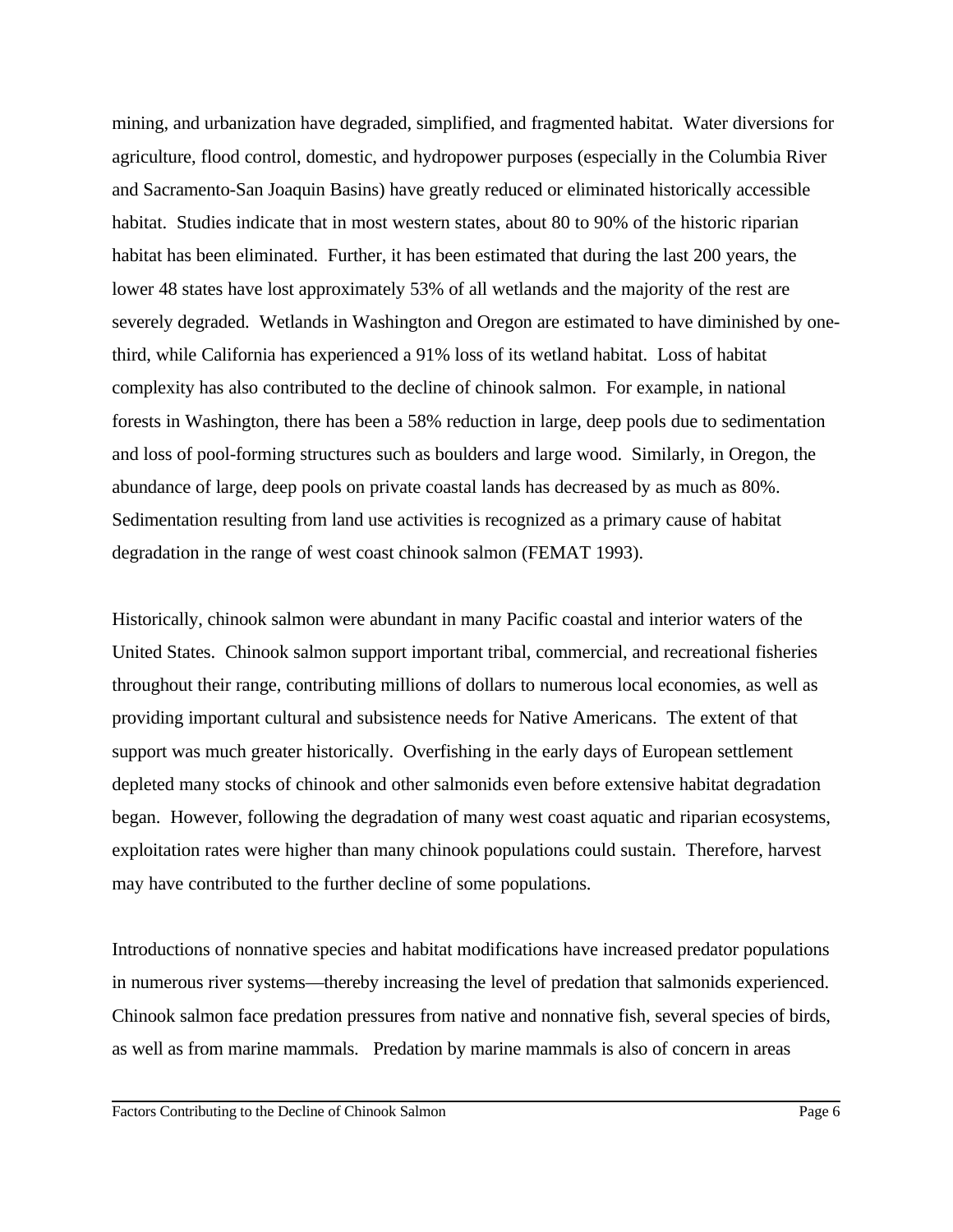where chinook salmon run sizes are dwindling. Even though chinook salmon and marine mammals have coexisted for thousands of years, most investigators consider predation a significant contributing factor to the declines being observed in chinook salmon populations, particularly in areas where habitat alterations have tipped the predator/prey balance in favor of predators.

Chinook salmon are exposed to numerous bacterial, viral, and parasitic organisms during their life cycle. Native chinook salmon have evolved with certain of these organisms, but the widespread use of artificial propagation has introduced some exotic organisms not historically present in some watersheds. Some scientific studies may indicate that chinook salmon are more susceptible to disease organisms than other salmonids. Habitat conditions such as low water flows and high temperatures can exacerbate susceptibility to disease, though hatchery chinook salmon appear to be more susceptible than native or naturally spawning chinook salmon.

Natural climatic conditions have served to exacerbate the problems associated with degraded and altered riverine and estuarine habitats. Persistent drought conditions have reduced already limited spawning, rearing and migration habitat. Further, climatic conditions appear to have resulted in decreased ocean productivity which may significantly affect chinook salmon abundance. This factor can be particularly damaging to chinook salmon populations facing degraded freshwater habitat conditions.

In an attempt to mitigate the loss of habitat, extensive hatchery programs have been implemented throughout the range of chinook salmon. While some of these programs have been successful in providing fishing opportunities, the impacts of these programs on native, naturally-reproducing stocks are not well understood. Competition, genetic introgression, and disease transmission resulting from hatchery introductions may significantly reduce the production and survival of native, naturally-reproducing chinook salmon. Furthermore, collection of native chinook salmon for hatchery broodstock purposes may result in additional negative impacts to small or dwindling natural populations. It is important to note, however, that artificial propagation could play an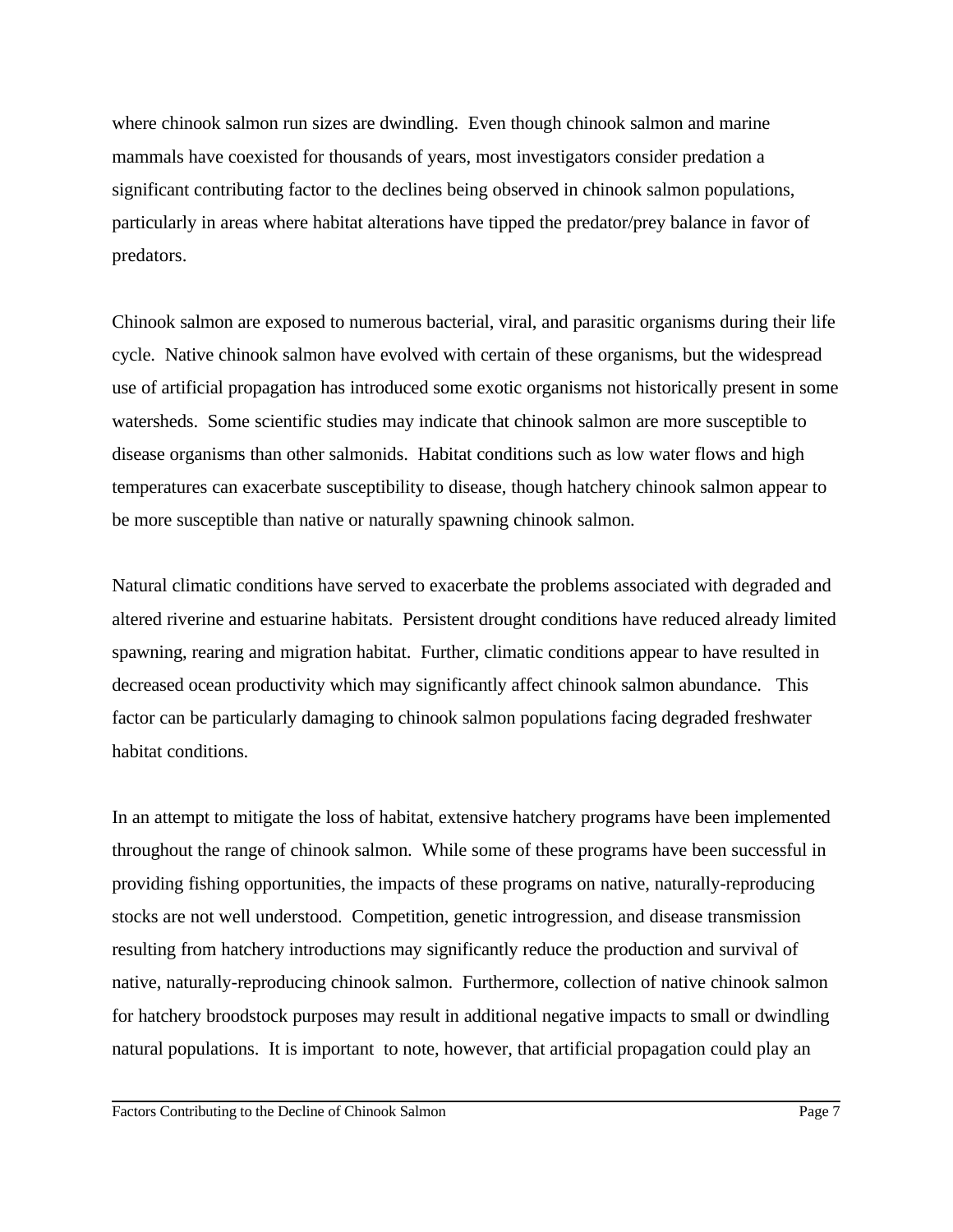important role in chinook salmon recovery and that some hatchery populations of chinook salmon may be deemed essential for the recovery of threatened or endangered chinook salmon ESUs. In addition, alternative uses of supplementation, such as for the creation of terminal fisheries, must be fully explored to try to limit negative impacts to remaining natural populations. This use must be tempered with the understanding that protecting native, naturally-reproducing chinook salmon and their habitats is critical to maintaining healthy, fully-functioning ecosystems.

This report concludes that no single specific factor for decline is affecting chinook salmon; rather, habitat destruction and modification, species overutilization for recreational purposes, and natural and human-made factors all have contributed to the decline of chinook salmon.

## **V. FACTORS CONTRIBUTING TO THE DECLINE OF CHINOOK SALMON**

As mentioned in the introduction, the ESA listing process requires that NMFS determine if a species is at risk of extinction throughout all or a portion of its range based upon any one or a combination of the five following factors:

- 1. The present or threatened destruction, modification, or curtailment of its habitat or range.
- 2. Overutilization for commercial, recreational, scientific, or education purposes.
- 3. Disease or predation.
- 4. Inadequacy of existing regulatory mechanisms.
- 5. Other natural or human-made factors affecting its continued existence .

(see ESA Section 4(a)(1), and 50 CFR §424.11(c)). According to the ESA, the determination of whether a species is threatened or endangered should be made on the basis of the best scientific information available, after conducting a review of the status of the species, and after taking into consideration conservation measures that are in place (ESA Section  $4(b)(1)(A)$ ). The NMFS Northwest and Southwest Regional Offices evaluate conservation measures effectiveness when making listing determinations. Each of these factors are discussed below.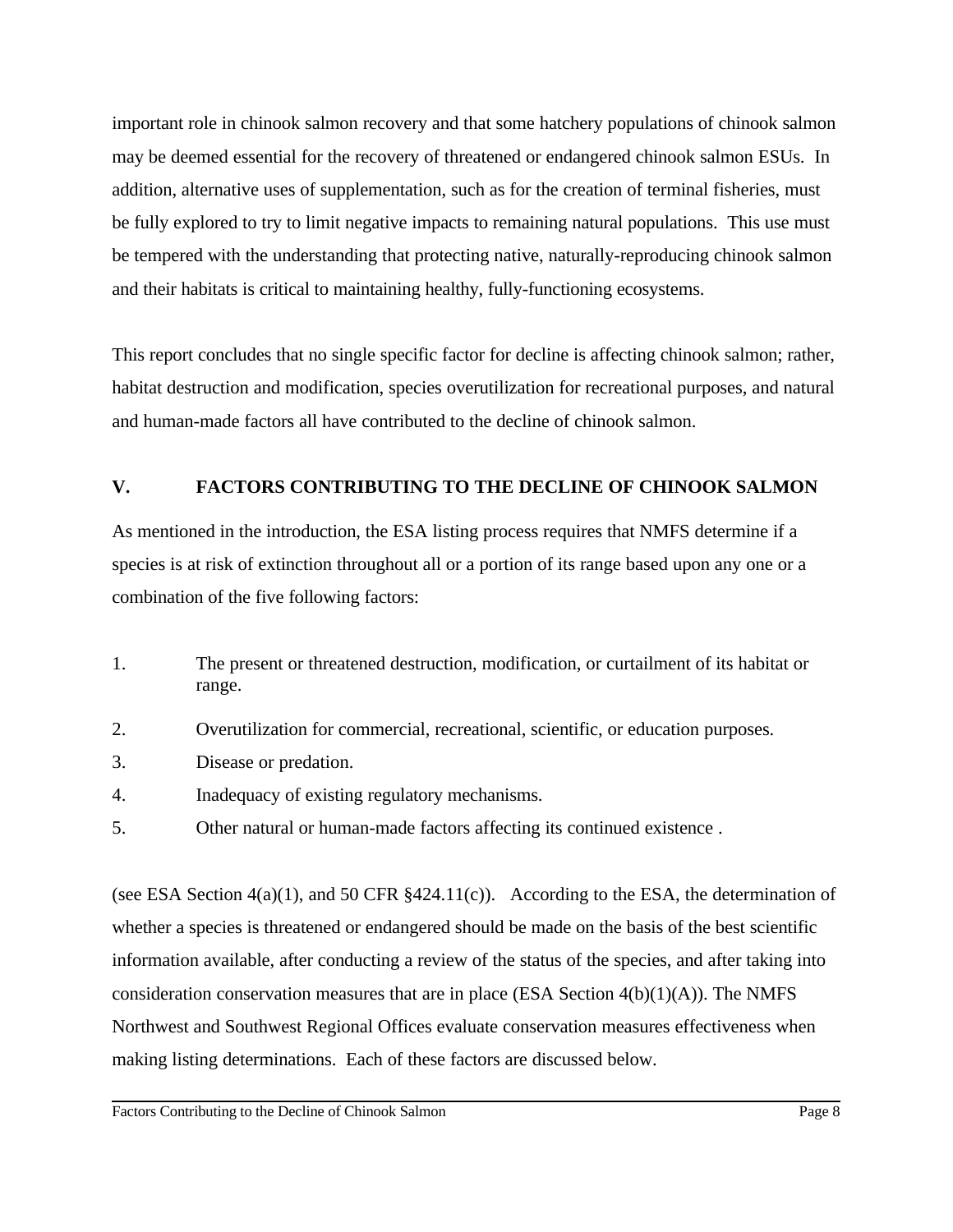## **VI. THE PRESENT OR THREATENED DESTRUCTION, MODIFICATION OR CURTAILMENT OF CHINOOK SALMON HABITAT OR RANGE**

Natural resource use and extraction leading to habitat modification can have significant direct and indirect impacts to chinook salmon populations. Land use activities associated with logging, road construction, urban development, mining, agriculture, and recreation have significantly altered fish habitat quantity and quality. Impacts associated with these activities include: (1) alteration of streambank and channel morphology; (2) alteration of ambient stream water temperatures; (3) degradation of water quality; (4) elimination of spawning and rearing habitat; (5) fragmentation of available habitats; (6) removal of riparian vegetation resulting in increased stream bank erosion; (7) elimination of downstream spawning gravel and large woody debris recruitment; and (8) increased sedimentation input into spawning and rearing areas. Increased sedimentation results in the loss of channel complexity, pool habitat, suitable gravel substrate, and large woody debris. Studies indicate that in most western states, about 80 to 90% of the historic riparian habitat has been eliminated. Further, it has been estimated that during the last 200 years, the lower 48 United States have lost approximately 53% of all their wetlands. Wetlands in Washington and Oregon have been estimated to have diminished by one third, and it is estimated that California has lost 91% loss of its wetland habitat (FEMAT 1993).

The degree of spatial and temporal connectivity between and within watersheds is an important consideration when attempting to maintain aquatic riparian ecosystem functions. Loss of this connectivity and complexity has contributed to the decline of chinook salmon. In Washington, the number of large, deep pools in National Forest streams has decreased by as much as 58% due to sedimentation and loss of pool-forming structures such as boulders and large wood. Similarly, in Oregon, the abundance of large, deep pools on private coastal lands has decreased by as much as 80% (Gregory and Bisson 1997).

Land and water-use practices, including forestry, grazing, agriculture, urbanization, mining, flood control, dredging, water pollution, water withdrawal, and hydropower development have, and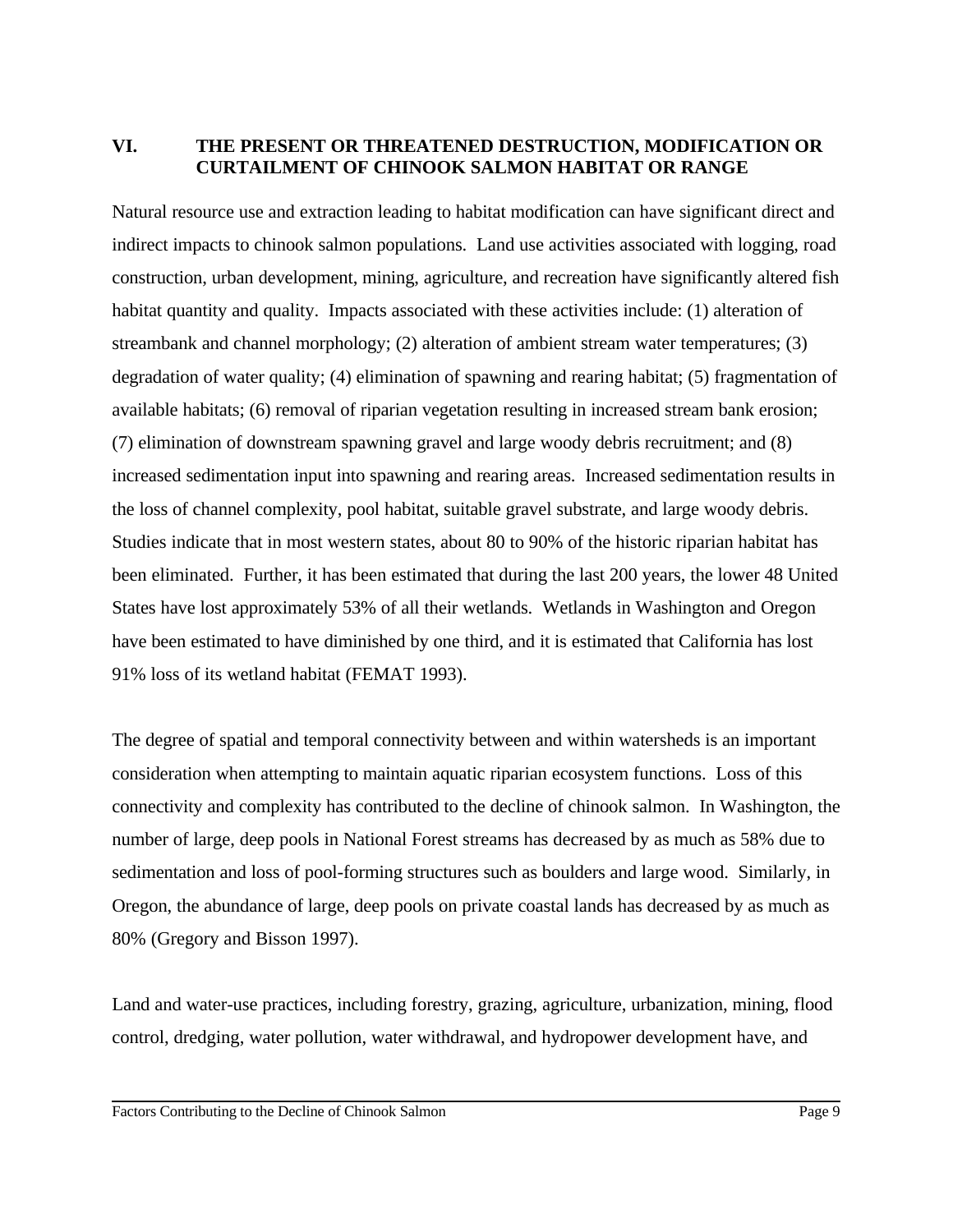continue to substantially altered watershed functions and features necessary for productive use by anadromous salmonids. These watershed functions and features include the routing and quantity of water, sediments, nutrients and other dissolved chemicals, and woody debris delivered to salmonid streams; water quality (i.e., temperature, dissolved oxygen, presence of invertebrates, turbidity); riparian habitat complexity; stream complexity (i.e., the quality and quantity of riffles, pools, substrate, cover, bank stability, presence of side channels, eddies, and undercut banks, amount and placement of large woody debris); and predator-prey relationships (Spence et al. 1996, Bisson et al. 1997).

Anadromous salmonids require clean, cool, well-oxygenated water in adequate quantity to survive rearing and migration periods both before spawning and after juveniles emerge from the spawning redds. Salmonid eggs are highly affected during incubation and hatching by temperature and flow. Complex streams with good ratios of riffles and pools provide productive spawning habitats, as well as juvenile rearing areas in eddies and off-channel areas. The fresh and salt water mixing areas and cover found in estuarine areas are critical for both juvenile and adult salmonids. The ability of streams, estuaries and their adjacent landscapes to provide these, and other essential functions and features listed above has been reduced throughout the range of chinook salmon. A loss of connectivity between these habitat features has also contributed to the decline of chinook salmon.

Water storage, withdrawal, conveyance, and diversions for agriculture, flood control, domestic, and hydropower purposes have greatly reduced or eliminated historically accessible habitat. The modification of natural flow regimes has increased water temperatures, changed fish community structures, and depleted the flows necessary for migration, spawning, rearing, flushing of sediment from spawning gravels, gravel recruitment and large woody debris transport. Physical features of dams, such as turbines and sluiceways, have increased mortality of both adults and juvenile salmonids. Attempts to mitigate the adverse impacts of these structures have as yet met with limited success.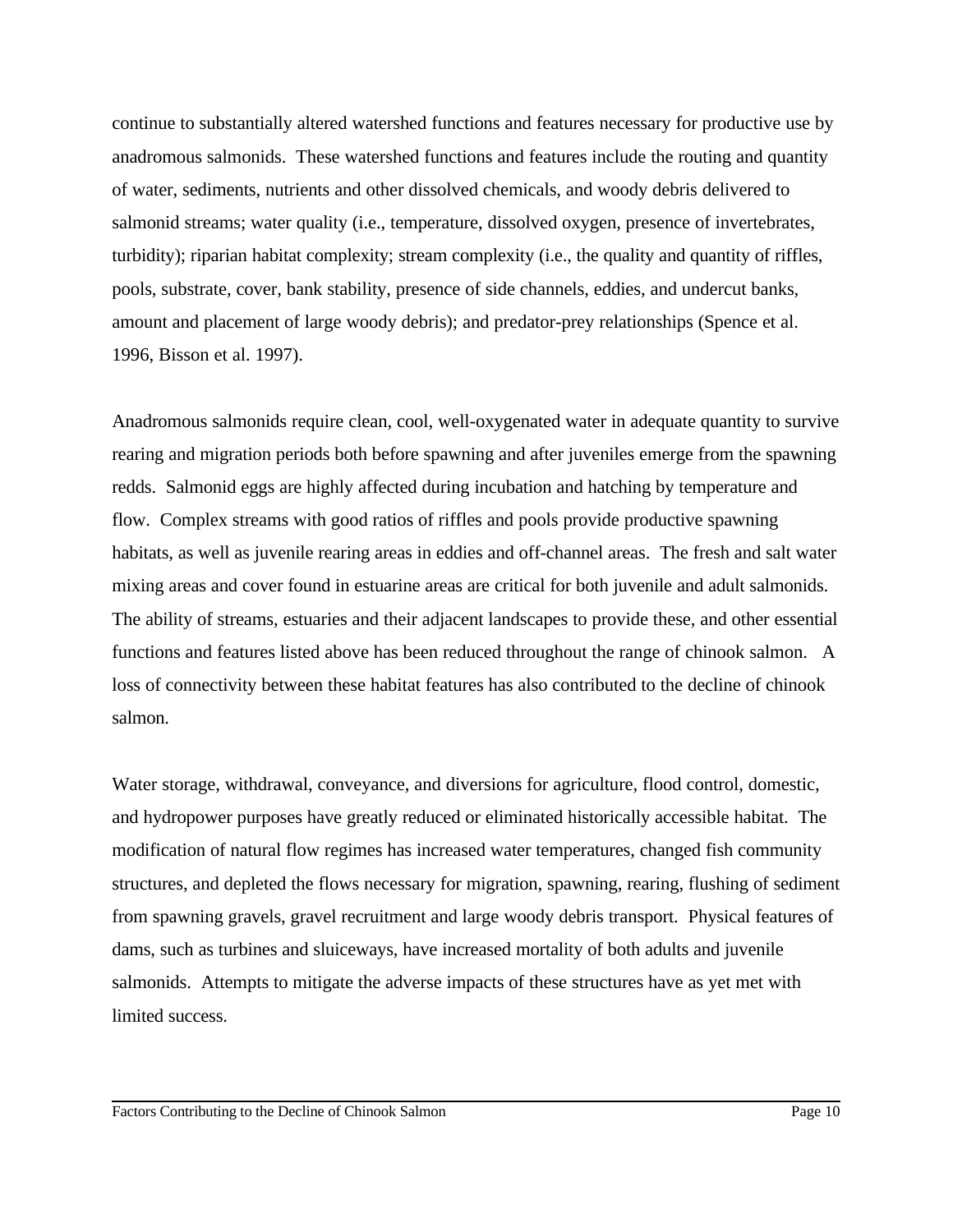The following sections describe this factor's effect on chinook salmon in various regions.

## **A. California's Central Valley**

California's Central Valley was historically one of the most productive chinook salmon areas on the Pacific coast. Large portions of spawning and rearing habitat were blocked by early water diversions, later flood control structures, and, eventually, large-scale water diversions eliminated the remaining portions of historic chinook salmon range. Large-scale mining operations in Sierra Nevada foothills further damaged the hydrologic systems that supported chinook salmon populations throughout this region.

Central Valley chinook salmon exhibit an ocean-type life history; large numbers of juvenile chinook salmon emigrate during the winter and spring (Rutter 1904, Rich 1920, Calkins et al. 1940, Kjelson et al. 1982, Gard 1995). High summer water temperatures in the lower Sacramento River (temperatures in the Sacramento-San Joaquin Delta can exceed  $22^{\circ}$ C) create a thermal barrier to up- and downstream migration and may be partially responsible for the evolution of the fry migration life history (Rich 1920, Kjelson et al. 1982, Mitchell 1987). Changes in the thermal profiles and hydrograph of the Central Valley rivers have presumably subjected chinook salmon to strong selective forces (Slater 1963). The degree to which current life history traits reflect predevelopment characteristics is largely unknown, especially since most of the habitat degradation occurred before chinook salmon studies were undertaken late in the nineteenth century. In addition, water withdrawals, for agricultural and municipal purposes have reduced river flows and increased temperatures during the critical summer months, and in some cases, have been of a sufficient magnitude to result in reverse flows in the lower San Joaquin River (Reynolds et al. 1993). Direct relationships exist between water temperature, water flow, and juvenile salmonid survival. Water temperatures in the Sacramento River have limited the survival of young salmon (Mitchell 1987, DWR 1988). Juvenile fall run chinook salmon survival in the Sacramento River is also directly related with June streamflow and June and July delta outflow (Dettman et al. 1987).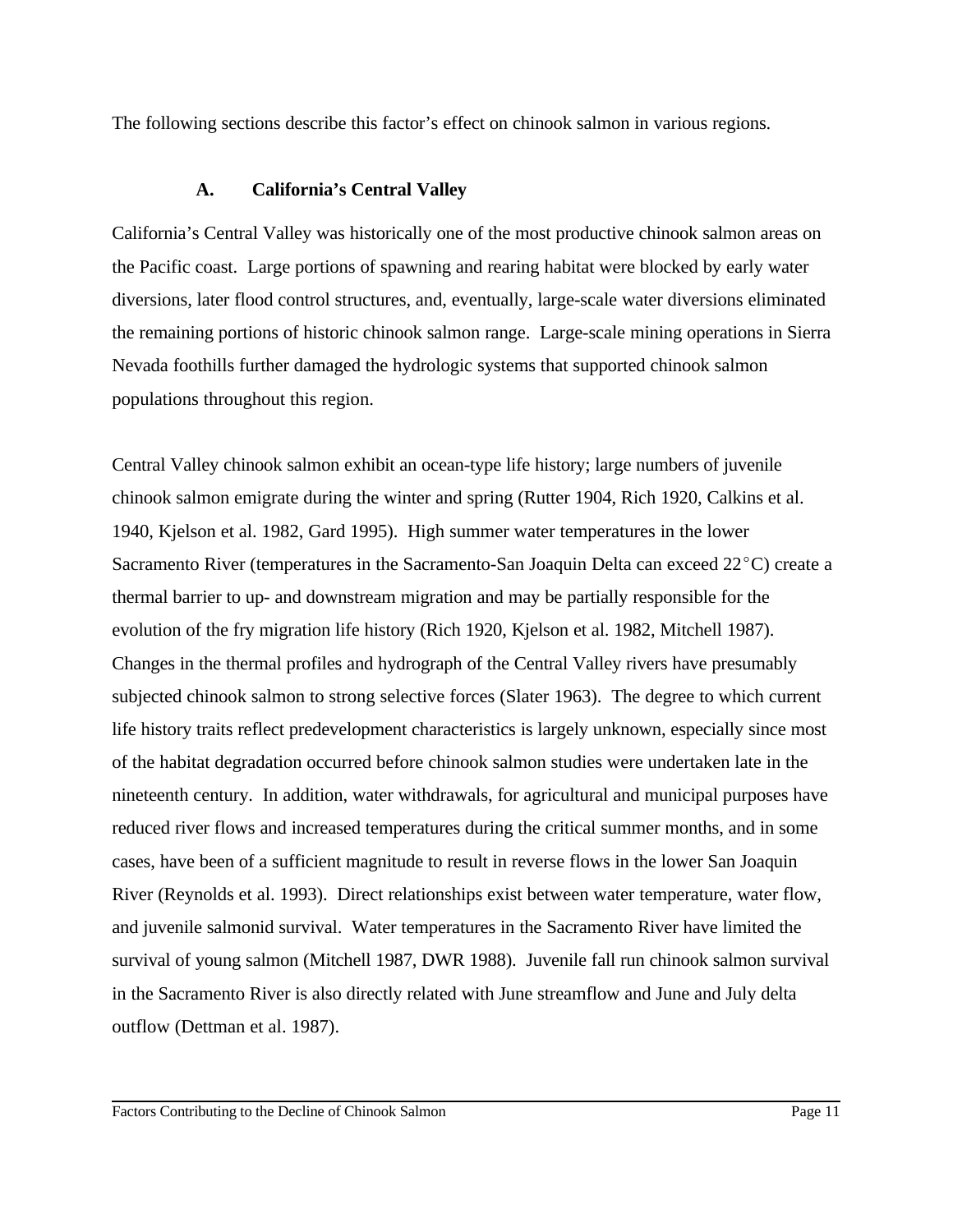Human activities have primarily affected the spring-, winter- and late fall-run chinook salmon. Placer mining in the 1800s destroyed spawning and rearing habitats either directly or through increased sedimentation. Mine wastes still affect water quality. Water diversion and hydroelectric dams have limited or prevented access to most of the upriver areas that were historically used by spring and winter runs (Clark 1929).

Levee construction for flood protection reduced the amount of off-channel habitat. By the 1930s, only 25% of the valley floor was subject to periodic inundation. Dam and water project construction reduced habitat substantially between the 1930s and 1960s. Many hundreds of water diversion structures remain unscreened. Operation of the Red Bluff Diversion Dam, though allowing fish passage, has reduced chinook salmon rearing productivity in the mainstem Sacramento River. Within the Central Valley, major dams block access to historic chinook salmon spawning and rearing habitat. Some of the dams blocking historic spawning and rearing habitat are: (1) Nimbus Dam on the American River, (2) Camp Far West Dam on the Bear River, (3) Engelbright Dam on the Yuba River, (4) Oroville Dam on the Feather River, (5) Keswick Dam on the Sacramento River, (6) Friant Dam on the San Joaquin River, (7) Crocker Diversion Dam on Merced River, (8) Goodwin Dam on the Stanislaus, (9) New Hogan Dam on the Calaveras River, and (10) Camanche Dam on the Mokelumne River.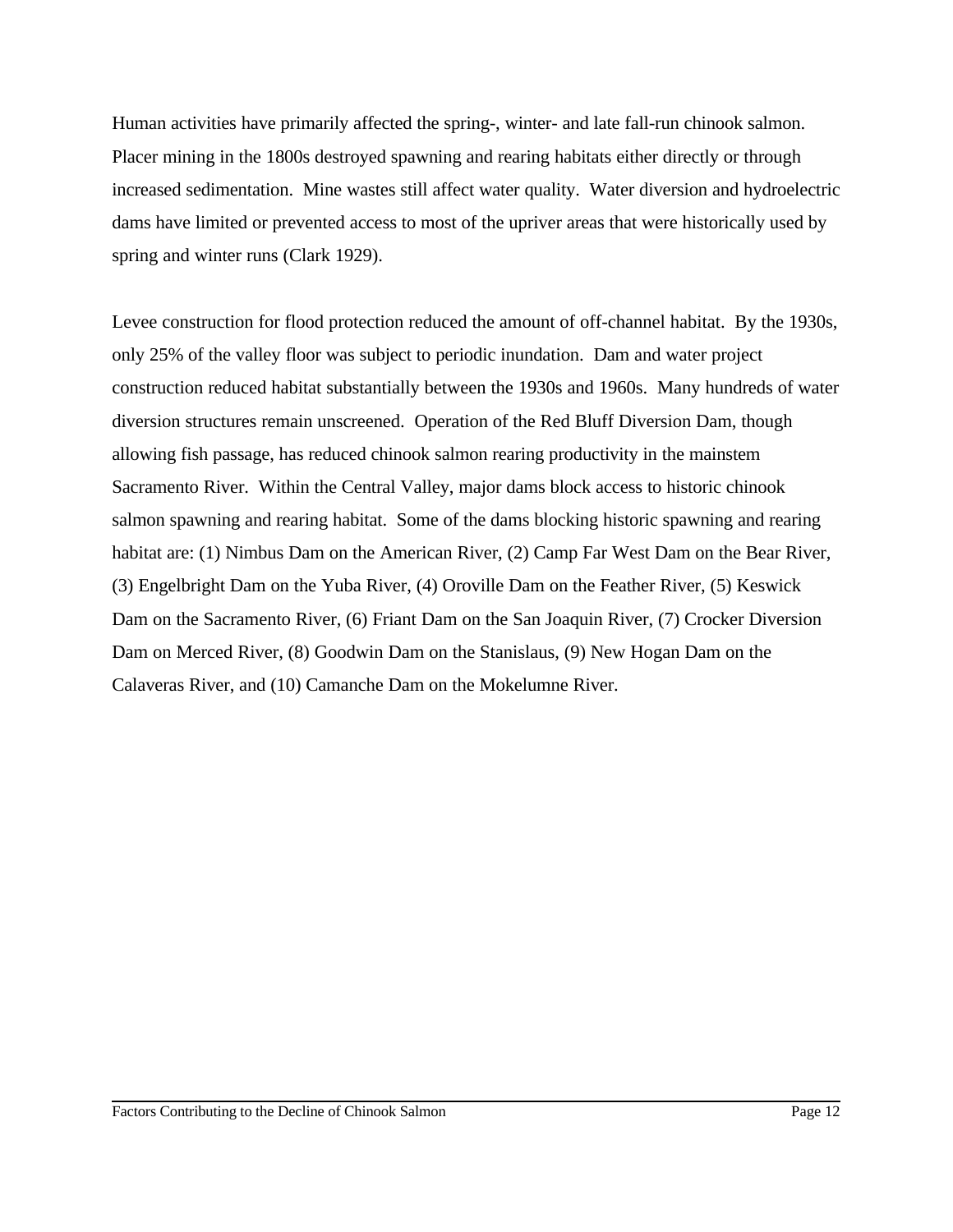#### **B. Southern Oregon and California Coastal Region**

Agriculture, logging, and mining activities, in combination with periodic flood events, have affected all of the coastal river systems to some degree. Mining activities have also severely degraded habitat. The Rogue and Klamath River Basins have been sites of active mining since the mid-1800s, and suction-dredge mining still occurs. Additionally, changes in river flow and temperature have allowed fall-run chinook salmon to spawn further upstream than they did historically and thus increased the opportunities for interbreeding between fall and spring runs (ODFW 1990).

Freshwater habitat loss and alteration have strongly affected chinook salmon in this region. In 1995, PFMC stated that all of the major rivers in this area had chronic instream flow problems. Bottom et al. (1985) cited low stream flows and high summer temperatures as problems throughout the southern Oregon coastal area. Timber harvesting and associated road building occur throughout the region on Federal, state, tribal, and private lands. These activities increase sedimentation and debris flows and reduce cover and shade resulting in aggradation, embedded spawning gravel, and increased water temperatures (CACSST 1988, NMFS 1996).

Dam construction in the Rogue, Klamath, Trinity, Eel, and Russian River basins has restricted chinook salmon distribution and potentially altered their life histories, especially among spring-run fish that historically used upstream habitat. Lost Creek Dam eliminated one-third of the historic spring-run chinook salmon spawning habitat in the Rogue River (Kostow 1995). Other dams in the range of this ESU that block or restrict access to historic chinook salmon spawning and rearing include: (1) Peters Dam on Lagunitas Creek, (2) Nicasio Dam on Nicasio Creek (tributary to Lagunitas Creek), (3) Warm Springs Dam on Dry Creek (tributary to the Russian River), (4) Coyote Dam on the mainstem Russian River, (5) Scott Dam on the mainstem Eel River, and (6) Applegate Dam on the Applegate River (tributary to the Rogue River).

## **C. Puget Sound**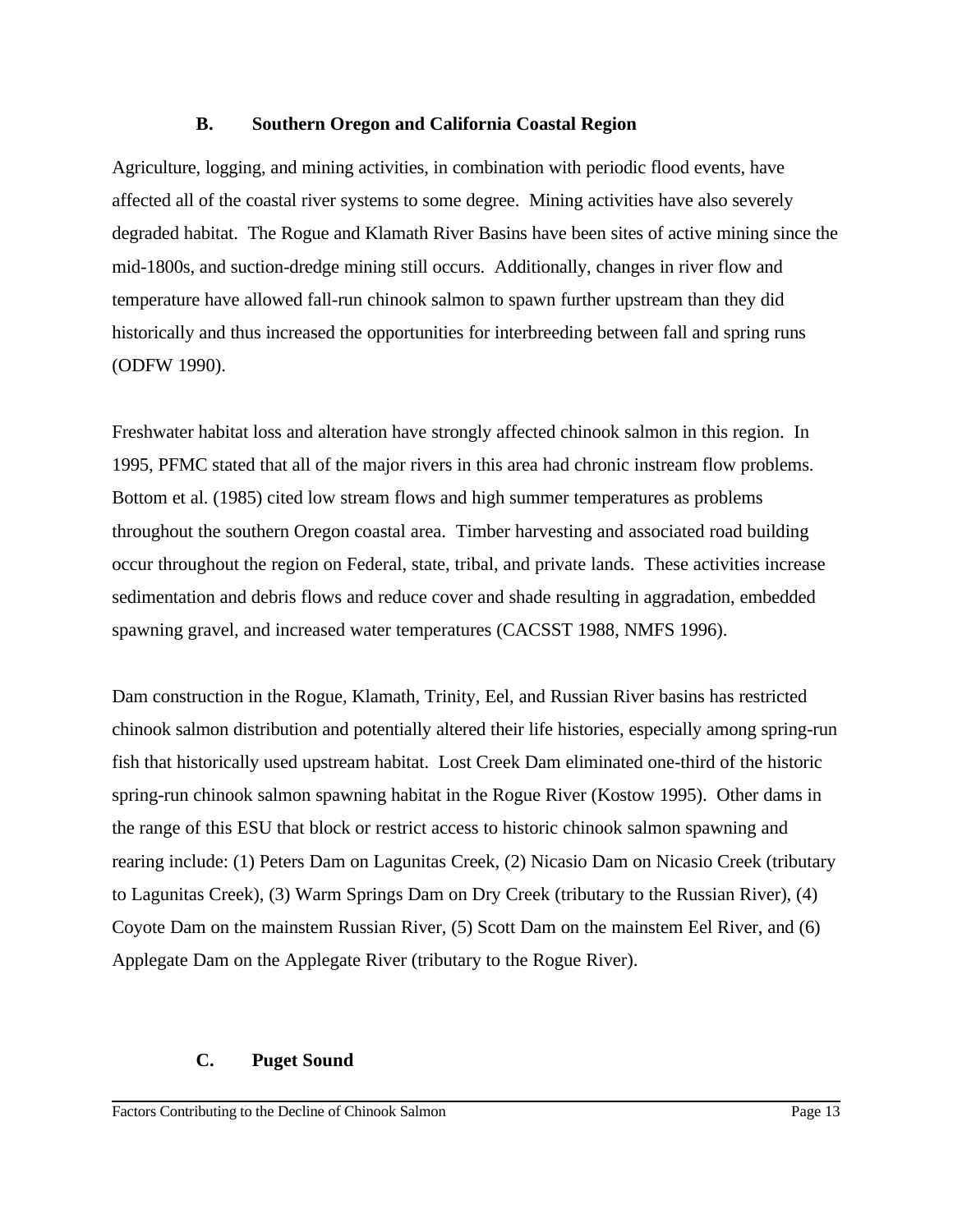Human activities have degraded extensive areas of chinook salmon spawning and rearing habitat in Puget Sound. Development activities have limited access to historical spawning grounds and altered downstream flow and thermal conditions. Urbanization effects many part of the aquatic environment. It has caused direct loss of riparian vegetation and soils, significantly altered hydrologic and erosional rates and processes by creating impermeable surfaces (roads, buildings, parking lots, sidewalks etc.), and polluting waterways. Watershed development and associated urbanization throughout the Puget Sound, Hood Canal, and Strait of Juan de Fuca regions have increased sedimentation, raised water temperatures, decreased large woody debris (LWD) recruitment, decreased gravel recruitment, reduced river pools and spawning areas, and dredged and filled estuarine rearing areas (Bishop and Morgan 1996). Large areas of lower river meanders (formerly mixing zones between fresh and salt water) have been channelized and diked for flood control and to protect agricultural, industrial and residential development. In spite of this, habitat degradation in upstream areas has exacerbated flood events in these areas—with adverse effects on chinook salmon populations. In some rivers, such as the Elwha, increased water temperatures have decreased salmonid's disease resistance.

Water diversions and hydroelectric dams have prevented access to portions of several rivers. Furthermore, the construction of Cushman Dam on the North Fork of the Skokomish River may have created a residualized population of chinook salmon in Lake Cushman. Within the Puget Sound region, approximately seven major dams block access to historic chinook salmon spawning and rearing habitat. Other dams blocking historic spawning and rearing habitat include: (1) Elwha and Glines Canyon Dam on the Elwha River, (2) Howard Hansen Dam on the Green River, (3) Cedar Falls Dam on the Cedar River, (4) Gorge Falls Dam on the Skagit River, and (5) Baker Dam on the Baker River. Passage at Chittendon Locks (Lake Washington) also poses problems for downstream juvenile chinook salmon migrants.

#### **D. Lower Columbia River**

Extensive urbanization, dredge and fill activities associated with development and navigation, and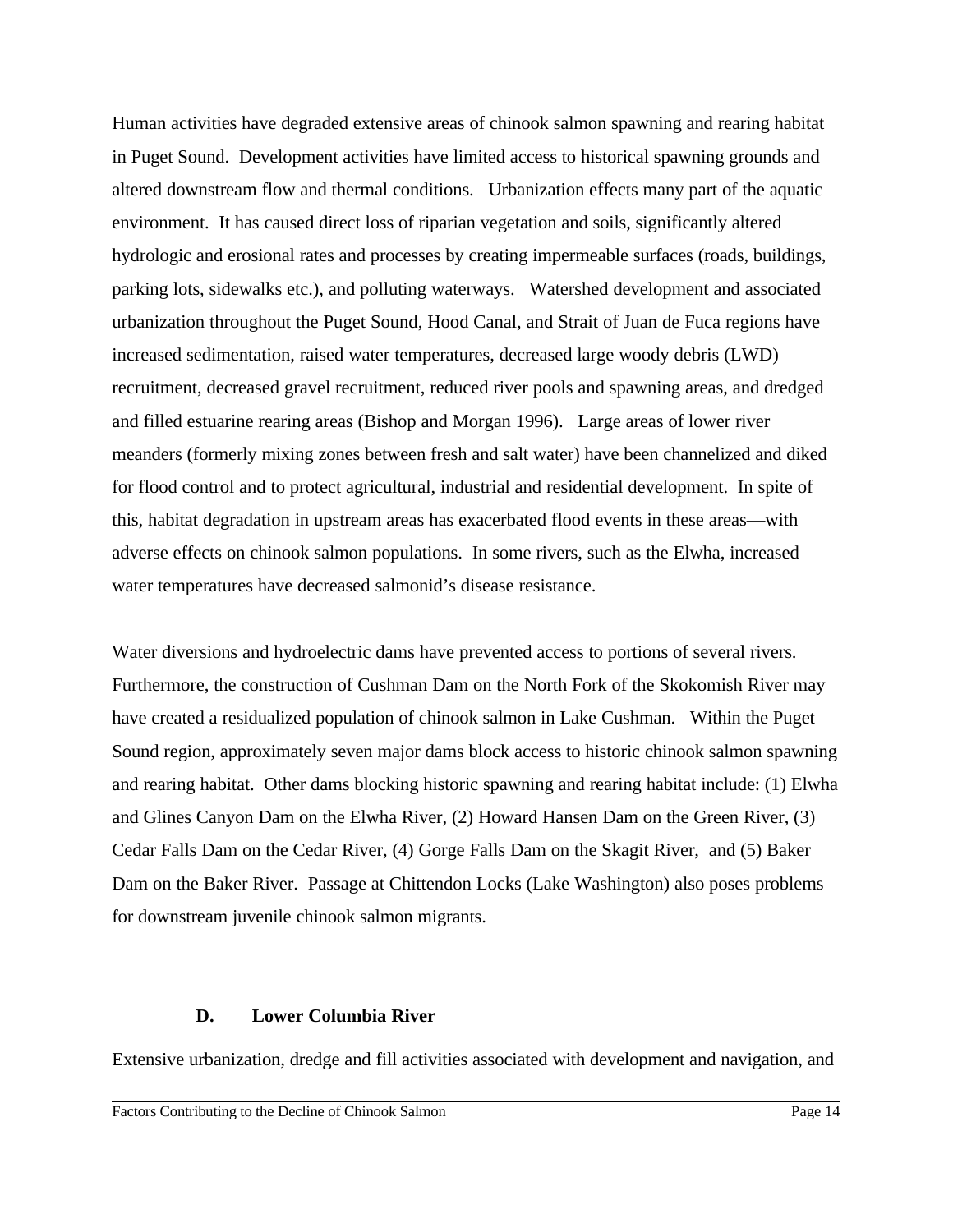water quality degradation are significant sources of reduced habitat quantity and quality in many parts of this ESU. Urbanization affects many part of the aquatic environment, with direct loss of riparian vegetation and soils; as well as significant changes in hydrologic and erosional rates and processes caused by the creation of impermeable surfaces (roads, buildings, parking lots, sidewalks etc.); and the introduction of pollution into waterways.

Dam construction for hydroelectric power and water diversion in this ESU has blocked many areas of historic chinook salmon spawning and rearing habitat. These habitat losses have resulted in extirpation of some seasonal runs of chinook salmon. The Cowlitz, Kalama, Lewis, Clackamas, and Sandy Rivers presently contain both spring and fall runs, while the Big White Salmon River historically contained both spring and fall runs but presently only contains fall-run fish (Fulton 1968, WDF et al. 1993). Habitat degradation and dam construction on the Clackamas and Sandy Rivers so depressed native runs on these systems that subsequent introductions of nonnative Upper Willamette River spring-run chinook salmon eliminated any detectable remnants of the native populations. The spring run on the Big White Salmon River was extirpated following construction of Condit Dam (Fulton 1968). Although some fall-run salmon spawning occurs below Condit Dam, there have been substantial introductions of nonnative stocks (WDF et al. 1993) and the persistence of a discrete native stock is unlikely. The Klickitat River probably contained only spring-run chinook salmon due to falls that blocked access to fall-run chinook salmon during autumn low flows (Fulton 1968). Whatever spawning grounds were accessible to fall-run chinook salmon on the Klickitat River below Lyle Falls would have been inundated following the construction of Bonneville Dam in 1938, however there is no record of fall chinook salmon utilizing this lower portion of the Klickitat River (Bryant 1949, Hymer et al. 1992a, Fulton 1968, WDF et al. 1993). Dams have reduced or eliminated access to upriver spawning areas on the Cowlitz, Lewis, Clackamas, Sandy, and Big White Salmon Rivers. A significant fall run once existed on the Hood River prior to the construction of Powerdale Dam (1929) and other diversion and irrigation dams (Fulton 1968); however, this run has become severely depleted and may have been extirpated (Howell et al. 1985, Nehlsen et al. 1991, Theis and Melcher 1995). Within the Lower Columbia River region, approximately seven major dams block access to historic chinook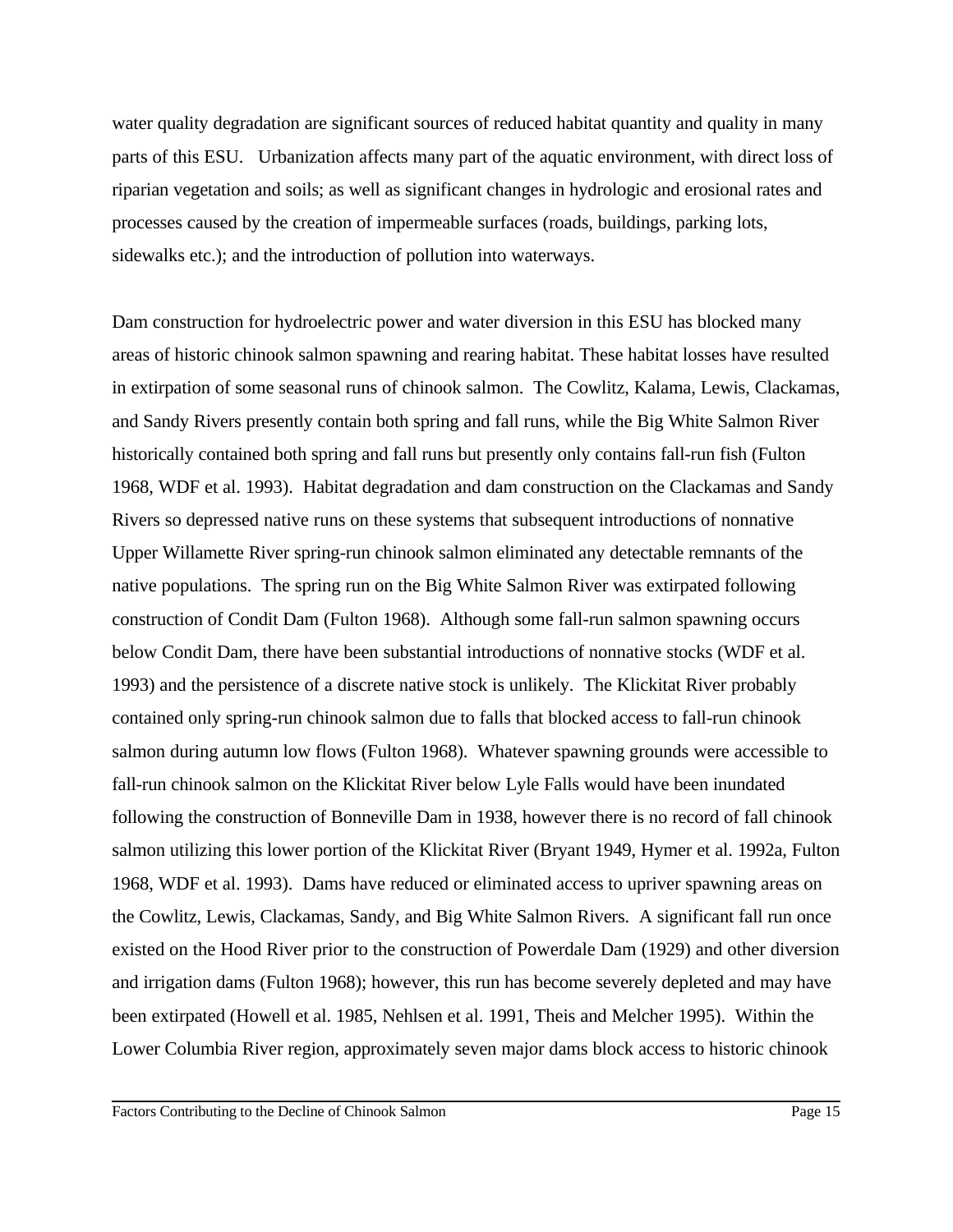salmon spawning and rearing habitat. Some of the dams blocking historic spawning and rearing habitat include the following dams: (1) Mayfield and Mossyrock Dams on the Cowlitz River; (2) Merwin and Yale Dams on the Lewis River; (3) Condit Dam on the White Salmon River; (4) Bull Run Dam on the Bull Run River; and (5) Oak Grove Fork Dam on the Clackamas River.

#### **E. Upper Willamette River (Above Willamette Falls)**

Water diversions, dam placements, and river channelization have altered the abundance, spawning and rearing distribution, and migration timing of spring-run chinook salmon. Although the Willamette River was once highly braided, with numerous side channels offering ideal rearing habitat for juvenile salmonids (Kostow 1995), approximately 75% of that historical shoreline has been lost (Sedell and Froggatt 1984). Irrigation withdrawals began in the 1800s, and timber harvest activities and splash dam construction had severe impacts on spawning and rearing habitat access and quality (Palmisano and Kaczynski 1993). Extensive urbanization has also reduced habitat quality and quantity by eliminating access to off channel areas and by increasing the amount of impermeable surfaces.

Water diversions and hydroelectric dam construction in the 1950s and 1960s limited access to significant portions of the major spring chinook salmon tributaries of the Willamette River. In all, water storage projects eliminated access to 707 stream kilometers (Cramer et al. 1996). In addition to blocking access to habitat, the dams have altered the river's natural thermal regime; the premature emergence of spring chinook salmon fry due to releases of warmer reservoir water in the autumn may have caused high mortalities among naturally spawning fish (Kostow 1995). Conversely, cooler-than-normal waters released in the spring limit the growth of naturally rearing fish. Habitat changes may have created selective pressures that would alter the expression of historical life history traits -- primarily affecting naturally spawning and rearing salmonids.Within the Upper Willamette River region, approximately six major dams block access to historic chinook salmon spawning and rearing habitat. Some of the dams blocking historic spawning and rearing habitat include the following dams: 1) Big Cliff Dam on the North Santiam River; 2) Foster and Green Peter Dams on the South Santiam River; 3) Cougar Dam on the South Fork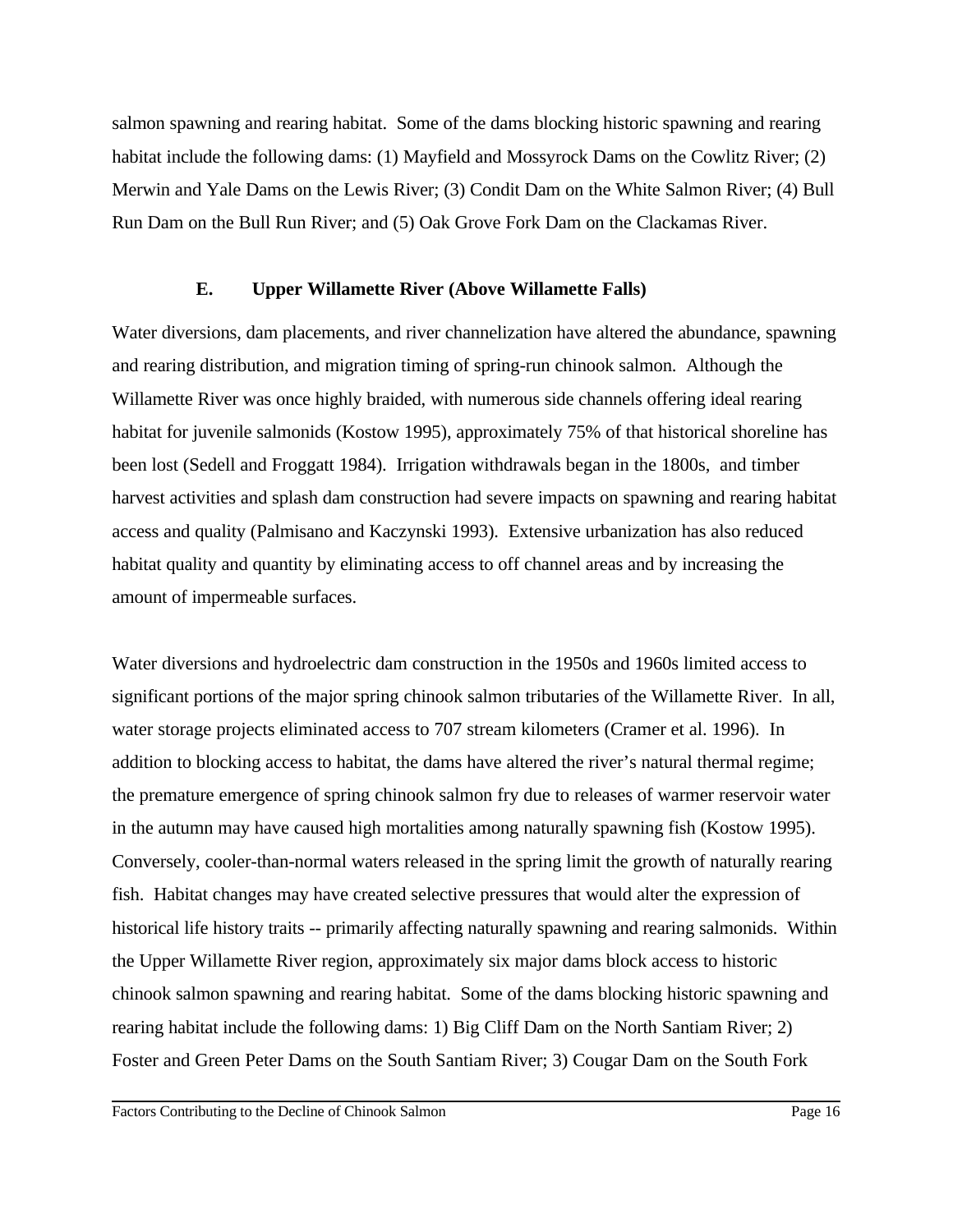McKenzie River; 4) Dexter and Hills Creek Dams on the Middle Fork Willamette River; and 5) Dorena Dam on the Row River.

## **F. Columbia and Snake River Region**

Human influences have had a great impact on the life history and distribution of ocean-type chinook salmon in the Columbia River Basin. Water withdrawals for irrigation have lowered instream flows, and riparian conditions have been degraded by timber harvest, road construction, livestock grazing and mining. For example, the development of agricultural irrigation projects on the Yakima River during the last century has resulted in lower river flows, higher water temperatures, river eutrophication, and limited or impeded migration access (Davidson 1953, BPA et al. 1996).

Hydroelectric dams and irrigation diversions affect virtually every river containing stream-type chinook salmon (although the intensity of irrigation effects are lower in much of the Snake River Basin) and have produced changes in thermal regime, loss of spawning and rearing habitat, or direct mortality by stranding or upstream and downstream passage injury (Lindsay et al. 1989, Matthews and Waples 1991). The construction of the Hermiston Power and Light (1910) and Three Mile Dams (1914) on the Umatilla River and the Lewiston Dam (1927) on the Clearwater River largely extirpated native stocks of stream-type chinook salmon in those river basins (Olsen et al. 1992, Keifer et al. 1992). Access to spawning habitat on the mainstem Snake River was blocked to migrating salmonids beginning in 1910 with Swan Falls Dam, and most recently by the Hells Canyon Dam in 1967 (Fulton 1968, Waples et al. 1991). An additional four mainstem dams (Ice Harbor Dam, Lower Monumental Dam, Little Goose Dam and Lower Granite Dam), constructed between 1961 and 1975, on the Snake River have inundated fall-run chinook salmon spawning areas and impeded adult and smolt migrations (Fulton 1968, Chapman et al. 1991, Waples et al. 1991). Nine dams exist on that portion of the mainstem Columbia River that is still accessible to migrating salmon. Numerous historical spawning sites were inundated by reservoirs created by the dams upriver from the present The Dalles Dam (Smith 1966, Waknitz et al. 1995). Within the Columbia River region, approximately nine major dams block access to historic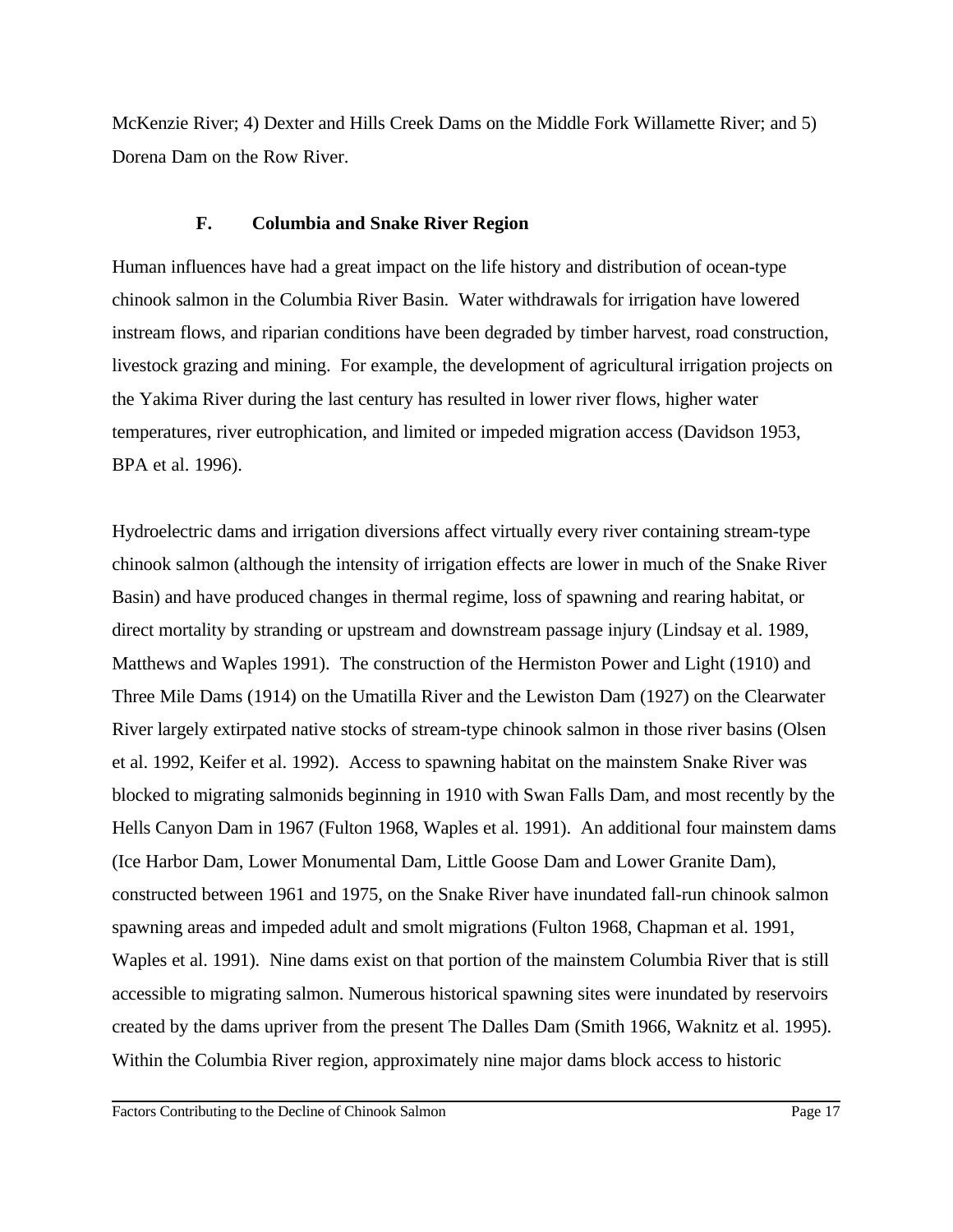chinook salmon spawning and rearing habitat. Some of the dams blocking historic spawning and rearing habitat include the following dams: 1) Chief Joseph and Grand Coulee Dams on the Columbia River; 3) Pelton-Round Butte Dam Complex on the Deschutes River; 4) Dworshak Dam on the North Fork Clearwater River; 5)Hells Canyon Dam on the Snake River; 6) Oxbow Dam on the Snake River; and 7) Brownlee Dam on the Snake River.

## **VII. OVERUTILIZATION FOR COMMERCIAL, RECREATIONAL, SCIENTIFIC, AND EDUCATIONAL PURPOSES**

Chinook salmon are harvested in tribal, commercial and recreational fisheries throughout the Pacific northwest. Chinook salmon are also taken for artificial production, supplementation, and broodstock collection activities, as well as for research purposes. Harvest restrictions have been used for many decades to reduce impacts, and to increase the number of adults escaping to spawning grounds. However, because various chinook salmon populations mix together, harvest rates targeting abundant populations have disproportionately affected weaker stocks. These socalled "mixed stock fisheries" continue to affect chinook salmon. Harvest restrictions in some regions have helped to increase spawner escapement. However, in some regions, long-term harvest reductions have not helped increased spawning escapement. Harvest has also altered species size, age structure, and migration timing for both smolts and adults. Finally, harvest can alter the structure of stream ecosystems by reducing the inputs of nutrients from spawned adult chinook salmon. The effects of overutilization are discussed by region in sections below.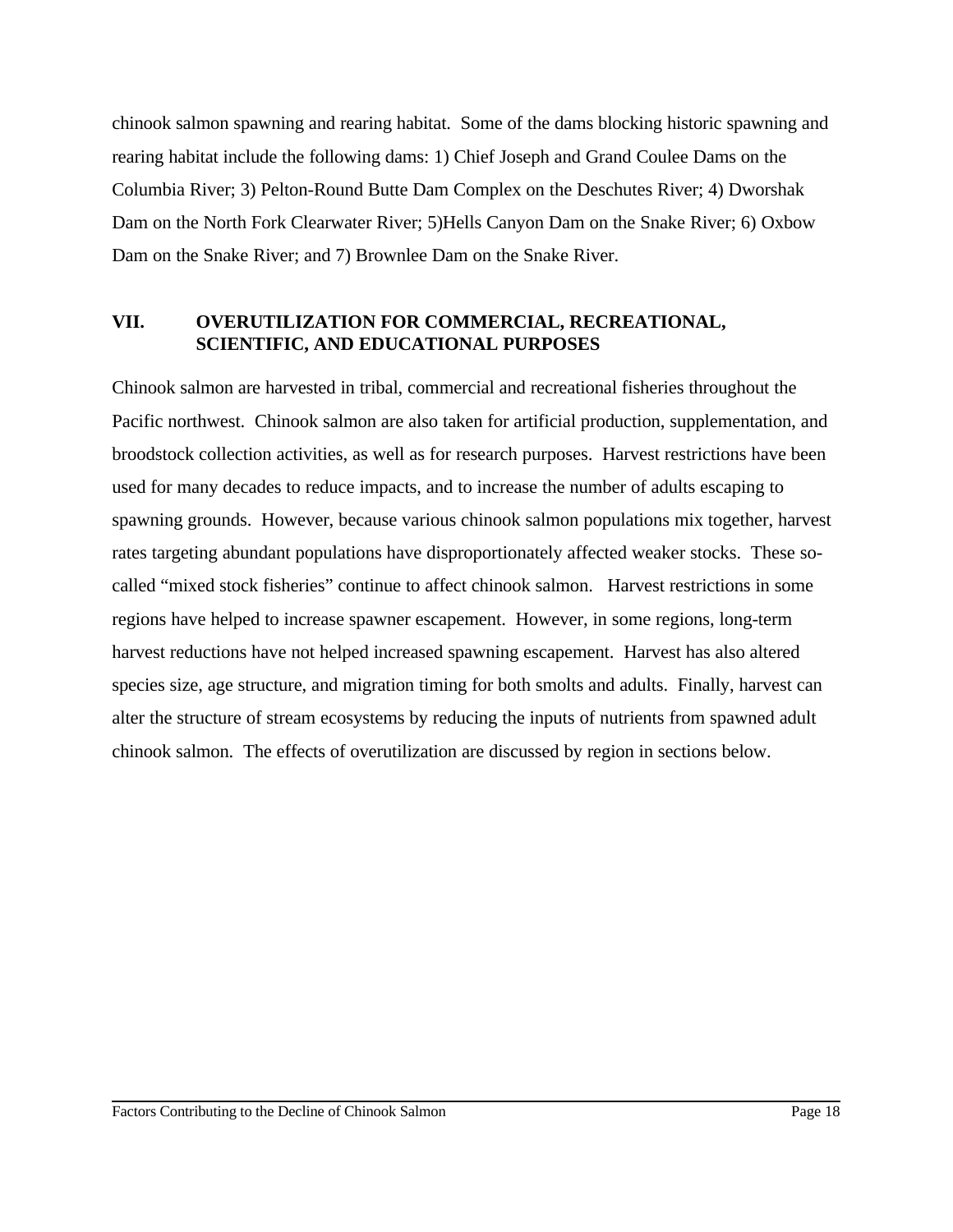#### **A. California's Central Valley**

Overall harvest rates are variable. Ocean fishery management focuses on the fall run, with no defined management objectives for spring-run fish. Because of the similarity in ocean distribution between fall-run and the smaller average sized spring-run chinook, harvest rates are probably lower for spring-run chinook salmon than for the fall run. The recent reductions in ocean harvest are intended to insure that winter-run chinook have a positive population growth rate, on average.

Recent (1990-94) overall ocean harvest rate indices (Central Valley Index  $=$  catch / [catch + escapement]) have been in the range of 71-79% (PFMC 1996b). Freshwater recreational harvest is believed to be increasing and approaching  $25\%$  (Wixom<sup>10</sup>). Late fall fish are larger in size and experience higher harvest rates. The Central Valley Index is not a true exploitation rate since it does not include freshwater catch or ocean catch landed north of Point Arena, California, and does not include shaker mortality (hook and release mortality of undersized fish).

Angler harvest in the Sacramento River Basin was estimated by creel census in 1991, 1992, and 1993 (Wixom see footnote 10, Wixom et al. 1995). The creel census data provide a harvest estimate of approximately 20% in freshwater.

Harvest may have reduced the age at maturation for the Central Valley chinook salmon. Fish that were gill-netted in 1919 and 1921 below the confluence of the Sacramento and San Joaquin Rivers were primarily 4-years old (about 46%), with 5- and 3-year olds constituting 32.5% and 17.0% of the spawners, respectively. Recently, Fisher (1994) estimated that the 3-year-old age class was predominant for all run types in the Central Valley, constituting 77, 57, 91 and 87% of each run for fall-, late-fall, winter- and spring runs, respectfully. Using fish collected in gill nets introduces a considerable bias into this evaluation, but the overall shift in age structure has still been considerable.

<sup>&</sup>lt;sup>10</sup> L. Wixom, California Department of Fish and Game, Inland Fisheries Division, 1416 Ninth Street, Sacramento, CA 95814. Pers. Commun., June 1995.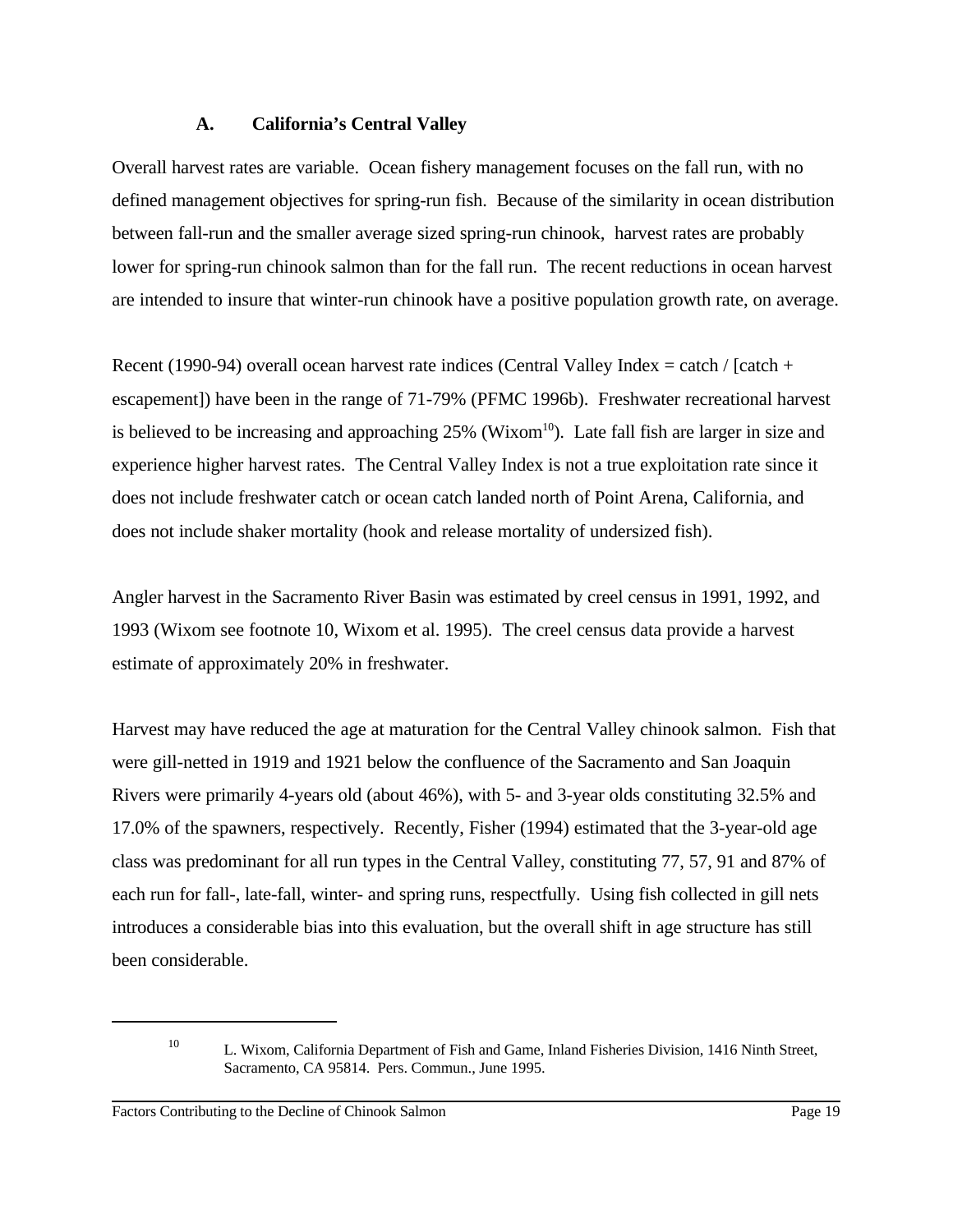#### **B. Southern Oregon and Coastal California**

The peak historic cannery pack of chinook salmon in the range of this ESU was 31,000 cases in 1917, indicating a run size of about 225,000 adult chinook salmon. The CDFG (1965) estimated escapement for the California portion of the ESU to be about 88,000 fish—predominantly in the Eel River (55,500) with smaller populations in the Smith River (15,000); Redwood Creek, Mad River, Mattole River (5,000 each); Russian River (500); and several smaller streams in Del Norte and Humboldt counties. Based on the 1968 angler catch records for the Oregon portion of the ESU (which estimated escapements of about 90,000 fish), the average escapement for the entire ESU in the 1960s was estimated to be 178,000 fish. Total chinook salmon spawning escapement for the California portions of this region was estimated to be about 256,000 (168,000 in the Klamath River Basin and 88,000 elsewhere) in 1965 (CDFG 1995).

In assessing abundance and trends, NMFS used extrapolations of angler catch from ODFW's punch card database (ODFW 1993) and Nicholas' and Hankin's (1988) average harvest rates to calculate geometric means of terminal run size and spawning escapement for the most recent 5-year period (1990 - 1994). Trends were calculated from either the peak index counts or from dam counts where they were available. Expanded angler catch data produce a 5-year geometric mean spawning escapement of 132,000 (run size of 148,000) for the Oregon portion of this ESU. The majority of this escapement (126,000) has been the spring and fall runs in the Rogue River. This leads to an estimated harvest of 16,000 chinook salmon in the Oregon portion of the ESU. The are no total escapement or harvest estimates are available for the California portion of this ESU, although partial counts indicate escapement in the Eel River exceeds 4,000.

Ocean harvest rates for this ESU have not been assessed, but should be comparable with ocean harvest rates on Klamath fall chinook salmon (21% in 1991 (PFMC 1996a)). Freshwater and estuarine harvest rates are estimated to range between 25-30% (calculated from data in PFMC 1996b - Table B4).

## **C. Puget Sound**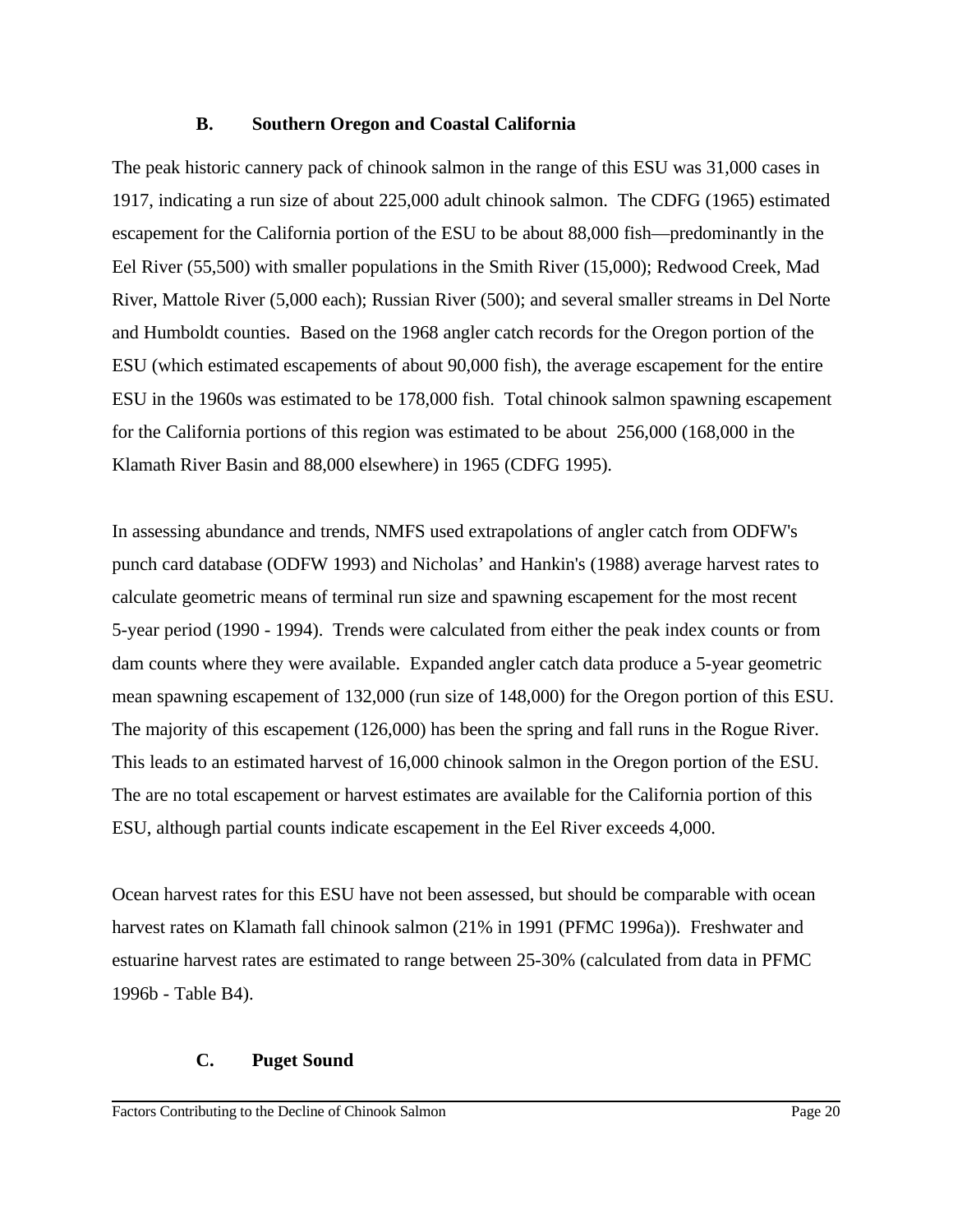The peak chinook salmon harvest in Puget Sound was recorded in 1908 when 95,210 cases of canned chinook salmon were packed. This corresponds to a run size of approximately 690,000 chinook salmon at a time when both ocean harvest and hatchery production were negligible. This estimate, as with most historical estimates, needs to be viewed cautiously: Puget Sound cannery pack probably included a portion of fish that were landed at Puget Sound ports but originating in adjacent areas. Consequently, the estimates of exploitation rates used in run-size expansions are not based on precise data. Recent mean spawning escapements totaling 71,000 correspond to a run entering Puget Sound of approximately 160,000 fish. Allowing for an exploitation rate of 1/3 in intercepting ocean fisheries yields a recent average potential run size of 240,000 chinook salmon (PSC 1994).

Fisheries in Puget Sound have been managed inaccurately due to the failure to identify correct "maximum sustainable yield" (msy) rates given declining productivity of natural chinook salmon stocks. High harvest rates directed at hatchery stocks have caused many stocks to fail to meet natural escapement goals in most years (USFWS 1996). The 5-year geometric mean natural spawning escapement in most Puget Sound streams has been 1,100 adult chinook salmon. This figure varies widely and has both negative short- and long-term trends (except in the Dosewallips River).

Harvest impacts on Puget Sound chinook salmon stocks have been quite high. Ocean exploitation rates on natural stocks averaged 56% to 59%, and total exploitation rates average 68% to 83% during the 1982-89 brood years (PSC 1994). Total exploitation rates on some stocks has exceeded 90% in recent years (PSC 1994).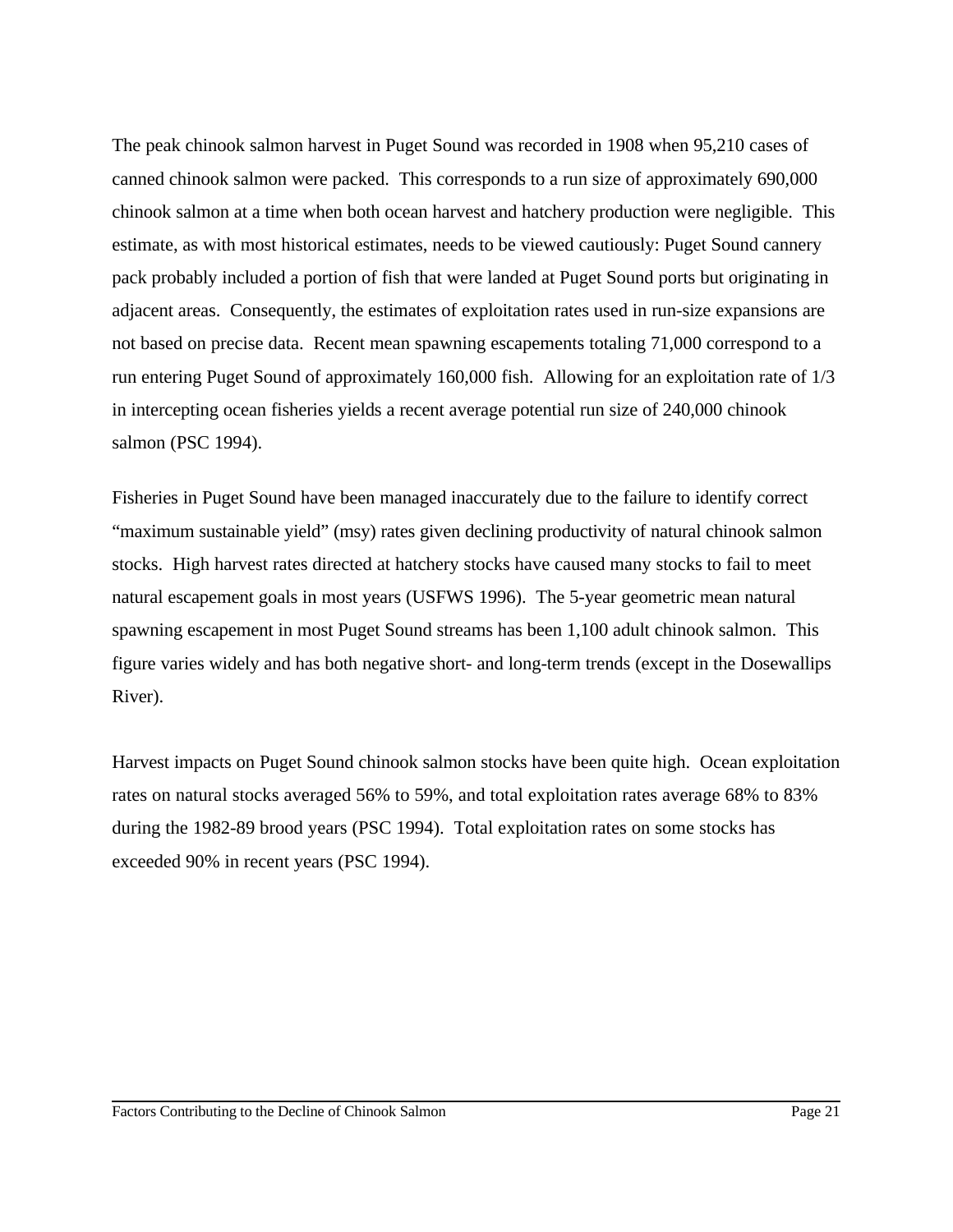#### **D. Lower Columbia River Region**

Harvest rates of fall-run stocks are moderately high, with an average total exploitation rate of 65% (1982-89 brood years) (PSC 1994). The average ocean exploitation rate for this period was 46%, while the freshwater harvest rate on the fall-run has averaged 20%, ranging from 30% in 1991 to 2.4% in 1994. Harvest rates are somewhat lower for spring run stocks, with estimates for the Lewis River averaging 24% for the ocean and 50% for the total exploitation rates from 1982 through 1989 (PSC 1994). For inriver fisheries, approximately 15% of the lower river hatchery stock is harvested, 29% of the lower river wild stock is harvested, and 58% of the Spring Creek hatchery stock is harvested (PFMC 1996b). The average inriver exploitation rate on the stock as a whole is 29% (1991-1995).

## **E. Upper Willamette River (above Willamette Falls)**

The most recent 5-year geometric mean escapement above Willamette Falls was 26,000 adults (1992-1996). Willamette River spring chinook salmon are targeted by commercial and recreational fisheries in the lower Willamette and Columbia Rivers. Tribal fishers have also harvested a small number of spring chinook salmon at Willamette Falls near Oregon City (Willis et al. 1995).

Total harvest rates on stocks in this ESU are moderately high. The average total harvest mortality rate was estimated to be 72% in 1982-89, with a corresponding ocean exploitation rate of 24% (PSC 1994). This estimate does not fully account for the total escapement, and the ODFW currently estimates that the average total harvest rate of 57%, with 16% in the ocean component and 48% in the freshwater component (Kostow 1995). The inriver recreational harvest rate (Willamette River sport catch / estimated run size) for the period from 1991 through 1995 was 33% (PFMC 1996b).

# **F. Columbia and Snake River Region**

Harvest rates are moderately high, with an average 39% ocean exploitation rate and 68% total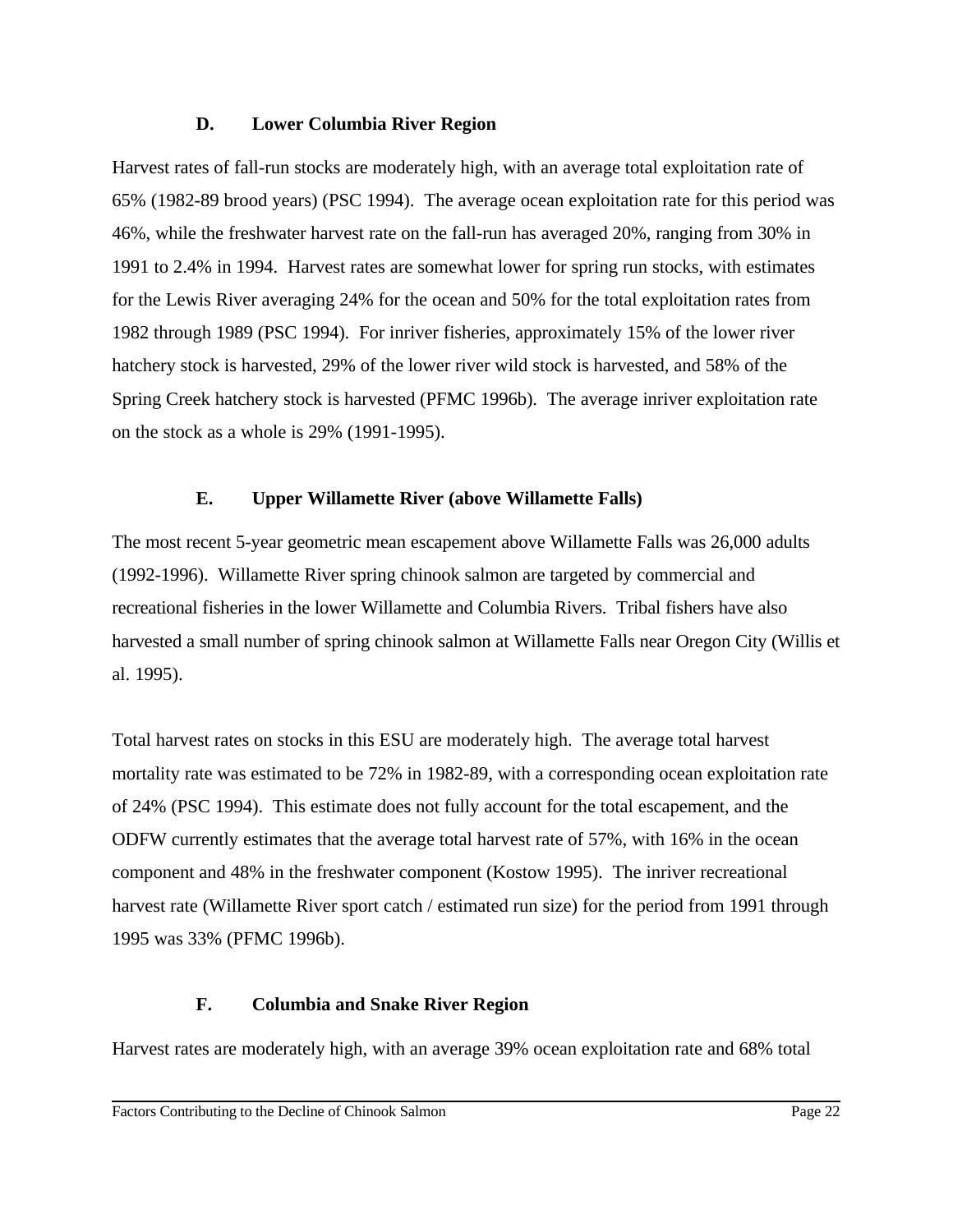exploitation rate (brood years 1982-89) (PSC 1994), although these may be overestimates due to incomplete accounting of escapement.

Harvest rates on these populations were moderate in 1982-89, with Snake River (Lyons Ferry Hatchery) fall chinook salmon averaging 34.9% ocean exploitation, 26% inriver exploitation, and 53% total exploitation (PSC 1994). As a result of the ESA listing, ocean harvest rates for the Snake River fall-run chinook salmon decreased to 11.5% in 1995 and 23.0% in 1996 (PFMC 1997). Hanford Reach fall chinook salmon harvest rates have averaged 39% ocean exploitation and 64% total exploitation (PSC 1994).

Harvest on these populations is low, with very low ocean harvest and moderate instream harvest (PFMC 1996b). Inriver harvest has been substantially restricted since 1991. At present, only tribal fisheries are permitted in the Snake River. The average harvest from 1986-1990 was estimated as 10.7%, and the 1995 and 1996 harvest was estimated to be 6.1 and 5.5%, respectively (PFMC 1997).

## **VIII. DISEASE OR PREDATION**

#### **A. Disease**

Infectious disease is one of many factors that influence adult and juvenile survival. Chinook are exposed to numerous bacterial, protozoan, viral, and parasitic organisms in spawning and rearing areas, hatcheries, migratory routes, and the marine environment. Specific diseases such as bacterial kidney disease (BKD), ceratomyxosis shasta (C-shasta), columnaris, furunculosis, infectious hematopoietic necrosis (IHNV), redmouth and black spot disease, and erythrocytic inclusion body syndrome (EIBS) are known, among others, to affect chinook salmon (Rucker et al. 1953, Wood 1979, Leek 1987, Foott et al. 1994, Gould and Wedemeyer undated, Wertheimer and Winton 1982). Very little current or historical information exists to quantify changes in infection levels and mortality rates attributable to these diseases for chinook salmon. However, studies have shown that native fish tend to be less susceptible to pathogens than are hatchery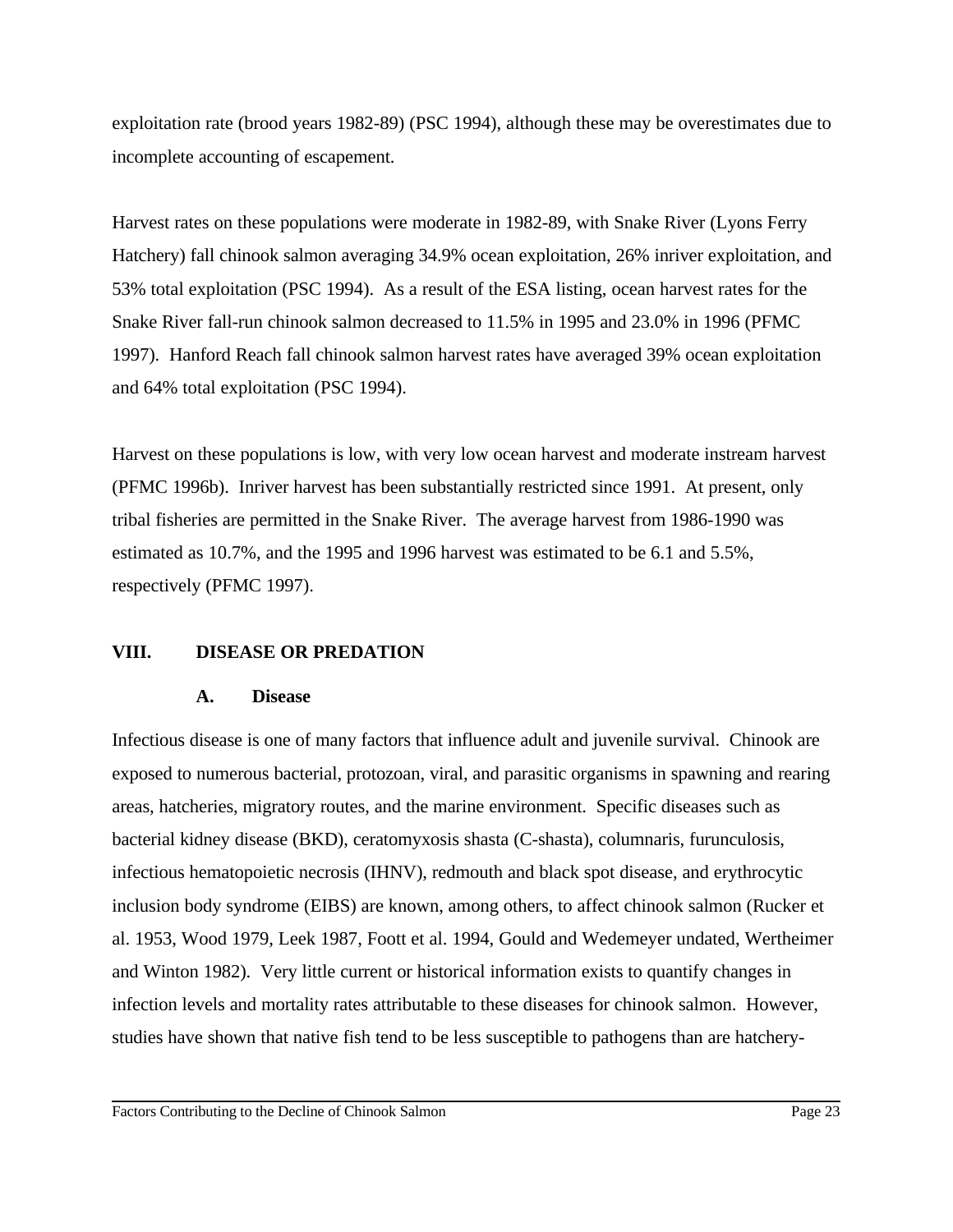reared fish (Buchanan et al. 1983, Sanders et al. 1992).

Natural chinook salmon may contract diseases that are spread through the water column (i.e., waterborne pathogens) (Buchanan et al. 1983). Disease may also be contracted through interbreeding with infected hatchery fish (Fryer and Sanders 1981, Evelyn et al. 1984 and 1986). A fish may be infected yet not be in a clinical disease state with reduced performance. Salmonids typically are infected with several pathogens during their life cycle. However, high infection levels (number of organisms per host) and stressful conditions (crowding in hatchery raceways, release from a hatchery into a riverine environment, high and low water temperatures, etc.) usually characterize the system before a disease state occurs in the fish.

Recently, the USFWS and the CDFG monitored the health and physiology of natural and hatchery chinook salmon and steelhead trout in the Klamath and Trinity River basins (Foott et al. 1994). The bacterium, *Renibacterium salmoninarum*, the causative agent of BKD, and the trematode parasite, *Nanophyetus salmincola*, were identified as the most significant pathogens affecting both natural and hatchery smolt health in the basin.

It is possible that steelhead can tolerate *R. salmoninarum* infection better than chinook or coho salmon (Foott et al. 1994). The impacts of BKD disease are subtle. Juvenile salmonids may survive well in their journey downstream, but may be unable to make necessary changes in kidney function for a successful transition to sea water (Foott 1992).

Increased physiological stress and physical injury in migrating juvenile salmonids (Matthews et al. 1986, Maule et al. 1988) may increase the susceptibility of migrating salmonids to pathogens (Maule et al. 1988). Stress during migration may also cause BKD to come out of remission (Schreck 1987). The presence of adequate water quantity and quality during late summer are critical factors in controlling disease epidemics. As water quantity and quality diminish, and freshwater habitat becomes more degraded, many previously infected salmonid populations may experience large mortalities because added stress can trigger the onset of disease. These factors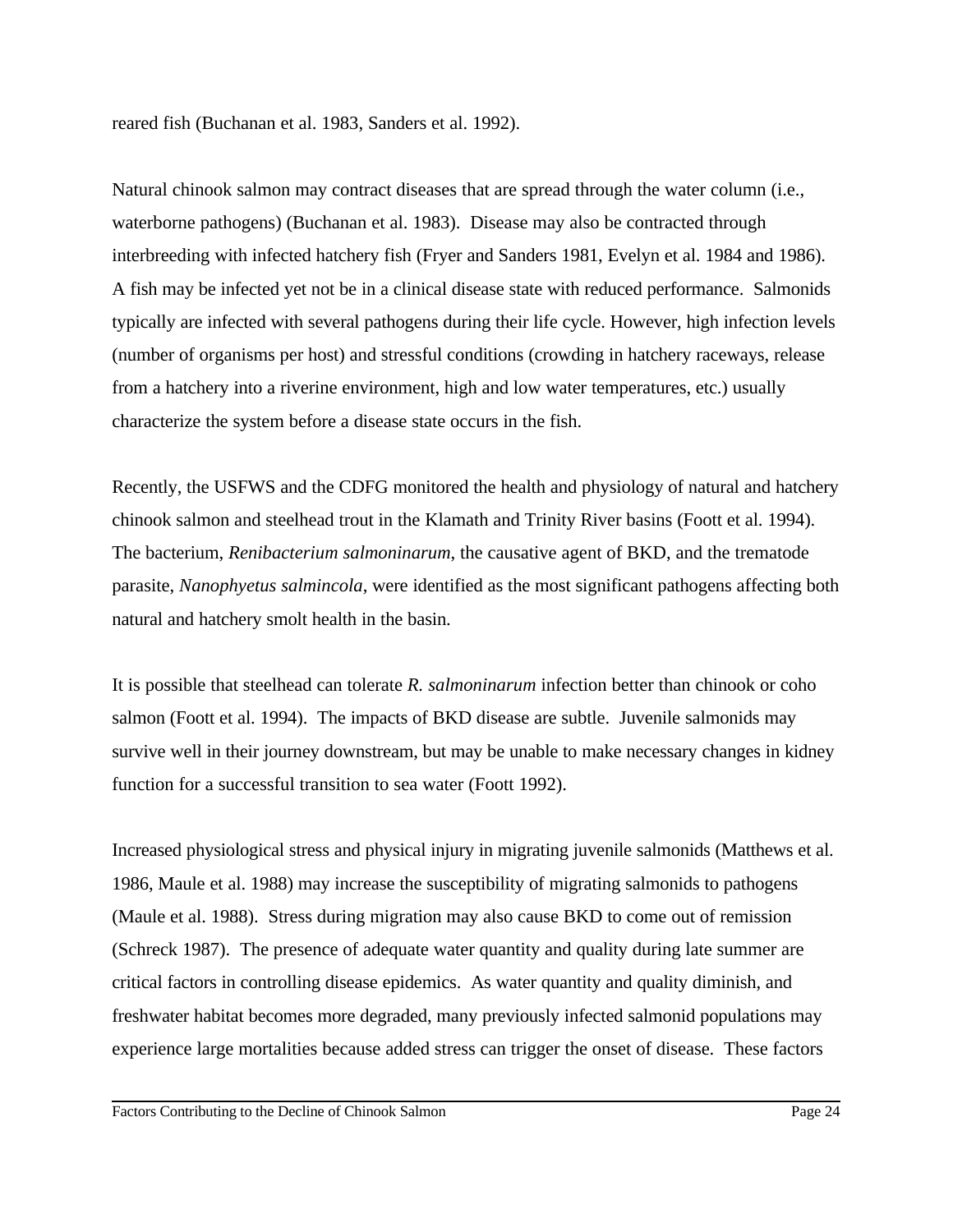(common in various rivers and streams) may increase anadromous salmonid susceptibility and exposure to diseases (Holt et al. 1975, Wood 1979).

Until the late 1970s, *Ceratomyxa shasta* was thought to be confined to waters below the Deschutes River (Wood 1979). Recent investigations of adult summer chinook salmon indicate that upper Snake River waters are also infected (Chapman 1986). Operational problems associated with *C. shasta* began to occur shortly after the opening of Iron Gate Hatchery, located on the Klamath River in California (CH2M Hill 1985). Periodic outbreaks of this parasite continued into the early 1980s (CH2M Hill 1985). *C. shasta* is often found in reservoir environments (Wood 1979); therefore, impounding the upper Columbia, Snake, and Klamath Rivers may have contributed to the spread of the parasite.

In many cases, disease outbreaks have occurred as a result of introduced, nonnative salmonid populations susceptible to disease. High straying rates of nonnative fish exacerbate the situation by spreading pathogens throughout the native community (KRBFTF 1991). For example, in the early 1970s, many Trinity River Hatchery steelhead strayed to the Iron Gate Hatchery. Excess steelhead adults in the Iron Gate Hatchery were then transferred to the Shasta and the Scott Rivers and other small Klamath River tributaries (KRBFTF 1991). Carlton (1989) found that chinook salmon at Iron Gate Hatchery had a four percent susceptibility to *C. shasta* while the Trinity River Hatchery chinook salmon had roughly a 12 percent susceptibility. Additionally, many viral diseases that are vertically transmitted (i.e. from parent to offspring) were introduced into previously uncontaminated river basins through the transfer of eggs from hatchery to hatchery. The establishment of hatchery health guidelines and restrictions on the transfer of eggs or fish have reduced the risk of disease transfer between basins; however, historical transfers have already established a number of pathogens outside of their native range.

#### **B. Freshwater Predation**

Water development activities have increased predation on juvenile salmon by creating ideal habitats for predators and nonnative species. Turbulent conditions near dam bypasses, turbine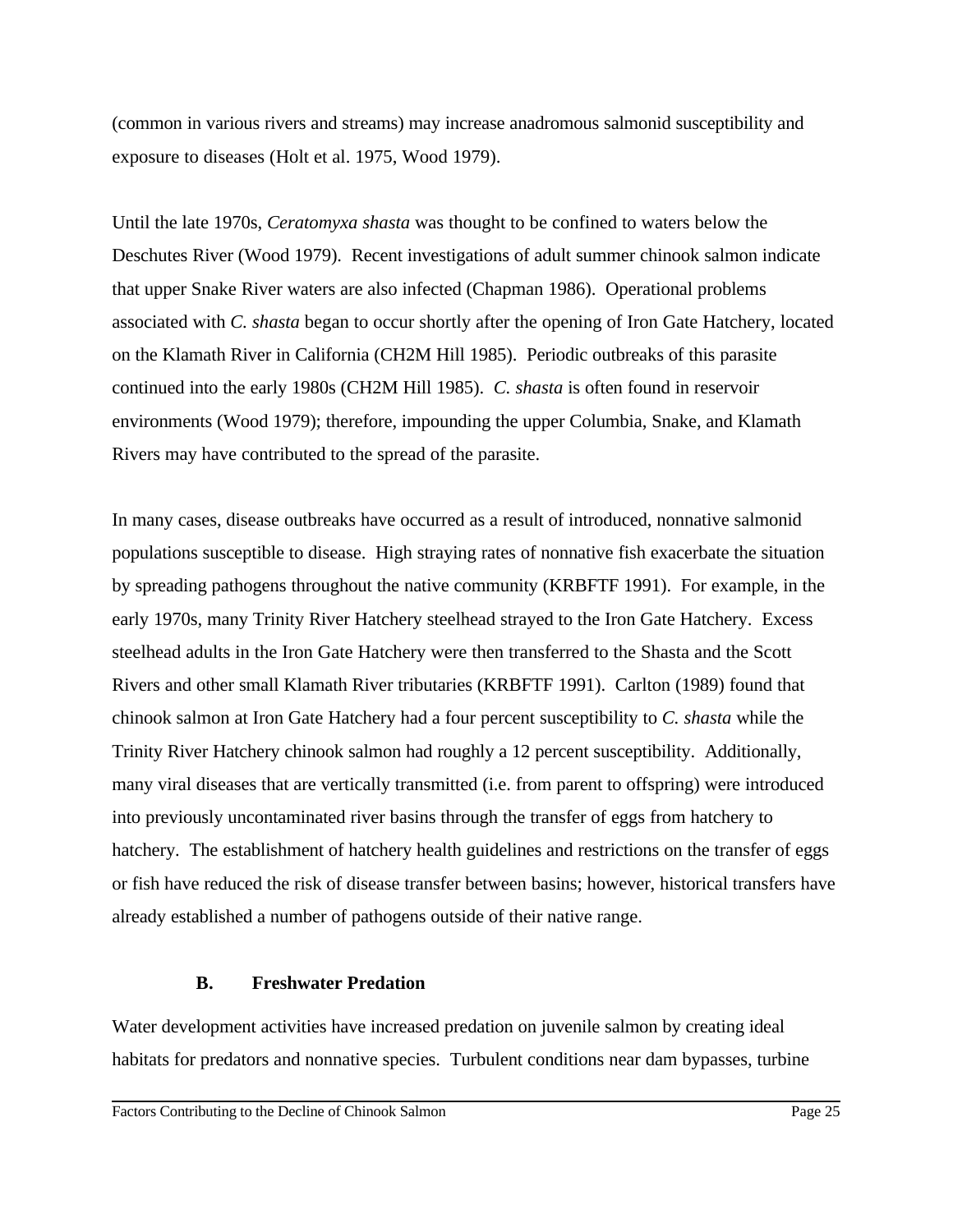outfalls, water conveyances, and spillways disorient juvenile chinook salmon migrants and increase their avoidance response time, thus improving predator success (Sigismondi and Weaver 1988). Reduced water flow through reservoirs has increased juvenile travel time and thereby increased their exposure to predators (Columbia Basin Fish and Wildlife Authority 1991). For example, the northern pikeminnow (*Ptychocheilus oregonensis*) (formerly the northern squawfish) and avian predator populations have increased as dam impoundments have created ideal predator foraging areas. Results from numerous studies indicate that in many reservoirs, northern pikeminnow are the primary predator of juvenile salmon.

Other predators such as walleye (*Stizostedion vitreum*), smallmouth bass (*Micropterus dolomieui*), and channel catfish (*Ictalurus punctatus*) consume significant numbers of juvenile salmon. In the Columbia and Snake Rivers, these predators, together with the northern pikeminnow consume between nine and 19% of the juvenile salmonids entering reservoirs, with northern pikeminnow accounting for approximately 78% of this loss (Rieman et al. 1991). The northern pikeminnow consumption rates tend to be highest during the summer months - coinciding with the juvenile chinook salmon migration (Poe and Rieman 1988). Several studies have documented northern pikeminnow population increases in the Columbia and Snake River chinook salmon migration corridor. The estimated pikeminnow population in the upper half of Lower Monumental reservoir increased from 120,000 in 1975 to 133,000 in 1976 (Sims et. al. 1978), and, in the John Day pool, from 68,947 in 1984 to 102,888 in 1986 (Beamsderfer and Rieman 1988). Lynch (1993) estimated pikeminnow abundance near The Dalles Dam tailrace and cul-de-sac area to range from 160,000 to 1.7 million in 1991 and from 150,000 to 500,000 in 1992. In 1980, the Bonneville Dam forebay pikeminnow population was estimated to range between 6,701 and 23,700 individuals (Uremovich et al. 1980); in 1989 it was estimated to range between 43,302 and 108,960 (NMFS unpublished).

Sacramento pikeminnow (*Ptychocheilus grandis*) (formerly squawfish) is a species native to the Sacramento River Basin and has evolved along with the anadromous salmonids in this system. However, rearing conditions in the Sacramento River today (e.g., warm water, low and irregular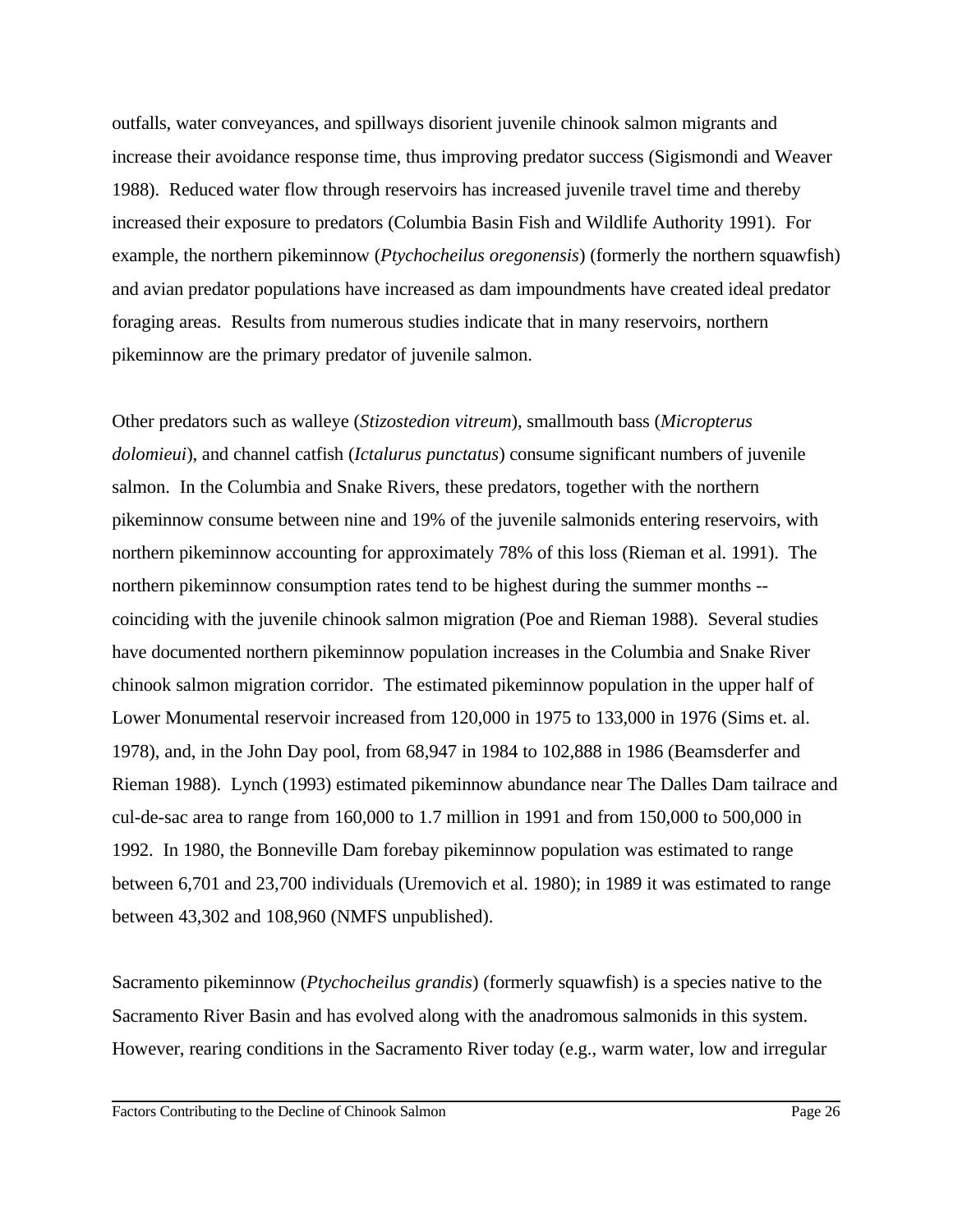flow, standing water, diversions) compared to its natural state 70 years ago, are more conducive to warmwater species such as Sacramento pikeminnow and striped bass (Marone saxatilis) than to native salmonids. In the early 1980s, Sacramento pikeminnow were illegally introduced to the Eel River Basin via Pillsbury Lake. Today, in little over a decade, Sacramento pikeminnow have spread to most areas of the Eel River Basin— illustrating the fact that the Eel River habitat has been altered significantly enough to make it conducive to a species that is better adapted than native salmonids to the artificially warm water conditions that currently exists (Brown et al. 1994). As a result, Sacramento pikeminnow constitute a serious problem for native salmonid populations (Higgins et al. 1992, CDFG 1994). If increased water temperatures and altered ecosystem trends continue, a shift towards the dominance of warmwater species can logically be expected (Reeves 1985).

In addition to the predators mentioned above, striped bass (*Marone saxatilis*) are often thought to be a significant predator of juvenile salmonid. Around the turn of the century, striped bass were introduced into the Sacramento River as a forage and recreational fishery. Attempts to plant striped bass in several California coastal tributaries have been unsuccessful (Bryant 1994). Presently, striped bass abundance is quite low relative to the earlier part of this century; however, striped bass are distributed throughout the California Aquaduct system and associated reservoirs and have been noted in Lake Mendocino and the Russian River system. Nevertheless, there is little reliable data available regarding predation rates of striped bass on any chinook salmon population in California.

In addition to predation by freshwater fish species, avian predators have also been shown to affect juvenile salmonids. Such predation may occur in freshwater areas as well in nearshore marine environments. Ruggerone (1986) estimated that ring-billed gulls (*Larus delawarensis*) consumed two percent of the salmon and steelhead trout passing Wanapum Dam during the spring smolt outmigration in 1982. Wood (1987) estimated that common mergansers (*Mergus merganser*), known freshwater predators of juvenile salmonids, were able to consume 24% to 65% of the coho salmon production in coastal British Columbia streams. Known avian predators in the nearshore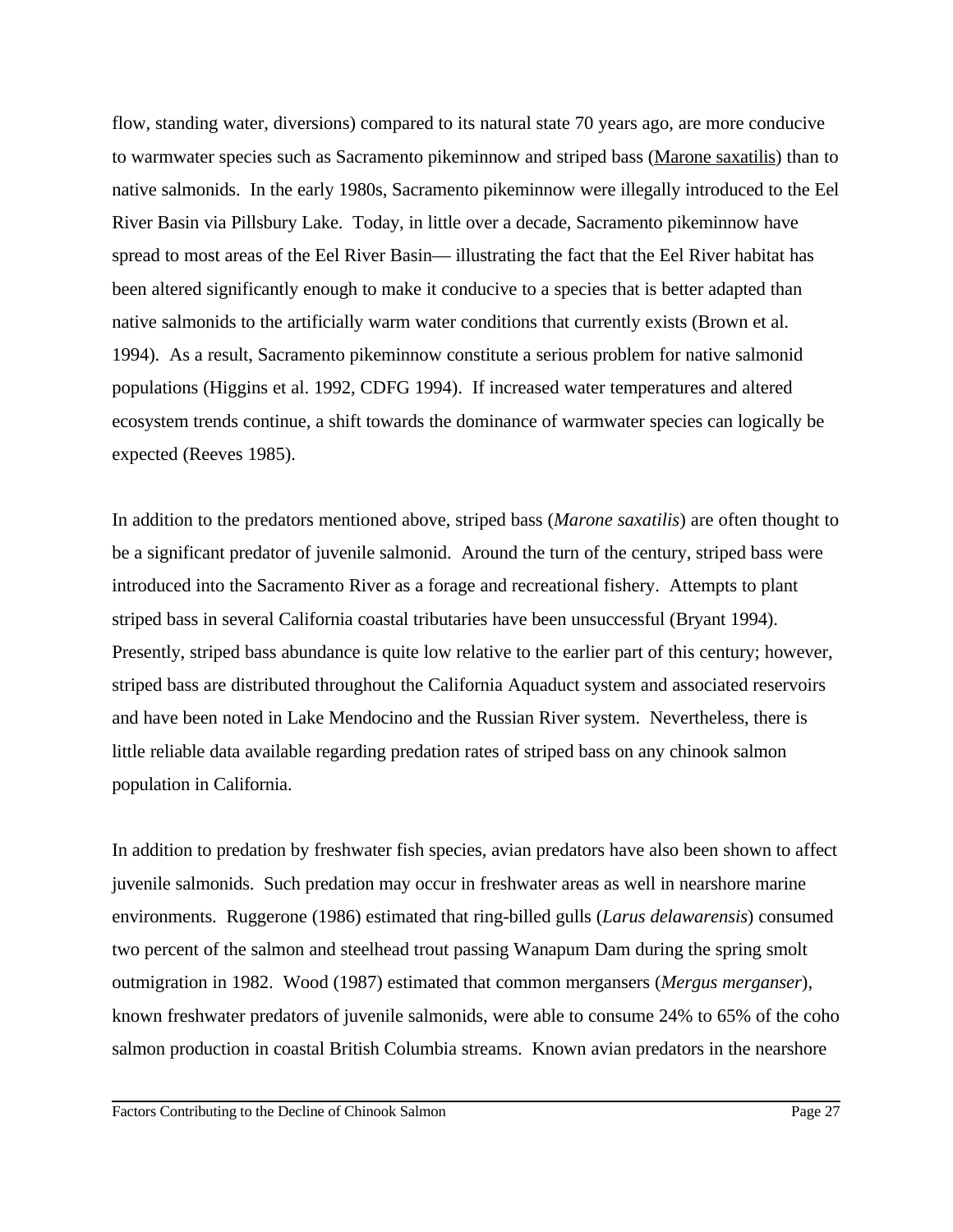marine environment include herons and diving birds such as cormorants and alcids (auklets, murres, murrelets, guillemots, and puffins)(Allen 1974). Manuwal (1977) estimated that in Washington, juvenile salmon constituted about five percent of auklet prey biomass. Mathews (1983) found that the common murre can consume several smolts per day. As the quality of riverine and estuarine habitat decreases, avian predation will increase. Salmonids and avian predators have co-existed for thousands of years, but with the loss of avoidance habitat (e.g., deep pools and estuaries, large woody debris, and undercut banks), avian predation may play a larger role in reducing some chinook stocks. Botkin et al. (1995) stressed that overall predation rates on chinook should be considered a minor factor in their decline; however altered habitats for both birds and chinook may produce certain localized circumstances where predation is more significant.

#### **C. Marine Predation**

Marine predation on Northwest salmonid fishes has likely increased as marine mammal numbers, especially harbor seals (*Phoca vitulina*) and California sea lions (*Zalophus californianus*), increased on the Pacific Coast (NMFS 1988). Anadromous salmonids have historically coexisted with both marine and freshwater predators. Based on catch data, some of the best catches of coho, chinook, and steelhead along the West Coast of the United States occurred after marine mammals, kingfishers, and cormorants were fully protected by law (Cooper and Johnson 1992). However, the relative impact of marine predation on anadromous salmonids is not well understood.

Earlier investigators believed it has been a minor factor in chinook salmon declines. Botkin et al. (1995) reported that marine mammal predation on anadromous salmonid stocks in southern Oregon and northern California was only a minor factor for their decline. In California at the mouth of the Russian River, Hanson (1993) reported that the foraging behavior of California sea lions and harbor seals with respect to anadromous salmonids was minimal. Hanson (1993) also stated that predation on salmonids appeared to be coincidental with the salmonid migrations rather than dependent upon it. Cooper and Johnson (1992) reported that marine mammals do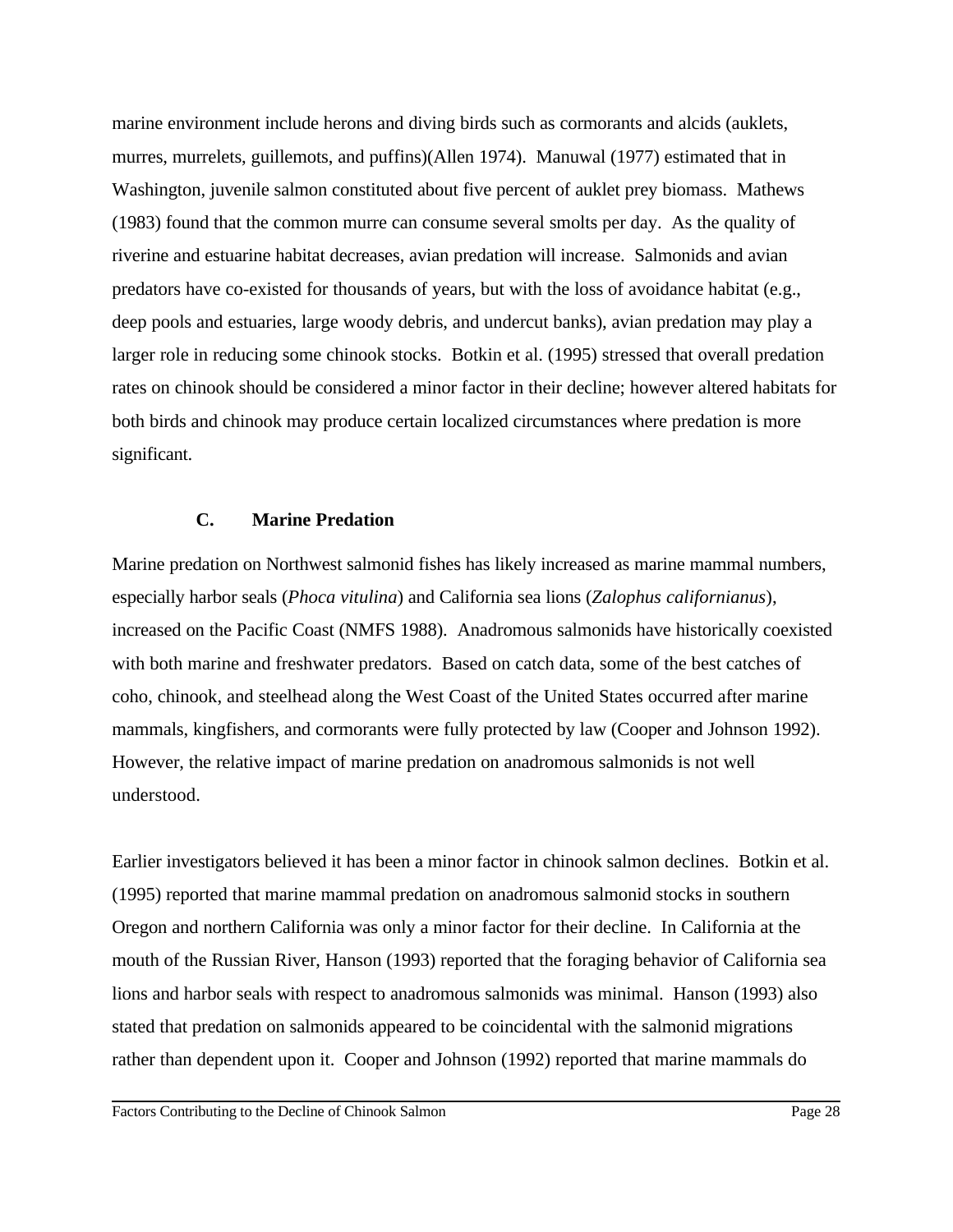prey on some local steelhead populations. However, they believed that it was not an important factor in the decline of coastwide steelhead populations. Although Roeffe and Mate (1984) found that pinnipeds fed opportunistically on fast swimming salmonids, less than 1 percent of the adult Rogue River (Oregon) summer steelhead were preyed on during their upriver spawning migration. In most cases, salmonids appear to be a minor component of the diet of marine mammals (Scheffer and Sperry 1931, Jameson and Kenyon 1977, Graybill 1981, Brown and Mate 1983, Roffe and Mate 1984, Hanson 1993). Principal food sources of marine mammals include lampreys (Jameson and Kenyon 1977, Roffe and Mate 1984), benthic and epibenthic species (Brown and Mate 1983), and flatfish (Scheffer and Sperry 1931, Graybill 1981).

Several studies have indicated that piscivorous predators may control salmonid abundance and survival. Holtby et al. (1990) hypothesized that temperature-mediated arrival and predation by Pacific hake may be an important source of mortality for coho salmon off the west coast of Vancouver Island. Finally, Beamish et al. (1992) documented predation of hatchery-reared chinook and coho salmon by spiny dogfish (*Squalus acanthias*).

Predators play an important role in the ecosystem by culling out unfit individuals and thereby strengthening the species as a whole. However, the combination of increased predator populations and large-scale modifications of habitat that favor predators has shifted the entire predator-prey balance. For example, Harvey (1988) noted that harbor seal numbers on the Oregon coast had increased at a rate of six to 8.8% per year between 1975 and 1983. In 1990, 19.2% of the adult spring and summer chinook salmon observed in the Snake River at Lower Granite Dam exhibited wounds attributable to marine mammals—primarily harbor seals (Harmon et al. 1989). Prior to 1990, adult salmonid injuries resulting from marine mammal attacks were thought to be on the order of a few percent annually (NMFS 1988).

Predation may significantly influence salmonid abundance in some populations when other prey are absent and physical habitat conditions lead to the concentration of adult and juvenile salmonids in small areas (Cooper and Johnson 1992). Pearcy (1992) reviewed several studies of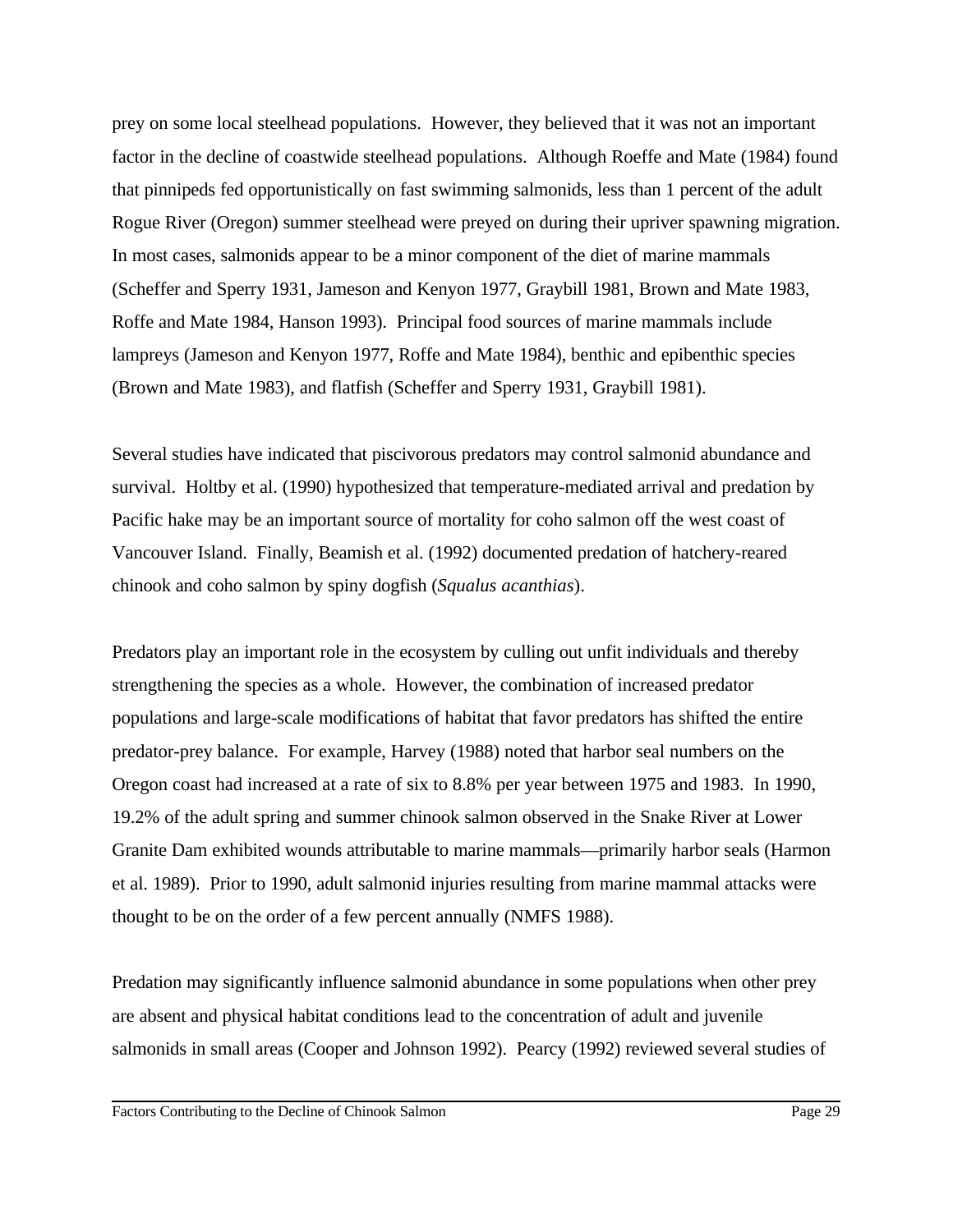salmonids off the Pacific Northwest coastline and concluded that salmonid survival was influenced by the factional responses of the predators to salmonids and alternative prey. Low streamflows can also enhance predation opportunities -- particularly where adult chinook salmon may congregate at the mouths of streams waiting for flows high enough to allow for access. Also, warmer water temperatures due to water diversions, water development, and habitat modification may affect chinook salmon mortality—directly through predation, or indirectly through stress and disease associated with wounds inflicted by pinnipeds or other piscivorous predators.

The NMFS convened a Working Group to implement 1994 amendments to the Marine Mammal Protection Act (MMPA). That working group reviewed existing scientific information on the effects of pinniped predation on chinook salmon and other anadromous salmonids and made the following findings:

- 1. Existing information is inconclusive about the effects of pinniped predation on any specific anadromous salmonid population except steelhead at Ballard Locks in Washington. The working group assumed that given the low abundance of salmonids in certain areas, pinniped predation could be a significant factor for decline where local conditions allowed pinnipeds to prey on salmon.
- 2. Marine mammals interacted and created conflict with many commercial and recreational fisheries, marinas and landings on the west coast, raised some human safety concerns, and these conflicts are not easily deterred by non-lethal methods.
- 3. Marine mammal biomass consumption figures may be higher than previously estimated, and this number is increasing. However, no estimate as to the ecosystem effects of this consumption was made.

(NMFS 1997b). The working group also assessed mitigation measures for pinniped/fisheries interactions, although there was no analysis of the effectiveness or the effect on salmonid populations of these measures. Mitigation measures assessed included:

1. Harassment, including firecrackers, cracker shells, acoustic harassment devices, acoustic deterrent devices, predator sounds, vessel chase, and tactile harassment.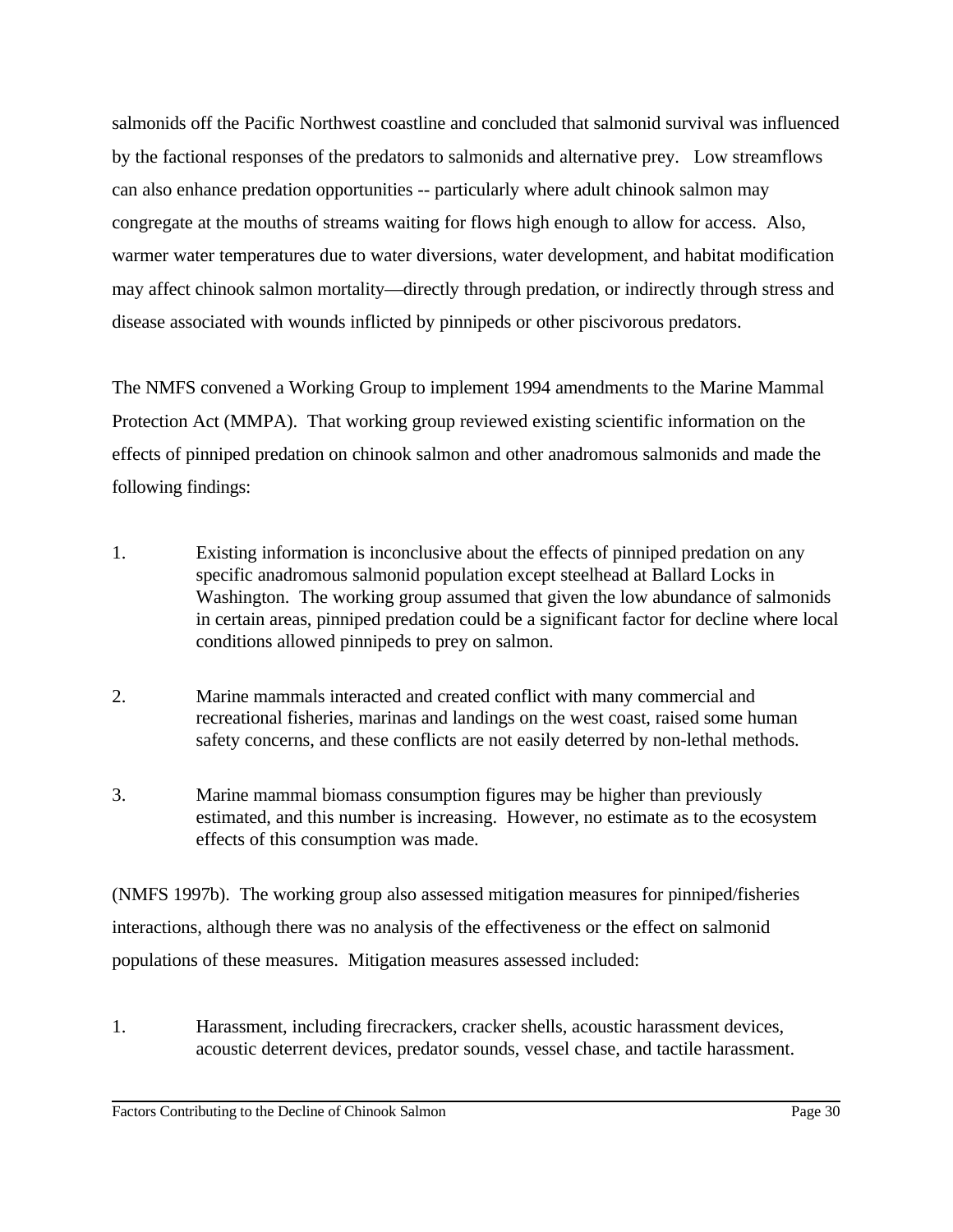- 2. Aversive conditioning, which uses the application of unpleasant stimulus such as taste aversion.
- 3. Exclusion from selected areas, including physical barriers, predator models, and scarecrows or alarms on haul-out areas.
- 4. Nonlethal removal of offending individual pinnipeds, including capture and relocation, capture and placement in captivity.
- 5. Lethal removal of offending individual pinnipeds.
- 6. Pinniped population control.

As indicated above, the increased abundance of certain predators is due primarily to ecosystem modification and to some degree to the success of marine species protection laws. Even though increased predation is but a symptom of a much larger problem, namely, habitat modification and decreases in water quantity and quality, the effects of marine predation on chinook salmon populations cannot be ignored.

# **IX. INADEQUACY OF EXISTING REGULATORY MECHANISMS**

Evaluation of existing regulatory mechanisms will not be extensively reviewed in this document. The NMFS reviewed many state and Federal efforts in several sections of the March 9, 1998 Federal Register notice announcing the proposed listings for chinook salmon (63 FR 11481). Additionally, NMFS published a separate report detailing the conservation measures in place to protect steelhead (Steelhead Conservation Measures: A Supplement to the Notice of Determination for West Coast Steelhead Under the Endangered Species Act (NMFS 1996b). Many of those measures will affect chinook salmon.

Although it is extremely difficult to quantify or analyze the extent to which existing regulatory mechanisms have failed to prevent the serious depletion of chinook and other anadromous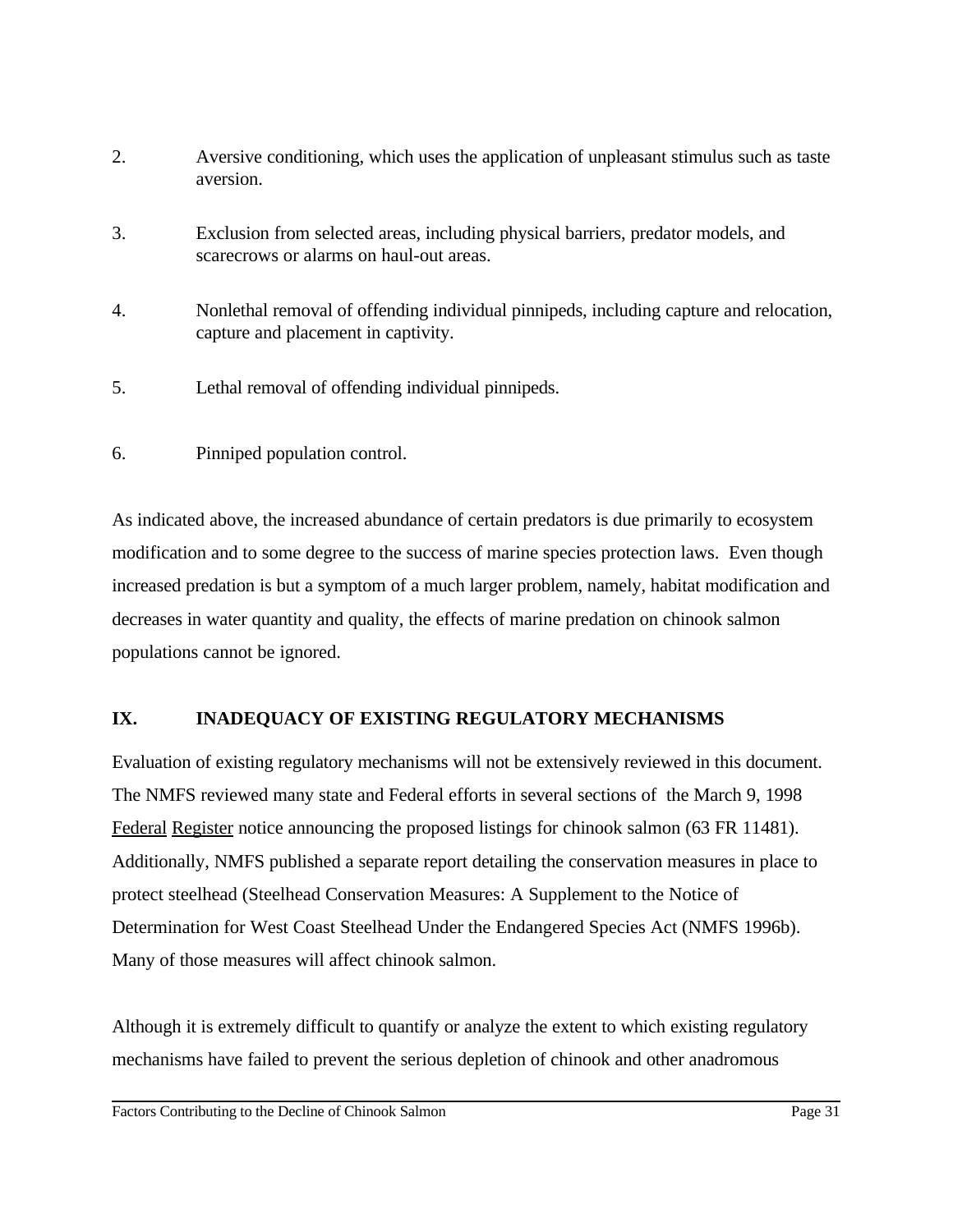salmonids, the current poor health and low abundance of many distinct populations of chinook salmon can only point to one conclusion: existing regulatory mechanisms have largely failed to prevent this depletion. This is due in part to the lack of coordination and accountability among multiple Federal, state, local, and tribal jurisdictions with responsibilities for land management, resource allocation, and enforcement of related regulations.

## **X. OTHER NATURAL AND MANMADE FACTORS**

The NMFS may consider other natural and human-induced factors in assessing the decline of chinook salmon. Natural factors affecting chinook salmon abundance may include climatic conditions such as drought, fire, floods, and cyclic ocean conditions. Other human-induced factors affecting chinook salmon abundance include the initiation and operation of hatcheries and other artificial production facilities, and adverse predation and competition effects from the introduction of exotic, nonnative species.

## **A. Natural Factors**

Natural factors causing variability in chinook salmon populations, and possibly preventing their recovery include cyclic ocean conditions, drought, fire, landslides, and floods. These natural events have occurred with regularity over the millennia. Chinook salmon have evolved, survived, and even flourished in the face of these events. However, as other deteriorating conditions have adversely affected chinook salmon populations, these cyclic natural events have posed serious threats to the persistence of some chinook salmon populations.

# 1. Ocean Conditions

The ocean migration and rearing of chinook salmon populations vary widely. Chinook salmon are dispersed from California to Alaska and they commonly intermingle during their ocean rearing and migration. Chinook salmon primarily migrate in nearshore areas, particularly populations of ocean-type chinook salmon which rarely migrate farther than 600 miles from their natal river (Healey 1987). Chinook salmon from California are rarely found north of the Washington coast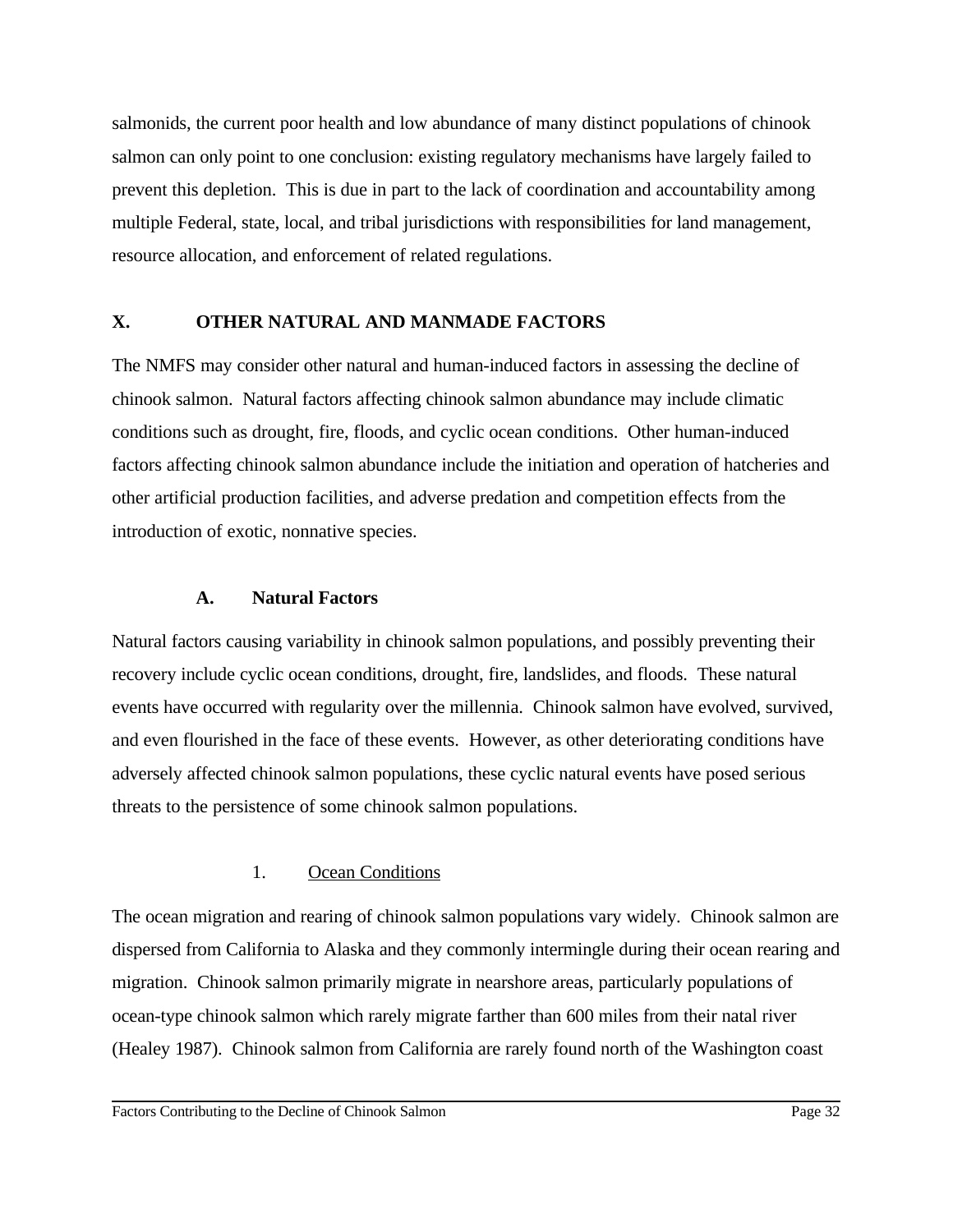(though there is little evidence of their southernmost migrations). Columbia River basin chinook salmon rarely migrate farther north than southeastern Alaska, though they have been found as far west as the Aleutian chain. Stream-type chinook salmon may make more open ocean migrations — extending farther west than do ocean-type chinook from the same regions (Healey 1987).

Marine conditions are the dominant "natural" factor influencing chinook salmon population abundance, distribution, and survival in the marine environment. Climatic conditions can change prevailing currents; ocean productivity associated with nutrient-rich cold waters shifts depending upon these ocean currents. These shifting ocean currents, named either "El Nino" or "La Nina," can produce widely varied cycles of productivity (Spence 1996). Ocean conditions resulting from large-scale weather patterns such as El Nino affect food supplies, predator distribution and abundance, and migratory patterns for chinook salmon. Correlations between climate and chinook salmon abundance over the past 20 years indicate that the marine environment has contributed to the variability and decline of chinook salmon returning to the Columbia River in recent years (Francis and Sibley 1991, Pearcy 1992).

Pacific salmon catches have fluctuated widely during the past century. Annual world harvest of Pacific salmon has varied from 347 million pounds (lbs) in the 1930s to about 184 million lbs in 1977 and back to 368 million lbs by 1989 (Hare and Francis 1993). Mechanisms linking atmospheric and oceanic conditions to fish population survival and production have been suggested for stocks in general (Shepherd et al. 1984) and for Pacific salmon specifically (Rogers 1984, Nickelson 1986, Johnson 1988, Brodeur and Ware 1992, Francis et al. 1992, Francis 1993, Hare and Francis 1993, Ward 1993). Vernon (1958), Holtby and Scrivener (1989), and Holtby et al. (1990) have reported associations between salmon survival during the first few months at sea and ocean conditions such as sea surface temperature and salinity. Some studies have tried to link salmon production to oceanic and atmospheric climate change. For example, Beamish and Bouillon (1993) and Ward (1993) found that trends in Pacific salmon catches were similar to trends in winter atmospheric circulation in the North Pacific.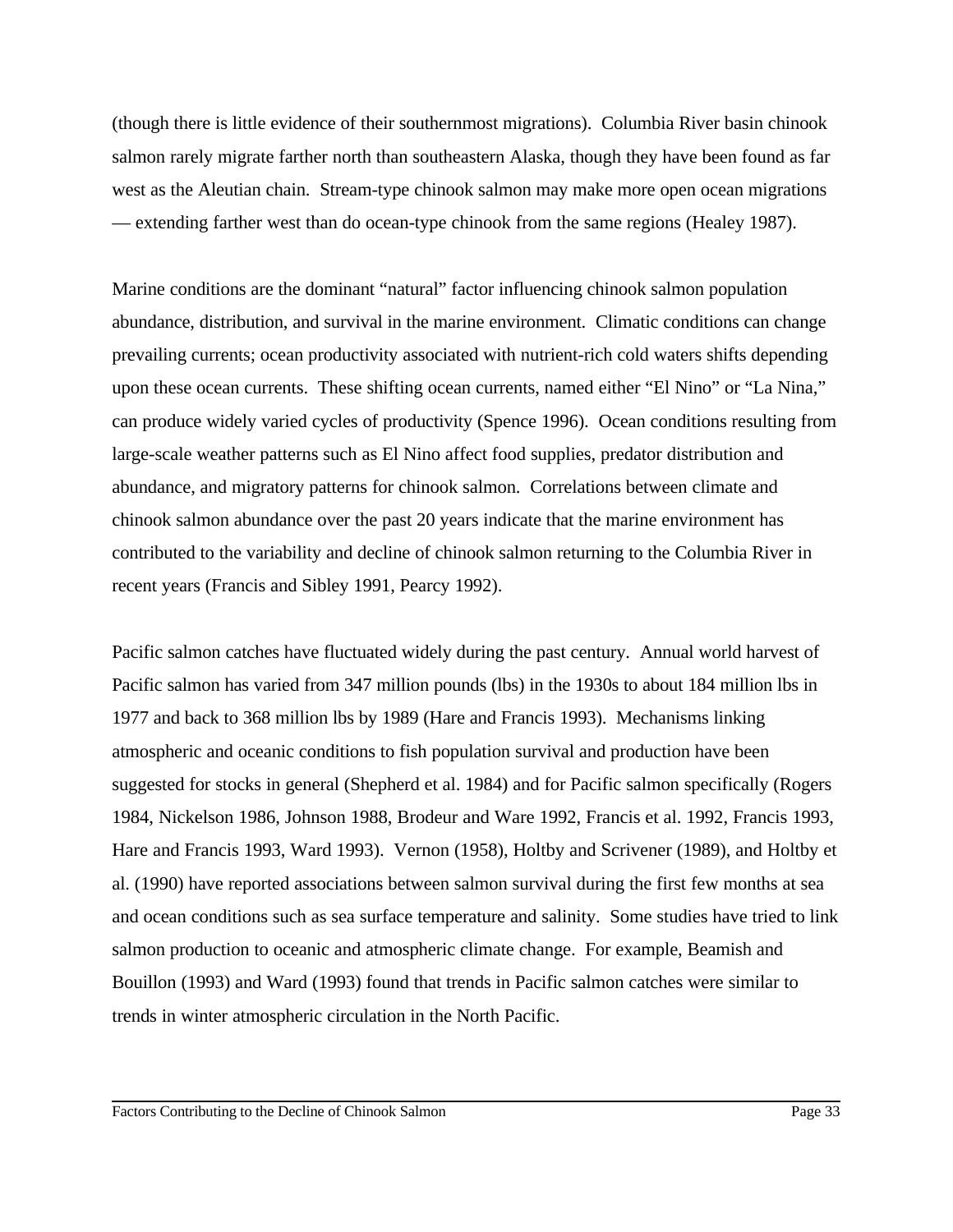The Subarctic Front, the most prominent feature of the North Pacific Transitional Region, plays a role in defining the major physical and biological domains in the Northeast Pacific Ocean. It is possible that changes in the location or structure of the Subarctic Front may affect any of the physical and biological gradients in this area (Pearcy 1991). McGowan (1986) reported that Subarctic Frontal dynamics influence forage aggregations and biological productivity which, in turn, affects salmonid species at higher trophic levels.

The influence of Subarctic Frontal dynamics on salmonids is probably characterized by indirect trophic interactions rather than a direct cause-effect relationship (Pearcy 1992). The interaction (population control) might be "bottom-up" by lower trophic levels, or "top-down" by predators. This is especially true for prey organisms including phytoplankton, zooplankton, cephalopods, and fish (Pearcy and Fisher 1988), as well as predatory organisms including marine mammals and sea birds (Rogers 1984). Pearcy (1992) suggests that predatorial response to coho smolt and alternative prey availability could influence prey survival rates. This is especially important during years of high upwelling—which cause greater smolt dispersal and alternative prey availability. Several studies have examined the possibility that salmonid production or survival is indirectly related to primary production. For example, Pearcy and Fisher (1988) linked salmon abundance with coastal chlorophyll concentrations, primary production, and upwelling.

Many studies of biological production identify high and low periods of abundance for the study organism. Abundance shifts for many organisms appear to have coincided with the shift in salmon abundance in the late 1970s (Rogers 1984). Francis and Sibley (1991) and Francis et al. (1992) have developed a model linking decadal-scale atmospheric variability to the salmon production hypotheses developed by Hollowed and Wooster (1991) and Wickett (1967), as well as to evidence presented in many other studies. This model describes a time series of biological and physical variables from the Northeast Pacific which appear to share decadal-scale patterns; most notably synchronous shifts in mean conditions during the late 1970s and out-of-phase relationship between variables in the Coastal Upwelling and Coastal Downwelling domains. Biological and physical variables that appear to have undergone shifts during the late 1970s include the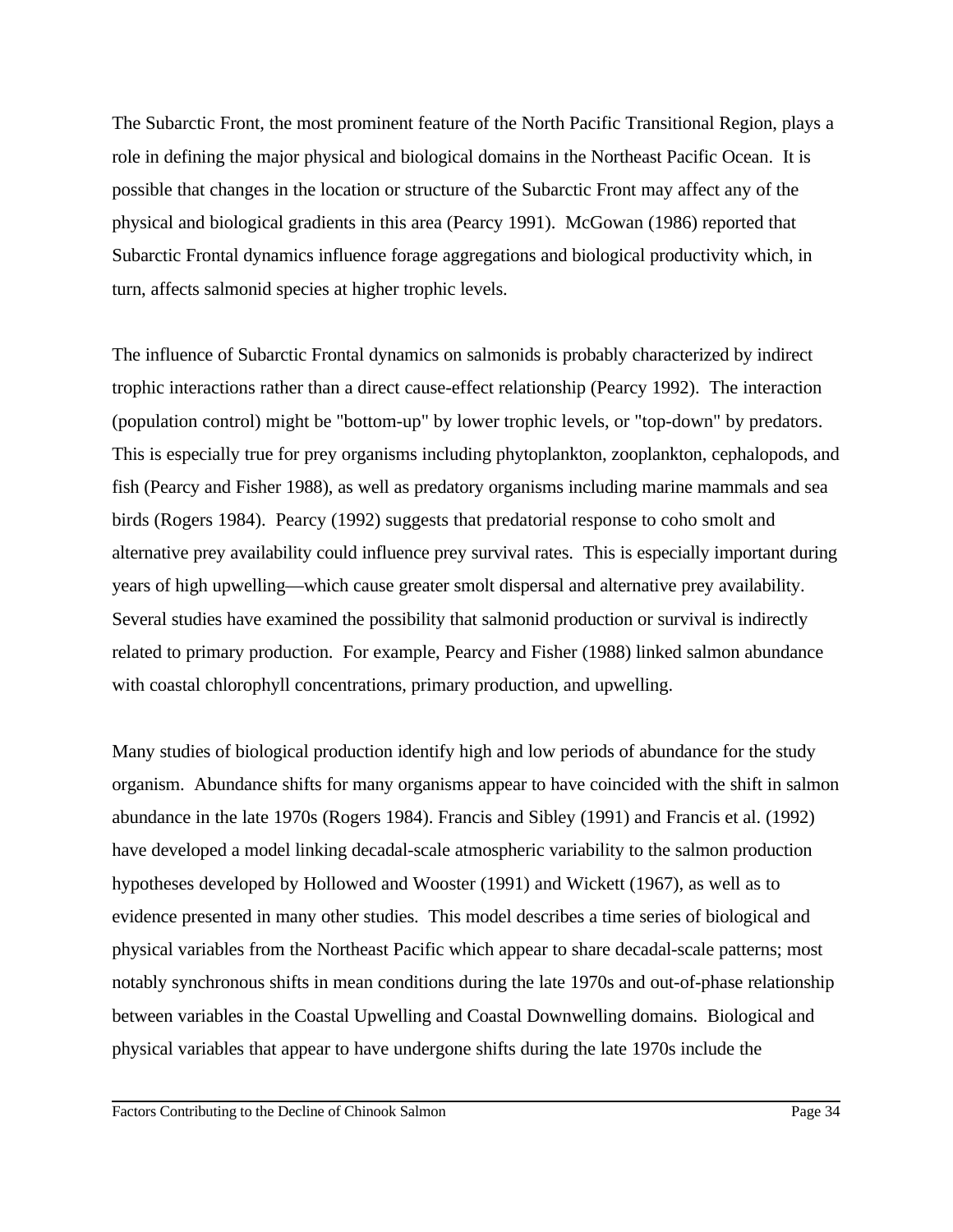following: salmon (Rogers 1984, 1987, Hare and Francis 1993); other pelagic fish, cephalopods, and zooplankton (Brodeur and Ware 1992); oceanographic properties such as current transport (Royer 1989), sea surface temperature and upwelling (Hollowed and Wooster 1991); and atmospheric phenomena such as atmospheric circulation patterns, sea-surface pressure patterns, and sea-surface wind-stress (Trenberth 1990, Trenberth et al. 1993). Variables from the Coastal domains which appear to fluctuate out-of-phase include salmon (Francis and Sibley 1991), current transport (Wickett 1967, Chelton 1983), sea surface temperature and upwelling (Tabata 1984, Hollowed and Wooster 1991), and zooplankton (Wickett 1967).

Finally, Scarnecchia (1981) reported that near-shore conditions during the spring and summer months along the California coast may dramatically affect the strength of individual salmonid year-classes. Bottom et al. (1986) believed that coho salmon along the Oregon and California coasts may be especially sensitive to upwelling patterns because these regions lack extensive bays, straits, and estuaries—such as those found along the Washington, British Columbia, and Alaskan coasts—that could buffer adverse oceanographic effects. Ocean-type chinook salmon tend to remain in the estuarine habitats longer than other chinook (Reimers 1971, Myers and Horton 1992). At the same time, young chinook salmon were also observed in offshore areas. The paucity of high quality, near-shore habitat coupled with variable ocean conditions may be the cause of the rapid northward migration of young stream-type chinook salmon. However, Miller et al. (1983), in conducting set-net sampling tests saw no clear trend in either a north or south migration from the mouth of the Columbia River. This may indicate that migrating chinook salmon movements are based on encounters with favorable marine conditions.

#### *a. El Niño*

"El Niño" is an environmental condition often cited as a cause for the decline of west coast salmonids. El Niño is an unusual warming of the Pacific Ocean off South America. It is caused by atmospheric changes in the tropical Pacific Ocean (Southern Oscillation-ENSO). El Niño events occur when there is a decrease in the surface atmospheric pressure gradient from the normally steady trade winds that blow across the ocean from east to west on both sides of the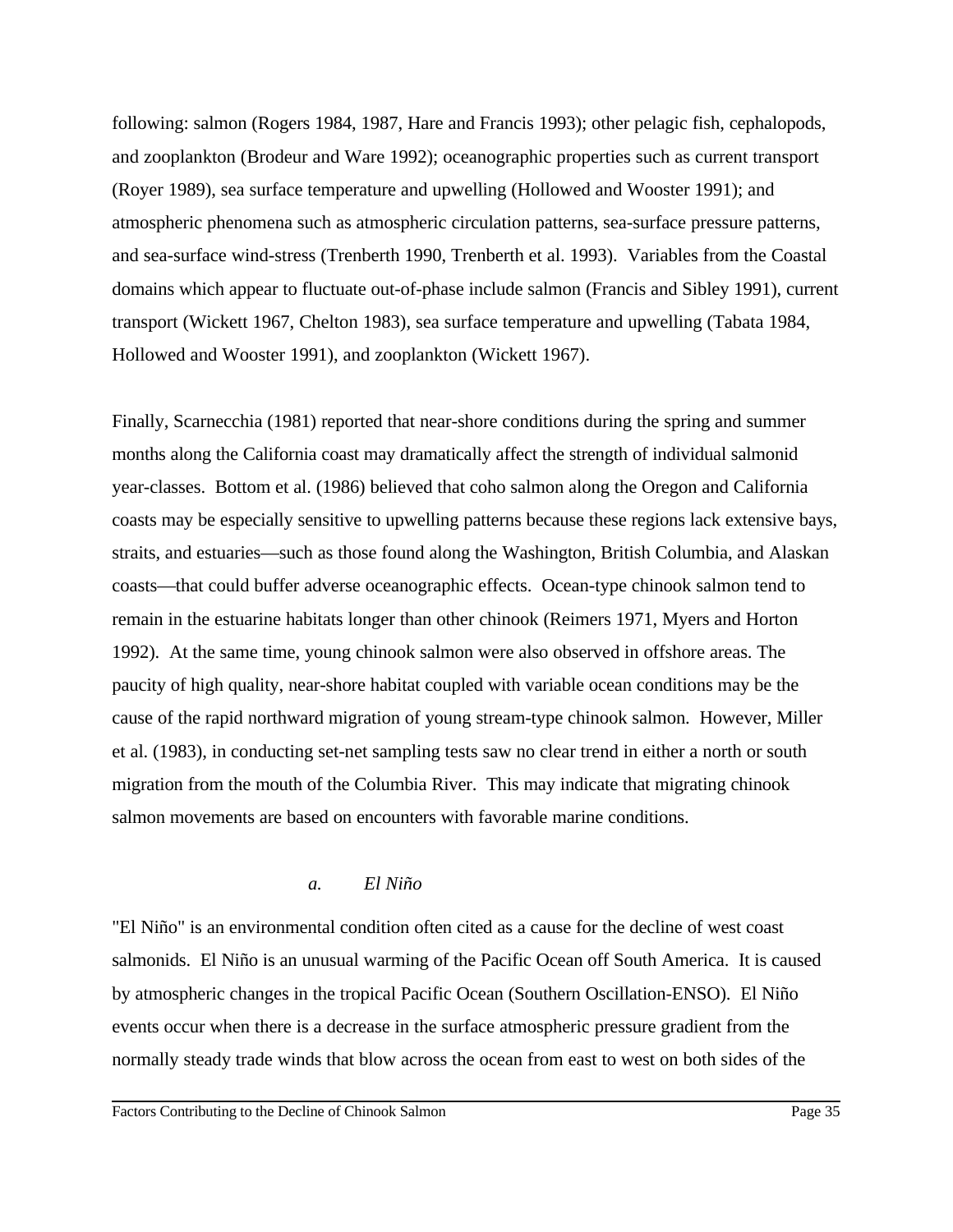equator. Sometimes, there is a drop in pressure in the east off South America and a rise in the pressure in the western Pacific. The alteration of the pressure gradient across the Pacific Ocean causes the easterly trade winds to relax, and even reverse in some years. When the trade winds weaken, sea level in the western Pacific Ocean drops, and a plume of warm sea water flows from west to east toward South America, eventually reaching the coast where it is reflected south and north along the continents.

El Niño ocean conditions are characterized by anomalous warm sea surface temperatures and changes in coastal currents and upwelling. Principal ecosystem alterations include decreased primary and secondary productivity and changes in prey and predator species distributions. Several El Niño events have been recorded during the last several decades, including those of 1940-41, 1957-58, 1982-83, 1986-87, 1991-92, 1993-94, and 1997-98.

Anadromous salmonids have managed to persist in the face of numerous climatic events and changes. The long-term persistence of chinook salmon populations depends on their ability to withstand fluctuations in environmental conditions. It is apparent that the combination of tremendous freshwater habitat loss, and extremely small anadromous salmonid populations has caused these fish to be more vulnerable to extirpation arising from natural events. Until salmonid populations reached their recent critical levels, these environmental conditions largely went unnoticed (Lawson 1993). Therefore, it would seem that environmental events and their impacts on remaining salmonid populations may become a more significant factor for decline as unstable chinook salmon populations reach particularly low levels.

Ocean conditions and the incidence of El Niños are factors that may not be capable of human intervention and control; however they must be taken into account when trying to assess the effects of human intervention on chinook salmon survival during freshwater spawning, rearing and migration.

## 2. Terrestrial Conditions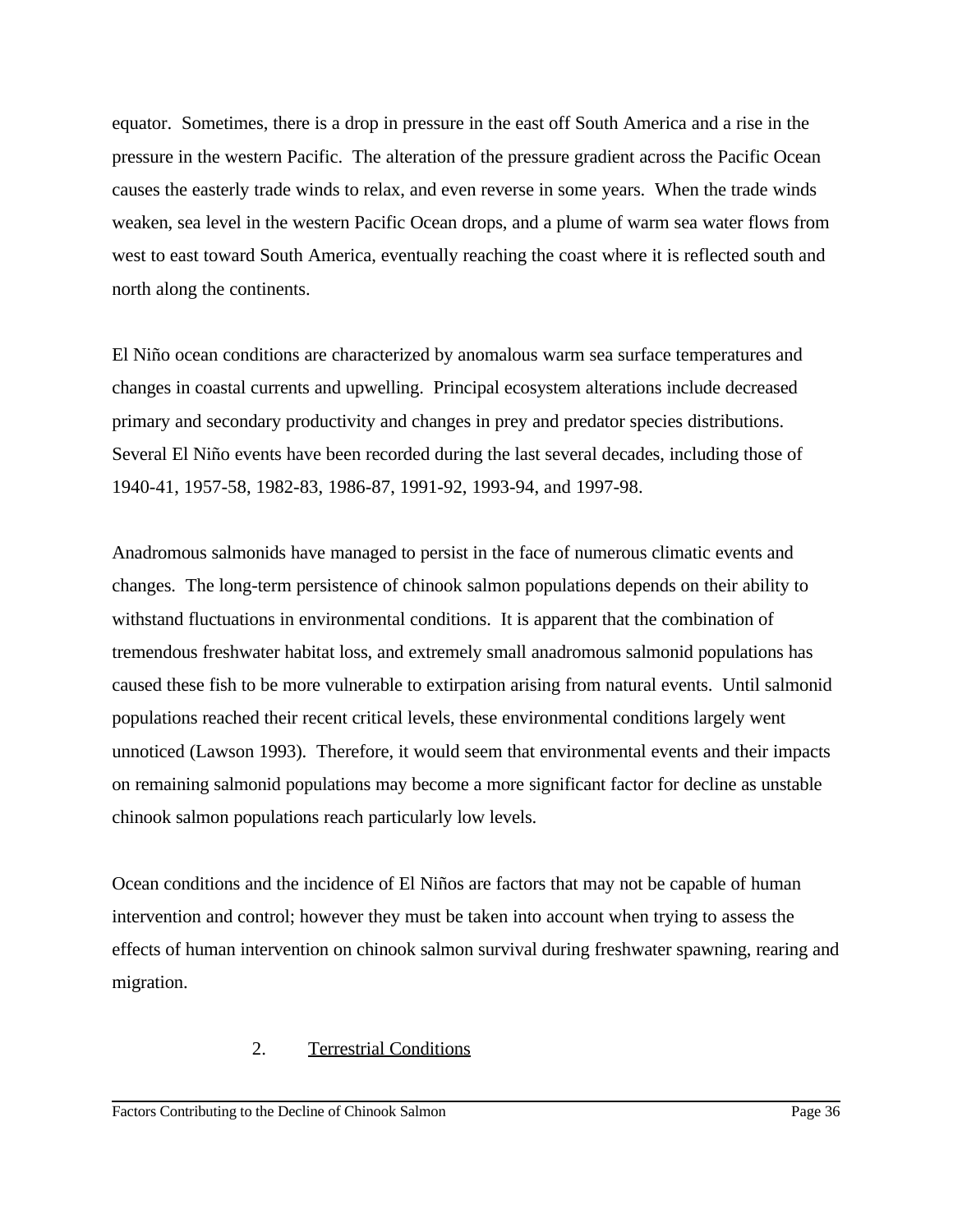Variable climatic events such as drought, fire, and floods have long had adverse effects on chinook salmon abundance. Droughts and floods may reduce spawning and rearing success. However, the effects on water conditions caused by these types of events may also be the impetus for wild chinook to stray into other spawning or rearing habitats — one of the principle strategies for long-term survival and a major aspect of life history diversity. Floods may also have positive effects when they change stream channels, scour gravels, and move large woody debris—though simplified stream channels in many areas only serve to exacerbate the adverse effects of flooding. Changes in upland habitats alter the flow and delivery of surface waters to the streams—often causing earlier and higher peak flows. Higher, earlier peak flows can decrease the spawning success for chinook salmon adults, and increase the mortality of emerging chinook salmon juveniles.

The extensive modification of freshwater chinook salmon habitat contributes to the adverse effects of drought, fire, and floods. Drought conditions can create both physical and thermal blocks to migrations. Low water conditions can also reduce chinook salmon spawning success, and lead to high mortality as they emerge from their spawning gravel. Low stream flows and higher water temperatures caused by drought can exacerbate predation, stress, and disease. Upland and riparian habitat alteration can increase the adverse effects of fire in both forest and range habitats. Healthy riparian areas can withstand the effects of fire, but altered habitats can increase the incidence of fire as well as intensify its adverse effects on woody debris recruitment, shade, and soil stability. The loss of riparian vegetation and overall stream complexity has reduced many stream's buffering capacity—their ability to withstand high water events, maintain cool water temperatures, retain deep pools, and retain large woody debris (Spence 1996).

## **B. Manmade Factors**

## 1. Artificial Propagation

In an attempt to mitigate the effects of lost habitat and reduced fisheries, extensive hatchery programs were implemented throughout the range of chinook salmon on the West Coast. While some of these programs successfully provided fishing opportunities, the impacts of these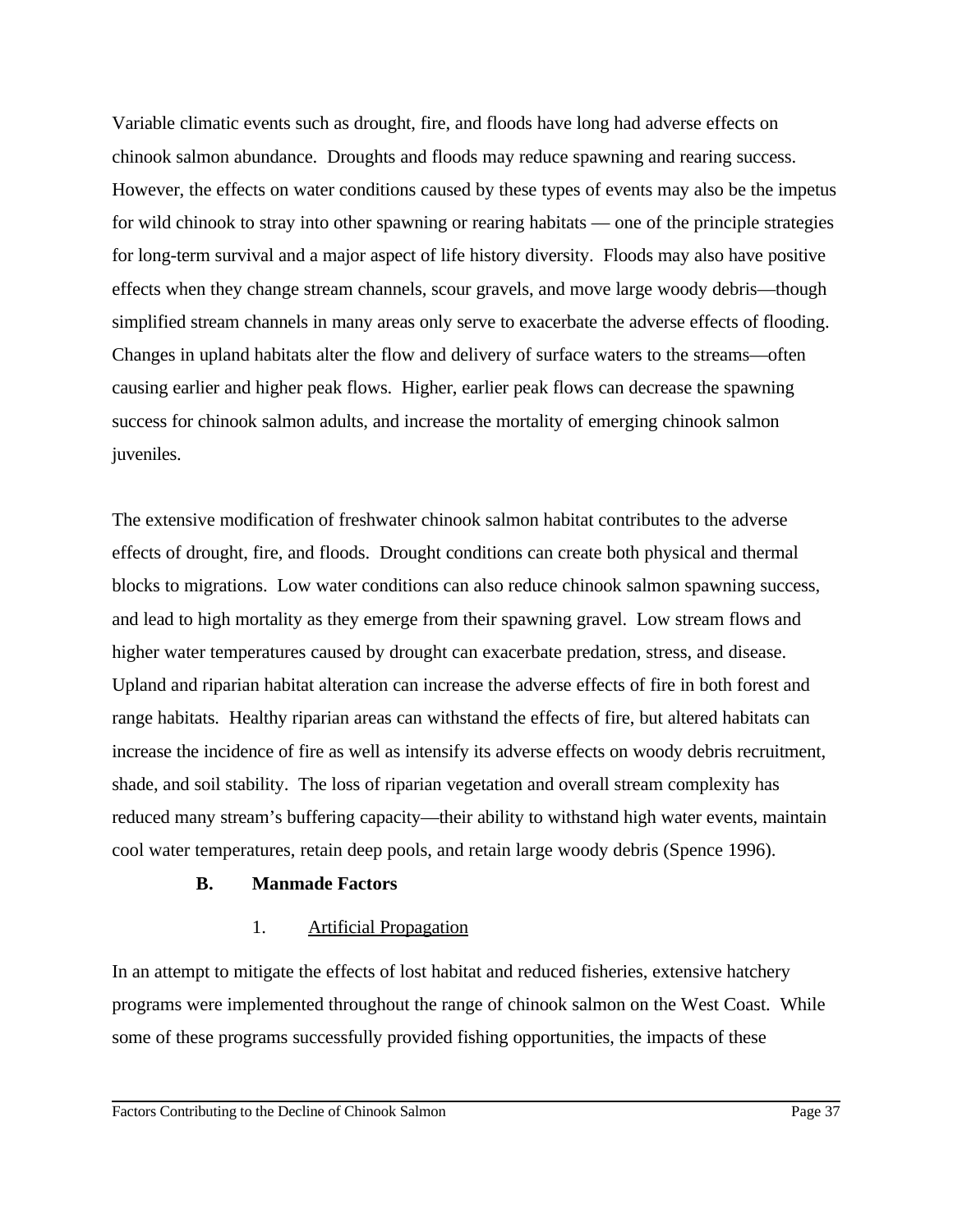programs on wild stocks are not well understood. Competition, genetic introgression, and disease transmission resulting from hatchery introductions may significantly affect wild chinook salmon production and survival. Furthermore, the displacement of wild fish for broodstock purposes may have additional negative impacts on small or dwindling natural populations. However, it is important to note that the use of hatcheries will likely play an important role in reestablishing depressed Pacific salmonid stocks. Alternative uses of supplementation, such as for the creation of terminal fisheries, must be fully explored to limit negative impacts on remaining wild populations. This use must be tempered with the understanding that protecting wild fish and their habitats is critical to maintaining healthy, fully-functioning ecosystems (Hard et al. 1992, Waples 1991b).

 West Coast production of hatchery chinook salmon has been summarized by NMFS (Myers et al. 1998)(See Table 2 of this report). The data are taken from a database developed under contract to NMFS (NRC 1996). Some release information presented here dates back to the turn of the century, but any data prior to 1950—when hatchery records became more reliable—should be considered incomplete.

The ratio of hatchery- to naturally-produced chinook salmon on the West Coast varies from region to region (as well as from watershed to watershed) within a particular ESU. Chinook salmon populations are dominated by hatchery production in some areas and maintained by natural production in others (Howell et al. 1985, WDF et al. 1993, Kostow 1995). Large hatchery programs have produced substantial numbers of fish relative to natural production in many West Coast regions, especially in areas where hatcheries have been used to create or enhance harvest opportunities. These areas include many locations in the Sacramento River Basin, the Klamath River Basin, several Oregon coastal streams, Puget Sound, and the majority of the watersheds in the Columbia River Basin (Howell et al. 1985; WDF et al. 1993; PFMC 1994,1997; Kostow 1995).

## 2. Regional Summaries for Artificial Propagation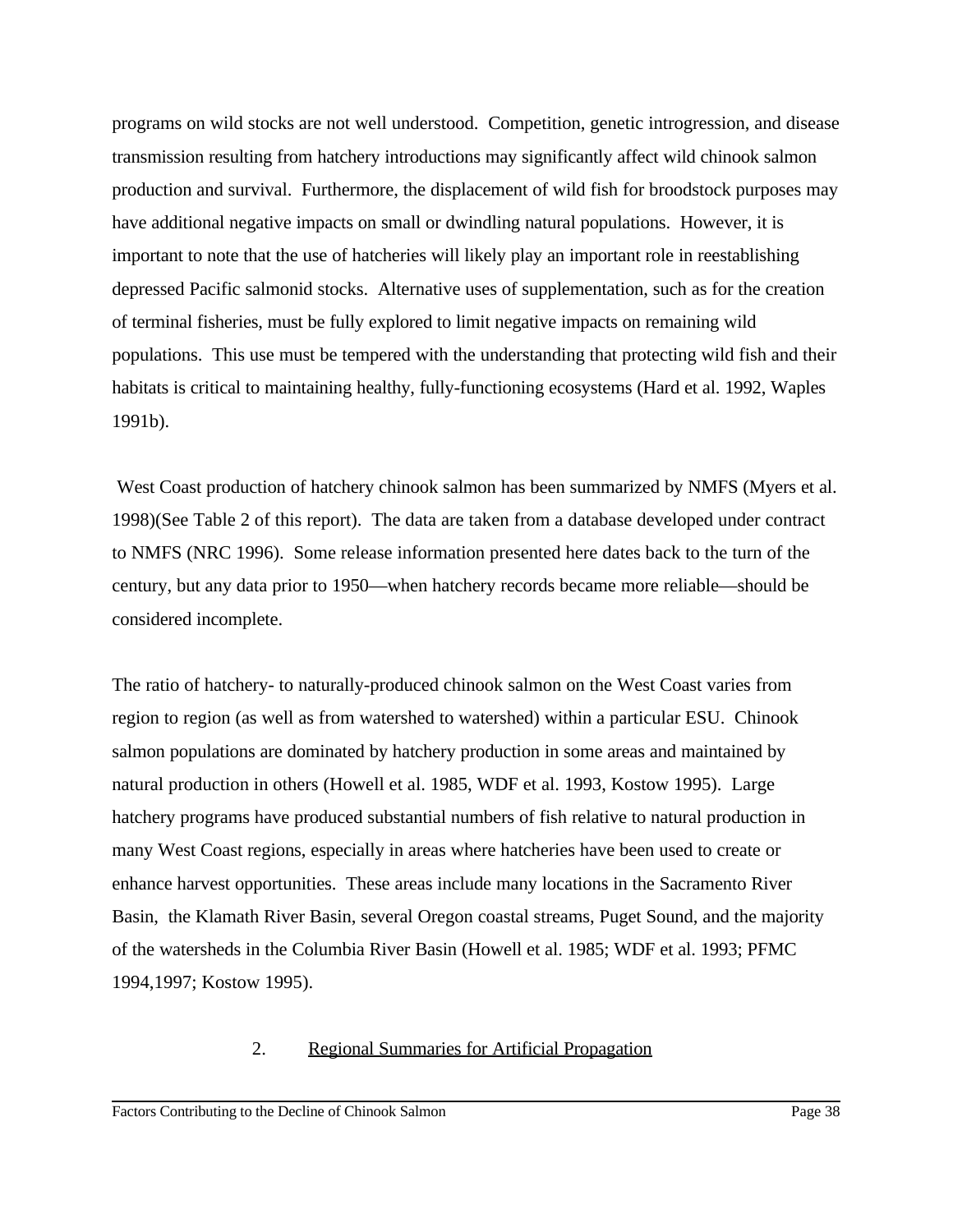#### *a. California's Central Valley*

In 1872, the U.S. Fisheries Commission constructed the first hatchery in the Central Valley — the Baird National Fish Hatchery. Early efforts focused on preserving the already much depleted spring run of chinook salmon. The life history strategy of spring-run chinook salmon requires that adults over-summer in cold headwater areas prior to spawning. As the natural holding and spawning areas for the spring run were degraded or rendered inaccessible, hatcheries became unable to provide suitable conditions for maintaining spring-run chinook salmon prior to spawning and they could not mitigate the declines in the habitat. Emphasis was increasingly placed on producing fall-run chinook salmon to compensate for the decline in the spring runs. Recent artificial propagation efforts have been undertaken at the Coleman NFH (1943-1953) and the Feather River Salmon Hatchery (1967-present). In both cases, efforts to rear both spring- and fall-run chinook salmon at the same facility have resulted in the inadvertent hybridization of the two temporal runs (Cope and Slater 1957, Morishima et al. 1996, Cramer 1996).

Fall-run chinook salmon have been reared at a number of hatcheries in the Central Valley. The state-run Feather River, Nimbus, and Merced Hatcheries, and the Coleman NFH account for the majority of releases into the Central Valley. Exchanges between hatcheries have been commonplace and probably reduced much of the regional variation among stocks. Furthermore, the practice of releasing fish off-station has resulted in a high proportion of returning adults straying into other basins within the Central Valley. The loss of homing fidelity has probably further eroded the distinctiveness of many stocks and inflated the numbers of naturally spawning adults observed. Based on CWT recoveries, the contribution of hatchery strays to naturally spawning populations may exceed 50% in many basins. There are no accurate estimates for the contribution of hatchery strays to natural spawning populations in most Central Valley basins, and, in the absence of such data, the relative health of these stocks may be overestimated.

The propagation of winter-run chinook salmon has been undertaken as part of recovery efforts following their listing under the ESA. Due to the limited number of returning adults, these efforts have been relatively small in size. The success of these programs is still being evaluated.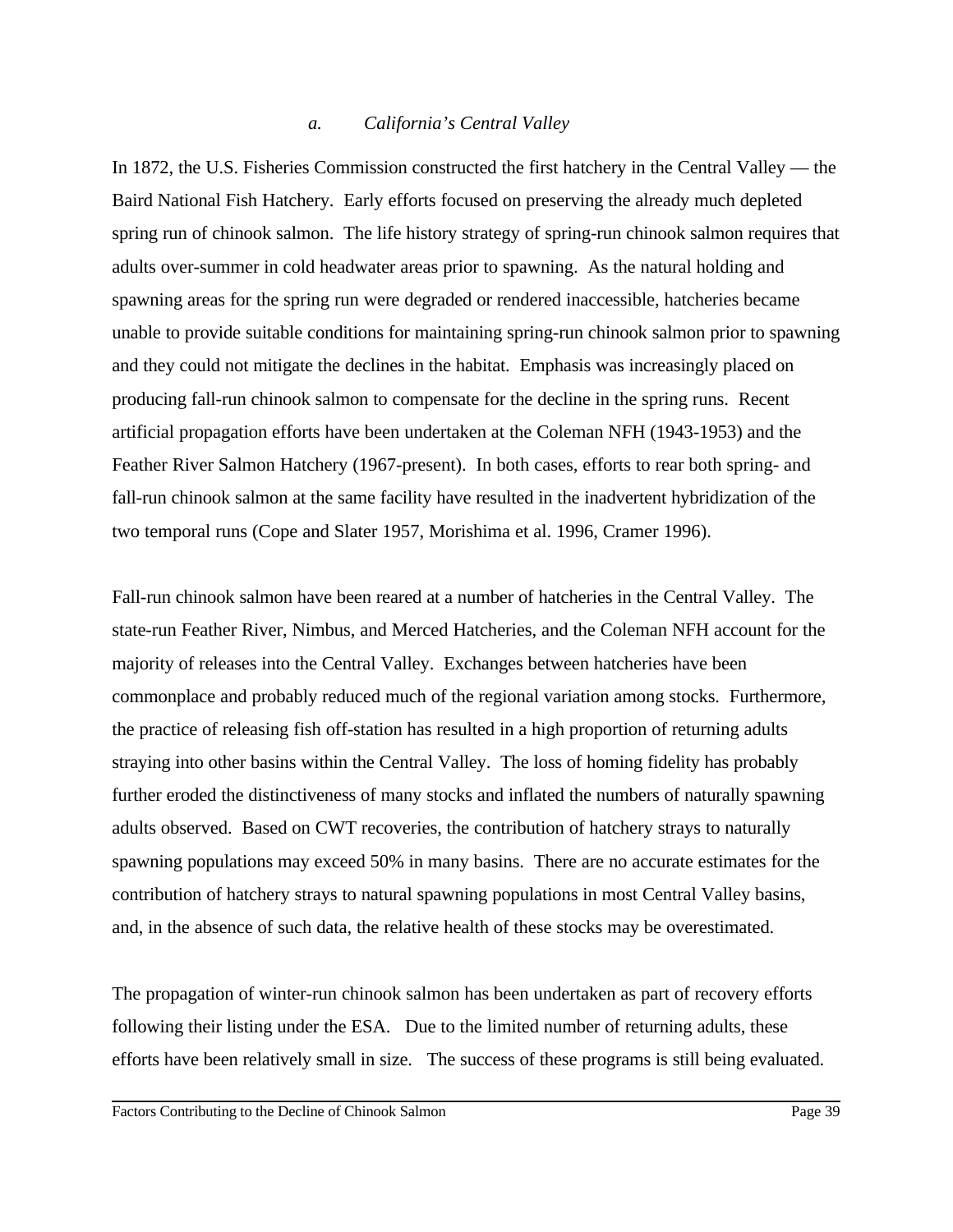#### *b. Southern Oregon and California Coastal Region*

Artificial propagation began in southern Oregon on the Rogue River in the late 1870s with fallrun chinook salmon hatcheries operated by canneries (Cobb 1930, Kostow 1995). Artificial propagation on the Rogue River became increasingly dominated by state programs after the construction of the Oregon Game Commission Hatchery at Butte Falls in 1916. By 1928, 85 million chinook salmon had been released into the Rogue River from state, federal, and private hatcheries (Cobb 1930).

Spring-run chinook salmon hatchery efforts in the Rogue River Basin did not begin in earnest until the mid-1970s, however nearly 23 million hatchery-produced spring-run chinook salmon have been released into the Rogue River since the completion of the Cole Rivers Hatchery in 1974. This is perhaps the largest spring-run chinook salmon hatchery program on the west coast of North America (Kostow 1995). In 1993, nearly 1.5 million spring-run chinook salmon were released from the Cole Rivers Hatchery alone (Kostow 1995). Cole Rivers hatchery produced spring-run chinook salmon represent approximately half of the total escapement to the Rogue River Basin.

The influence of fall-run chinook salmon artificial propagation in southern Oregon, though small in scale, has resulted in some problems. Fall-run chinook salmon hatchery supplementation programs in some southern Oregon tributaries (Chetco River, Hunter Creek, and Pistol River) were intended to increase natural production; however, the results have been disappointing with a decrease in the effective population size for each river over the course of these programs (Kostow 1995). Furthermore, there was an increase in the incidence of hatchery-derived strays between rivers in the region (Kostow 1995). As a result supplementation programs, in all but Indian Creek (in lower Rogue River), and the Chetco River, have been terminated. In December of 1992, the ODFW Coastal Chinook Salmon Management Plan was implemented to provide guidelines for stock transfers and to identify streams where stocking of hatchery fish should be excluded (Kostow 1995). As mentioned, the size of fall-run chinook salmon artificial production is small.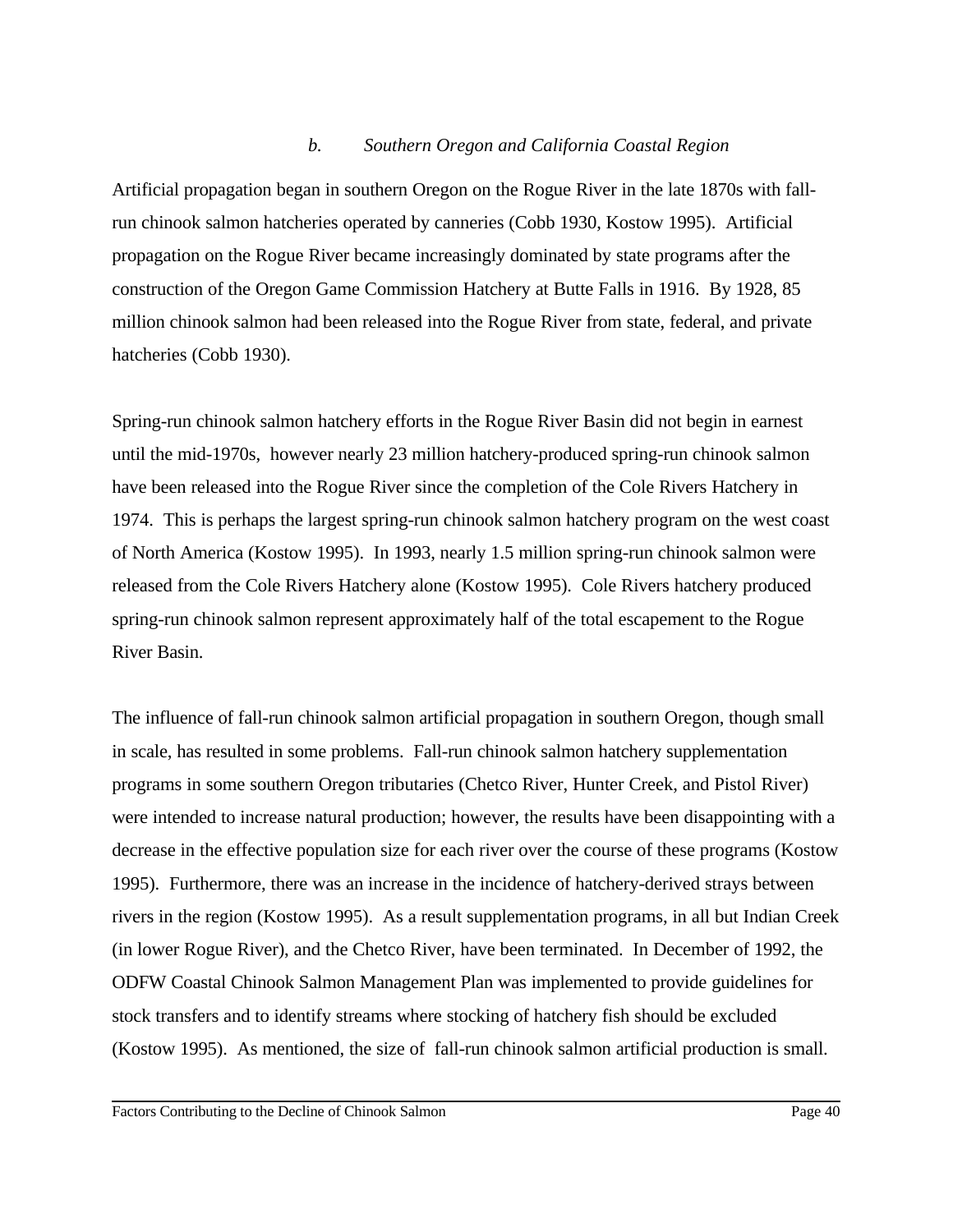The Chetco River is the one exception, having been stocked with almost 9 million fish since 1974 (although these have been primarily of Chetco River stock). All other southern Oregon streams have received a total of about 5 million fall-run chinook salmon during the same period. Hatchery fall-run chinook salmon comprised only about 7% of the total Rogue River adult fall-run in 1987 (Cramer 1987).

A total of 95 million chinook salmon fry were released into California coastal rivers from 1875 to 1919, the majority (84 million) into the Eel River (Cobb 1930). Facilities on the Eel and Mad Rivers were constructed to rehabilitate depressed north coast populations (Kelly et al. 1990). Hatchery releases of fall-run chinook salmon since the 1970s have been relatively small, especially when compared to the large programs in the adjacent Sacramento River Basin. The majority of the current coastal California fall-run chinook hatchery programs tend to use stock developed within basin, although these stocks may not be wholly native due to the long history of interbasin transfers that were common in earlier decades (CDNR 1931). The Russian River is a notable exception to this rule, having received artificially propagated fall-run chinook salmon from a variety of sources, most commonly Sacramento River stocks and the Great Lakes (which were stocked with a myriad of populations from Washington, Oregon, and California). In the absence of existing permanent native runs of chinook salmon, local enhancement efforts south of San Francisco Bay in this area have generally used Sacramento River fall-run chinook salmon, although stocks from Washington, Oregon and the Great Lakes have been released there as well (Bryant 1994, NRC 1996). Spring-run chinook salmon artificial propagation has been very limited in the coastal river basins of California, with the exception of the Klamath River Basin.

## *c. Puget Sound*

Fall-, summer-, and spring-run chinook salmon stocks are artificially propagated in Puget Sound. Currently, the majority of production is devoted to fall-run (also called summer/fall) stocks for the purpose of fisheries enhancement. Conversely, because of the depressed nature of spring- and summer-run stocks, approximately half of the stocks recognized by WDF et al. (1993) are under captive culture or supplementation recovery programs. Captive broodstock/recovery programs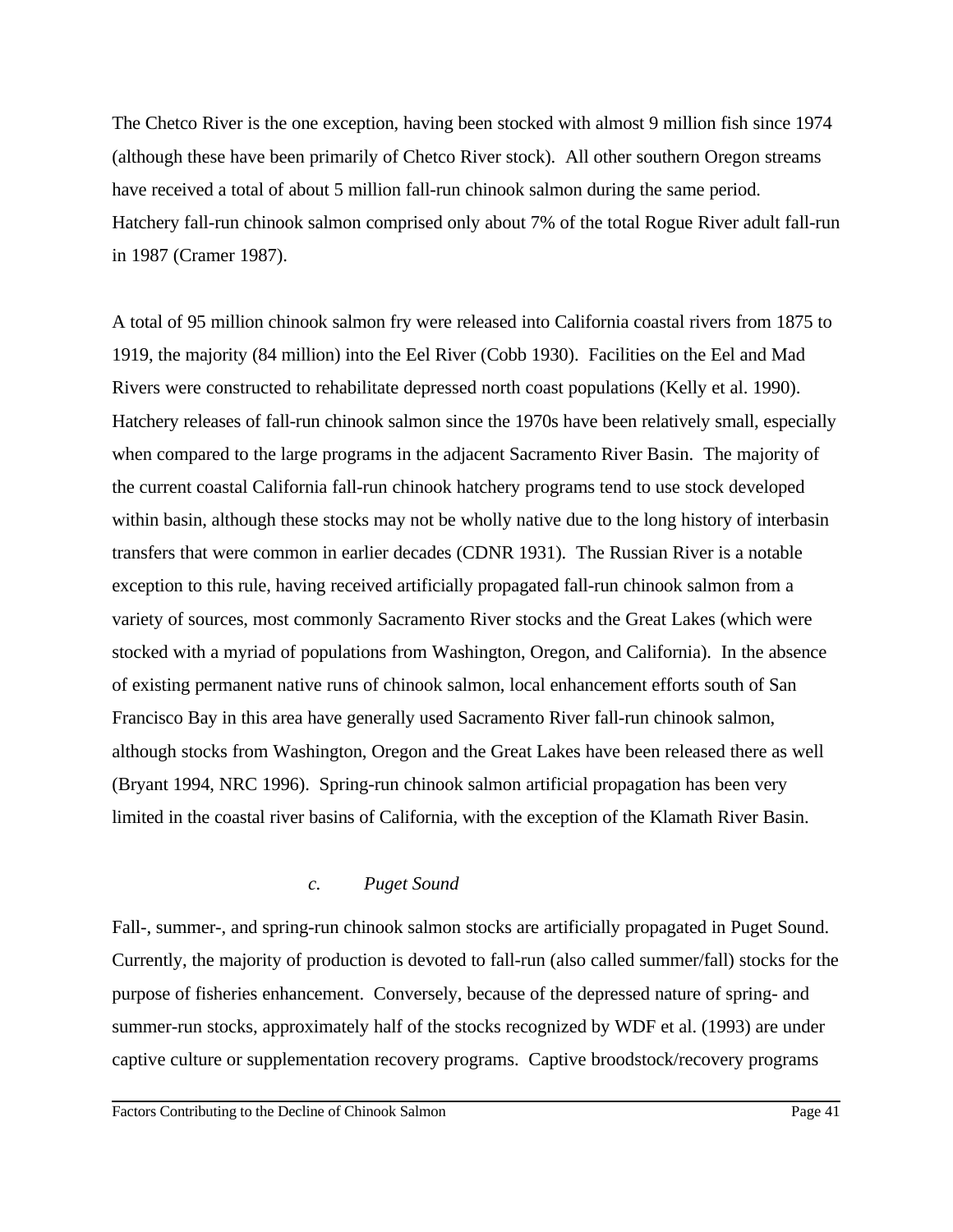for spring-run chinook salmon have been undertaken on the White River (Appleby and Keown 1994), and the Dungeness River (Smith and Sele 1995). Supplementation programs currently exist for spring-run chinook salmon on North Fork Nooksack River and summer-run chinook salmon on the Stillaguamish and Skagit Rivers (Marshall et al. 1995, Fuss and Ashbrook 1995). Due to the small size of these spawning populations the potential for inadvertent selection, inbreeding, or accidental loss is heightened while they are under artificial propagation. Fall run transfers between Puget Sound, Washington Coast, and Lower Columbia ESUs were commonplace earlier in this century. Since the 1950s, transfers between ESUs were greatly reduced, but within ESU transfers have been commonplace. One of the greatest impacts has been the widespread use of Green River fall-run chinook salmon in a number of hatchery programs throughout Puget Sound. Marshall et al. (1995) lists 30 artificial propagation programs throughout this ESU that use stocks which have received large transfers of Green River fish. The use of delayed release programs from net-pen to enhance Puget Sound sport fisheries increases the potential for artificially produced fish to stray into nonnative watersheds. Given the magnitude of artificial propagation programs in this ESU, it is probable that hatchery-produced fish constitute a substantial proportion of naturally spawning fish in many Puget Sound Basins. Where specific information on the influence of strays is not known it is possible that the productivity of many natural populations is inflated.

#### *d. Lower Columbia River (Ocean Type)*

Hatchery programs are widespread throughout this region, and most populations, with the possible exceptions of fall-run chinook salmon in the Lewis and Sandy Rivers, are maintained to a significant extent by artificial propagation (Howell et al. 1985, WDF et al. 1993, Kostow 1995). The life history characteristic of spring- and fall-run populations in many rivers have probably been influenced by transfers of non-indigenous stocks. Introductions of upriver bright fall-run chinook salmon at the Bonneville Hatchery, Little White Salmon NFH, and Klickitat Hatchery have resulted in naturalized populations of these nonnative fish and the hybridization of upriver bright and tule fall-run chinook in number of watersheds. In the lower Columbia River ESU, releases of Rogue River Basin (Oregon Coast) fall-run from Big Creek Hatchery and Youngs Bay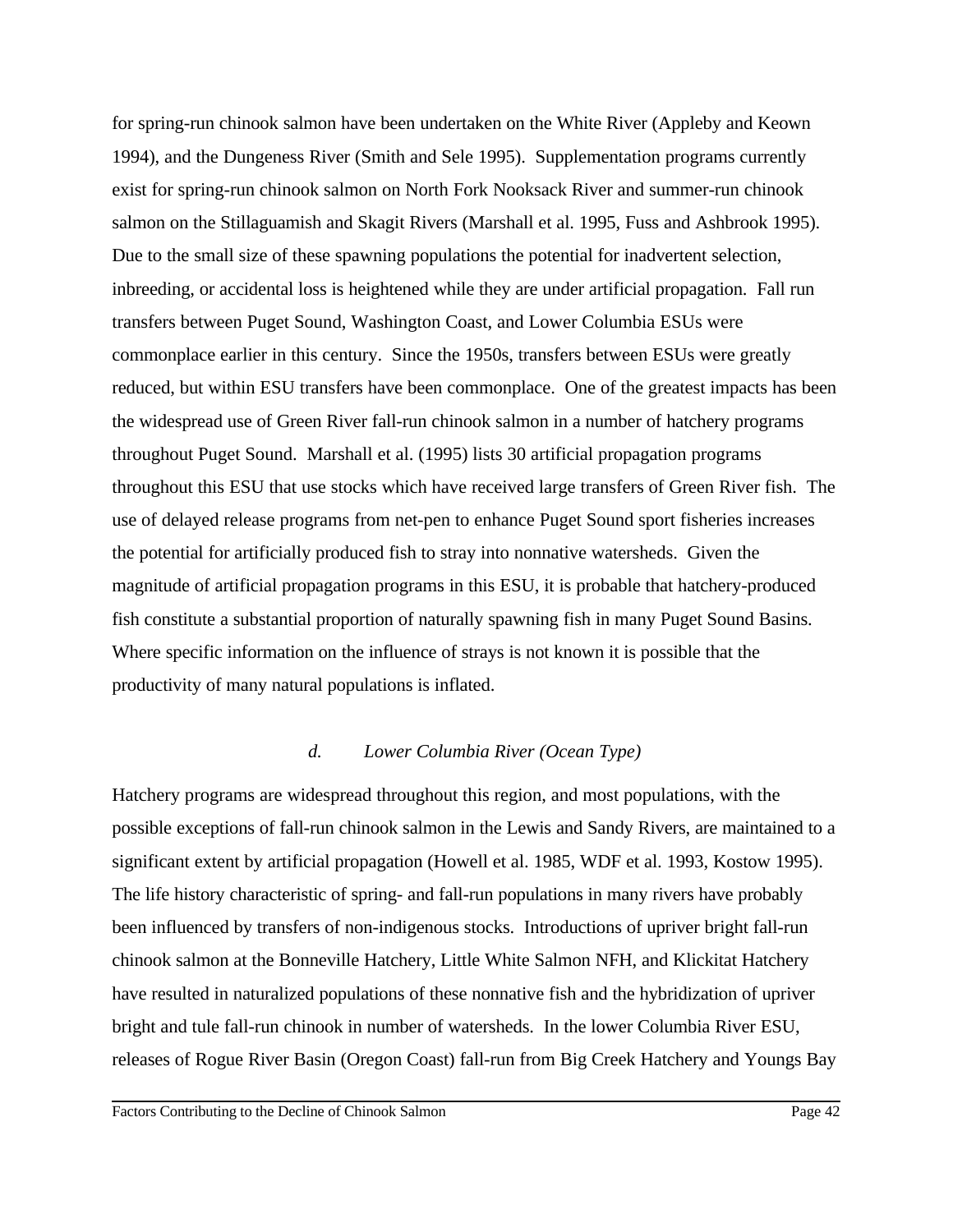have resulted in these nonnative fish spawning in a number of tributary watersheds of the lower Columbia River (Marshall et al. 1995), with the potential for hybridization with native stocks. For spring-run populations there has been a similarly complex history of stock transfers and large scale artificial propagation. This is especially true of the stream-type chinook salmon spring runs (founded by upper Columbia and Snake River stocks) established in the Wind River at the Carson NFH, and at the Little White Salmon NFH. Transfers of Cowlitz Hatchery spring-run chinook salmon to supplement dwindling populations in the Kalama and Lewis Rivers probably altered the genetic composition of populations in those watersheds. Similarly, when native populations in the Clackamas and Sandy Rivers were at critically low levels they were subjected to large-scale transfers of Upper Willamette River spring-run fish (Nicholas 1995).

## *e. Upper Willamette River*

Native spring-run populations in the Upper Willamette River Basin are maintained primarily through artificial propagation efforts. Less than 10% of the escapement to this ESU are the progeny of naturally-spawning fish. Also, during the first half of this century there were extensive transfers of fish between hatcheries within this ESU. Although the genetic integrity of the ESU, as a whole, has not been greatly impacted, there has been a considerable homogenization of the populations within the ESU. Currently, ODFW maintains three hatchery stocks of spring-run fish in the Upper Willamette Basin: the McKenzie, Santiam, and Middle-Fork Willamette Rivers. Transfers between facilities in these basins have been greatly restricted. Fall-run chinook salmon are present in the upper Willamette River, but these fish are the result of transplants that occurred after the construction of improved fish passage facilities at Willamette Falls in 1971 and 1975 (Bennett 1988). Although there has been no documented hybridization between spring- and fall-run fish the potential for nonnative introgression exists.

## *f. Columbia River (east of the Cascade Crest)*

Artificial propagation in the Columbia River basin initially developed along with the expansion of the commercial fishery. The first Columbia River Basin hatchery was built in 1876 on the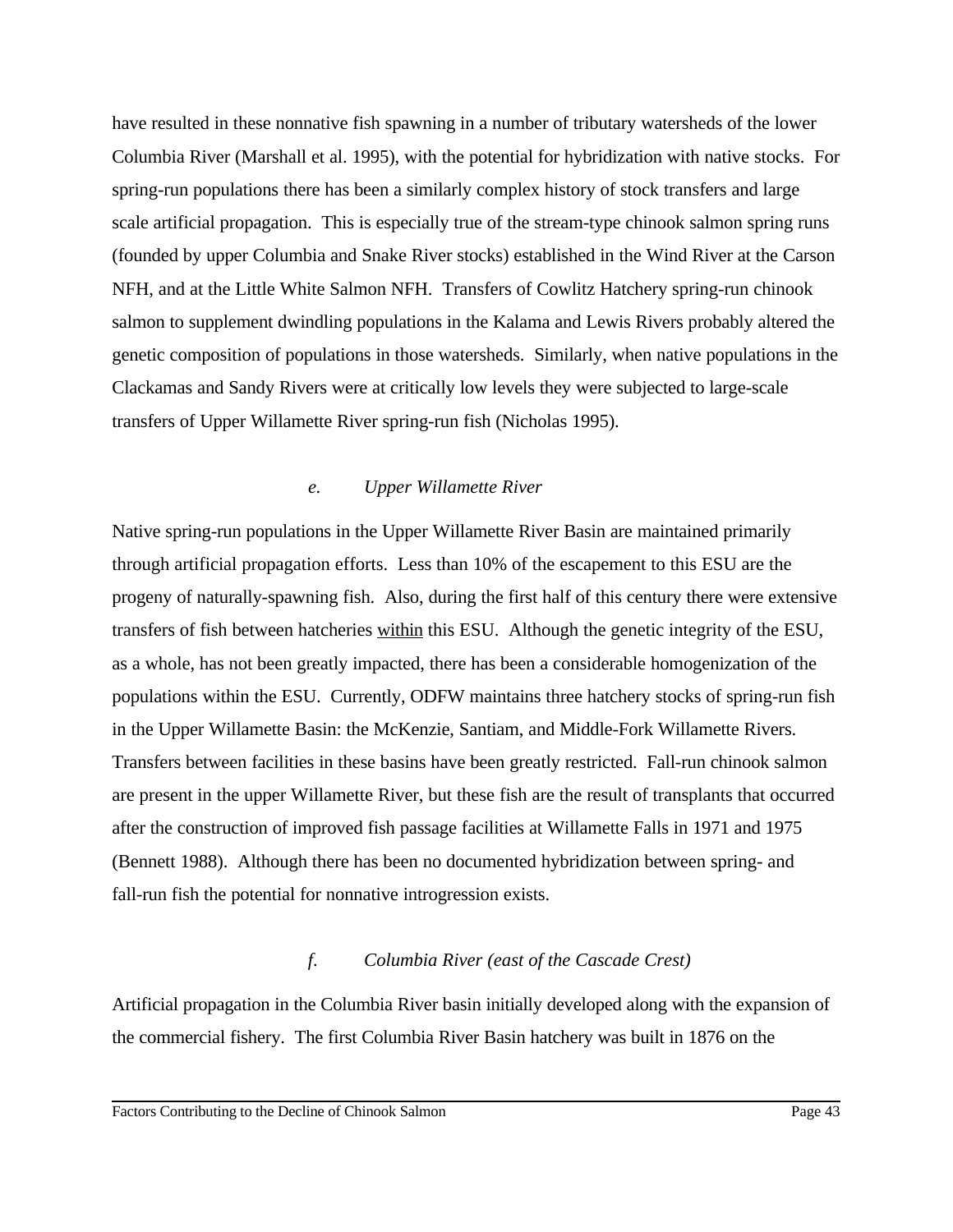Clackamas River and operated by a cannery interest (CBFWA 1990). State and Federal hatchery operations intended to enhance commercial fisheries began soon afterward and, by the 1890s, many hatcheries and egg-taking stations were in operation between the Chinook River at the mouth of the Columbia River and the Little Spokane River in the upper basin (CBFWA 1990). By 1905, about 62 million fry were released annually; however, due to poor hatchery returns, support for Columbia River hatcheries waned shortly thereafter (CBFWA 1996). After the initial development of the Columbia River dam complex, the negative effects of agricultural development, timber activities and other land use practices increased the need to mitigate reduced natural production (CBFWA 1990). Between 1957 and 1975, eleven new mainstream dams were constructed on the Columbia and Snake Rivers, resulting in further habitat loss and increasing migrational mortality. Artificial production appeared to be the only means available to mitigate for fish losses and the resulting declines in fish available for harvest. Several of these mitigation programs are briefly discussed here.

**(1) Grand Coulee Fish Maintenance Project**: After the construction of the Grand Coulee Dam in 1939, without anadromous salmon passage, the Federal government initiated the Grand Coulee Fish Maintenance Project (GCFMP), which lasted from 1939 to 1943. The GCFMP sought to maintain fish runs in the Columbia River above Rock Island Dam by two means: (1) improving salmonid habitat, and (2) establishing hatcheries (Fish and Hanavan 1948).

Adult chinook salmon passing Rock Island Dam from 1939 to 1943 were taken either to USFWS hatcheries on the Wenatchee or Methow Rivers for artificial spawning or to fenced reaches of the Wenatchee or Entiat Rivers for natural spawning. Juveniles derived from adults passing over Rock Island Dam were reared at USFWS hatcheries and transplanted into the Wenatchee, Methow, and Entiat Rivers.

Fish trapping operations began in May 1939, and continued through late fall of each year until 1943. A total of five brood years were affected. Early-run fish (stream type) were treated separately from late-run fish (ocean type), but few distinctions were made regarding either the so-

Factors Contributing to the Decline of Chinook Salmon Page 44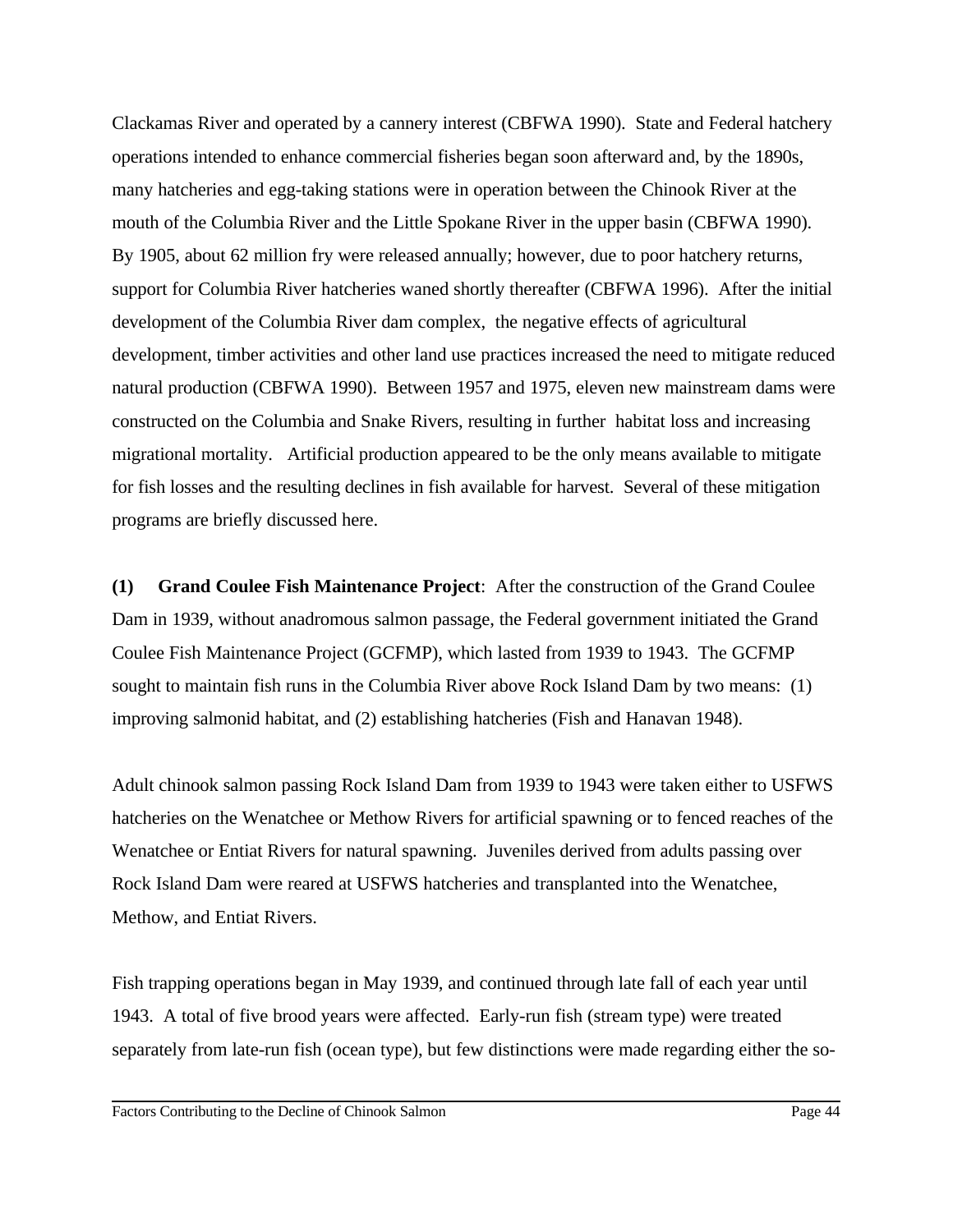called "summer" or "fall" components of the late run, as all late-run fish were captured. The GCFMP continued for five years and intercepted all chinook salmon passing Rock Island Dam, including those destined for now inaccessible spawning areas in British Columbia. As a result, all present day chinook salmon above Rock Island Dam are the descendants of the mixture of chinook salmon collected at Rock Island Dam from 1939 to 1943 (Waknitz et al. 1995).

**(2) Chinook Salmon Spawning Channels**: Artificial spawning channels for ocean-type chinook salmon were operated during the 1960s and 1970s near Priest Rapids (1963-1971), Turtle Rock (1961-1969), and Wells Dams (1967-1977). They were later discontinued in favor of more traditional hatchery methods due to high pre-spawning mortality in adult fish and poor egg survival in the artificial spawning beds (CBFWA 1990, Chapman et al. 1994).

**(3) Mitchell Act**: Congress passed the Mitchell Act in 1938 in response to the construction of Bonneville and Grand Coulee Dams, . It required the construction of hatcheries to compensate for fish losses caused by these dams and by logging and pollution (Mighetto and Ebel 1994). Amendments to the Mitchell Act in 1946 led to the development of the Lower Columbia River Fishery Development Plan (CRFDP) in 1948. This plan initiated the major phase of hatchery construction in the Columbia River Basin (CBFWA 1990). In 1956, the CRFDP was expanded to include the upper Columbia River and Snake River Basins. Although the Mitchell Act was supposed to mitigate for lost natural salmonid production in the upper Columbia and Snake River basins, only four of the 39 facilities eventually authorized by this Act were constructed above Dalles Dam on the lower Columbia River. This was partly due to concerns regarding the ability of fish to bypass dams in the upper basin, and partly because the primary goal was to provide fish for harvest in the ocean and lower river (CBFWA 1990; 1996).

**(4) Lower Snake River Compensation Plan**: Congress authorized the Lower Snake River Fish and Wildlife Compensation Plan (LSRCP) in 1976 to replace lost salmonid production caused by fish passage problems at four Federal dams in the lower Snake River (CBFWA 1990). To date, 22 facilities have been constructed under the LSRCP - including hatcheries and

Factors Contributing to the Decline of Chinook Salmon Page 45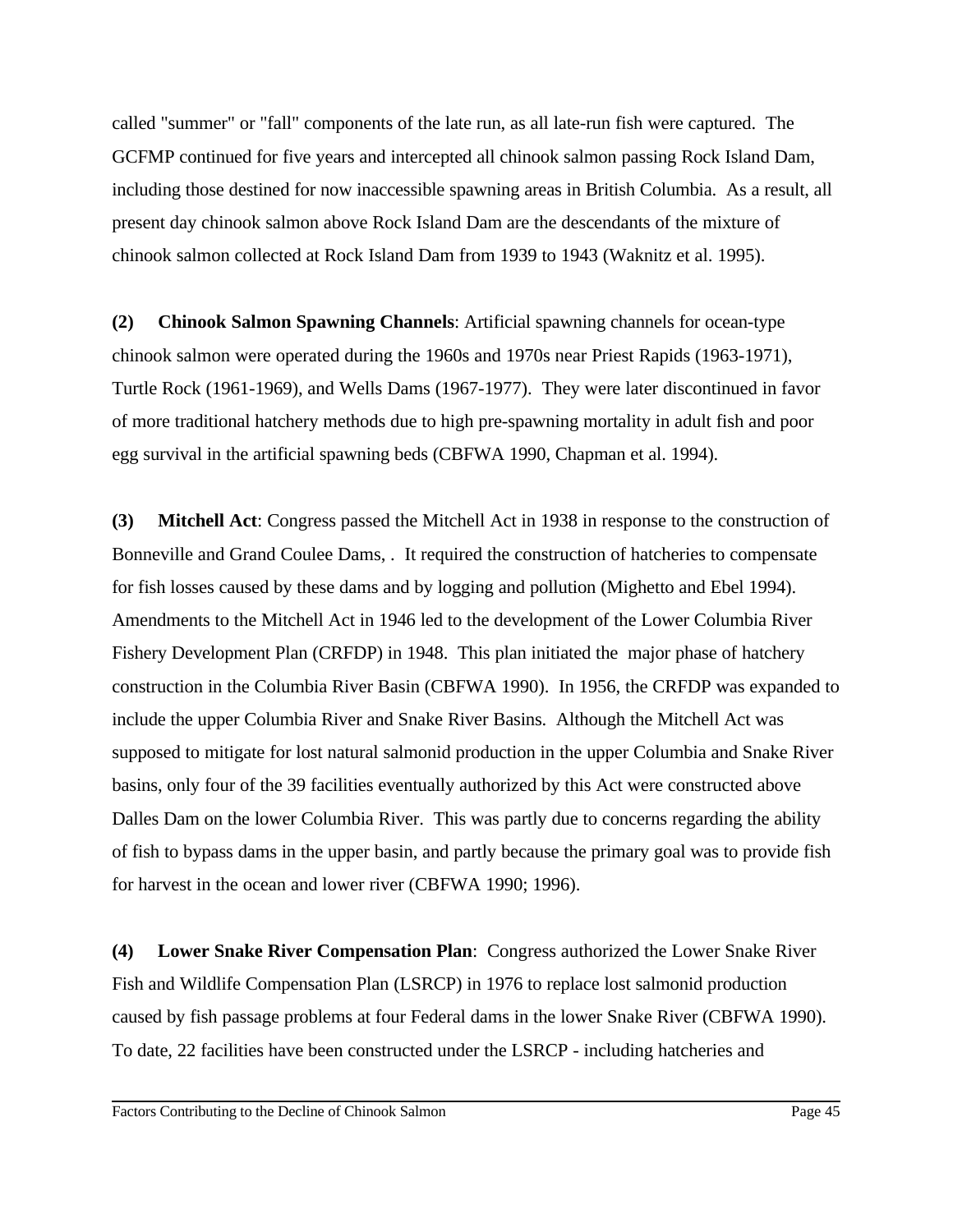acclimation ponds. In general, LSRCP facilities have had more success in increasing the abundance of steelhead than chinook salmon (Mighetto and Ebel 1994).

**(5) U. S. Army Corps of Engineers**: The Corps of Engineers (COE) has funded the construction or expansion of 19 hatcheries as mitigation for fish losses caused by COE hydroelectric programs throughout the entire Columbia River basin, including 12 dams in the Willamette River basin between 1941 and 1968 (CBFWA 1990). The COE funded construction of many so-called "Mitchell Act hatcheries."

**(6) Public and Private Power Generators**: These non-governmental entities have funded the construction and operation of 16 artificial propagation facilities in the Columbia River basin as compensation for fish production lost to their water-use projects. Utilities and companies participating in Columbia River fish culture operations include Chelan, Douglas, and Grant County PUDs in Washington (ESUs 12 and 13); the Idaho Power Company (ESUs 14 and 15); Portland General Electric (ESUs 9 and 11); Tacoma City Light (ESU 9); and Pacific Power and Light (ESU 9) (CBFWA 1990).

Several million upriver brights and smaller numbers of lower Columbia River fall-run hatchery chinook salmon have been released into the Yakima River (Howell et al. 1985, Hymer et al 1992b). The upriver brights stocks represent a composite of Columbia and Snake River populations and were generally founded by random samples of fall-run chinook salmon intercepted at a number of mainstem dams (Howell et al. 1985). The majority of these introductions on the Yakima River have occurred below Prosser Dam and may be responsible for genetic and life history differences between Marion Drain and lower Yakima River fall-run fish (Marshall et al. 1995). Water temperatures in the Yakima River have increased to the point where returning fall-run adults must delay river entry and juveniles must emigrate from the river sooner than they did historically. Conditions above Prosser Dam are such that only in the Marion Drain—a 27-km long irrigation return water canal which is supplied with more thermally stable ground water—is it possible for fall-run chinook salmon to naturally produce smolts in any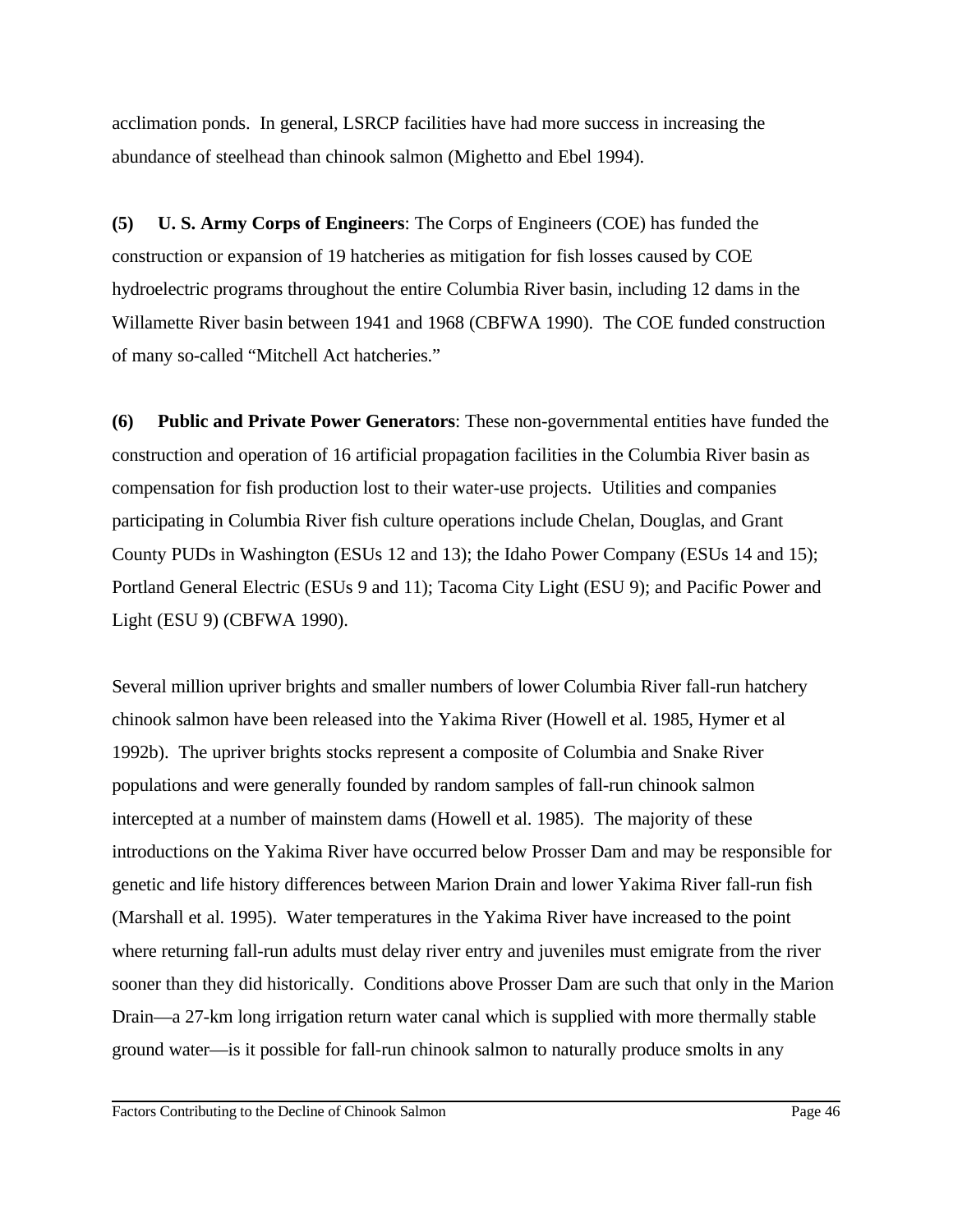number (BPA et al. 1996, Watson 1996). It has been speculated that the Marion Drain fish are representative of "native" Yakima River fish (Marshall et al. 1995). If this is the case, then the phenotypic expression of their life history traits (spawn timing, age at smoltification, age at maturation, size at maturation) may have been altered by the artificial environment in which they currently spawn and rear.

#### 3. Introduction of Nonnative Chinook Salmon into Hatcheries

Chinook salmon have often been transferred between watersheds, regions, states, and countries, either to initiate or maintain hatchery- or naturally-spawning populations in other watersheds. The transfer of nonnative fish into some areas has shifted the genetic profiles of some hatchery and natural populations so that the affected populations are genetically more similar to distant hatchery populations than to local populations (Kostow 1995, Howell et al. 1985*,* Marshall et al. 1995).

It is often difficult to determine the proportions of native and nonnative hatchery fish released into a given watershed. Estimates of the proportion of nonnative fish introduced into each ESU are underestimates for two reasons. First, hatchery or outplanted fish that were designated as "origin unknown" in the database (NRC 1996) were counted as native fish, even though in some cases they were probably not native. Second, transplanted hatchery fish routinely acquire the name of the river system into which they have been transferred. For example, spring chinook salmon released from the Leavenworth NFH are primarily the descendants of the Carson NFH stock (Marshall et al. 1995), but they are designated as Leavenworth stock when released or transferred (NRC 1996). These fish were counted as native fish in this review. Sol Duc River spring chinook salmon (Washington Coast ESU) were derived from a hybrid of two out-of-ESU stocks (WDF et al. 1993), but they were identified as Sol Duc stock when released from the Sol Duc Hatchery or when transferred to other ESUs, such as Hood Canal in the Puget Sound ESU (WDF et al. 1993, NRC 1996). Similarly, the Russian River (So. Oregon and Coastal California ESU) receives fall chinook salmon from a number of hatcheries in other ESUs; these are correctly identified by hatchery of origin at release, but they become "Russian River" stock when they return and are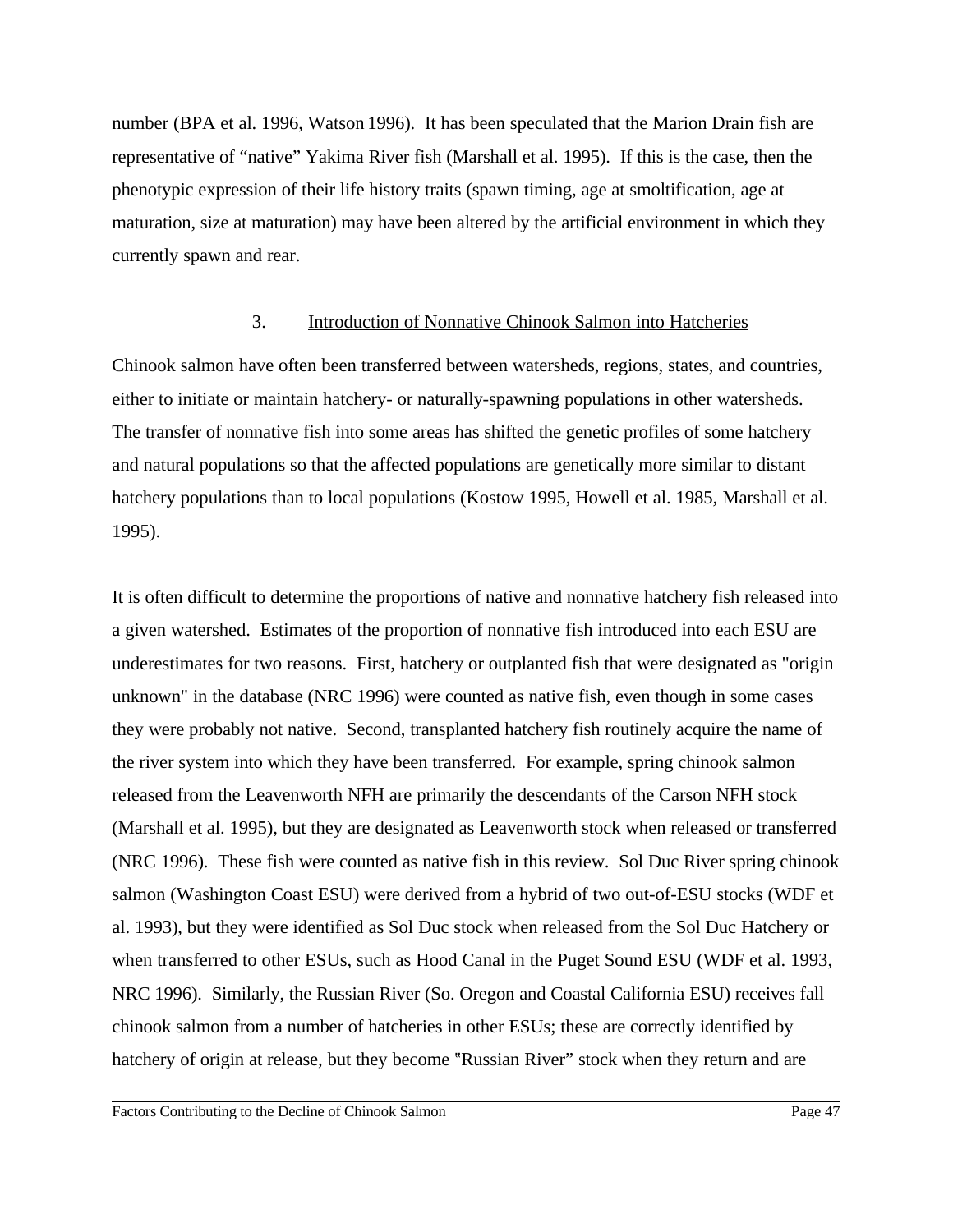propagated for release in subsequent generations at the Warm Springs Hatchery (NRC 1996).

Until recently, transferring hatchery chinook salmon stocks between distant watersheds and facilities was a common management strategy (Matthews and Waples 1991*,* WDF et al. 1993, Kostow 1995). Fish from a number of sources have since been used to reestablish stream-type chinook salmon stocks on the Umatilla and Clearwater Rivers. Certain spring-run chinook salmon stocks, such as the Carson NFH stock, have been widely transferred to rivers throughout the Columbia and Snake River Basins, and it is likely that they have been integrated into many local populations. Agencies have instituted policies to reduce the exchange of non-indigenous genetic material among watersheds. In 1991, chinook salmon co-managers in Washington adopted a statewide plan to reduce the number of out-of-basin hatchery-to-hatchery salmon transfers. This policy included genetic guidelines specifying which transfers were acceptable. However, these guidelines applied only to transfers between hatcheries and did not explicitly prohibit introductions of nonnative salmonids into natural populations (WDF 1991). At present, co-managers in Washington State are developing guidelines for transfers of hatchery chinook salmon into natural populations (WDFW 1994). In 1992, the Oregon Coastal Chinook Salmon Management Plan was implemented; it also provides guidelines for stock transfers (Kostow 1995).

#### 4. Introduction of Nonnative Species

The extensive introduction of nonnative species have dramatically altered the biological relationships between and among chinook salmon and the natural communities that share these rivers. Many of the effects of nonnative species introductions have been discussed in the previous section **Disease and Predation**, above. However, in addition to the effects discussed in those sections, additional adverse interactions may include competition for food and rearing space, inhibition of reproduction, environmental modification, and hybridization.

## **XI. CONCLUSIONS**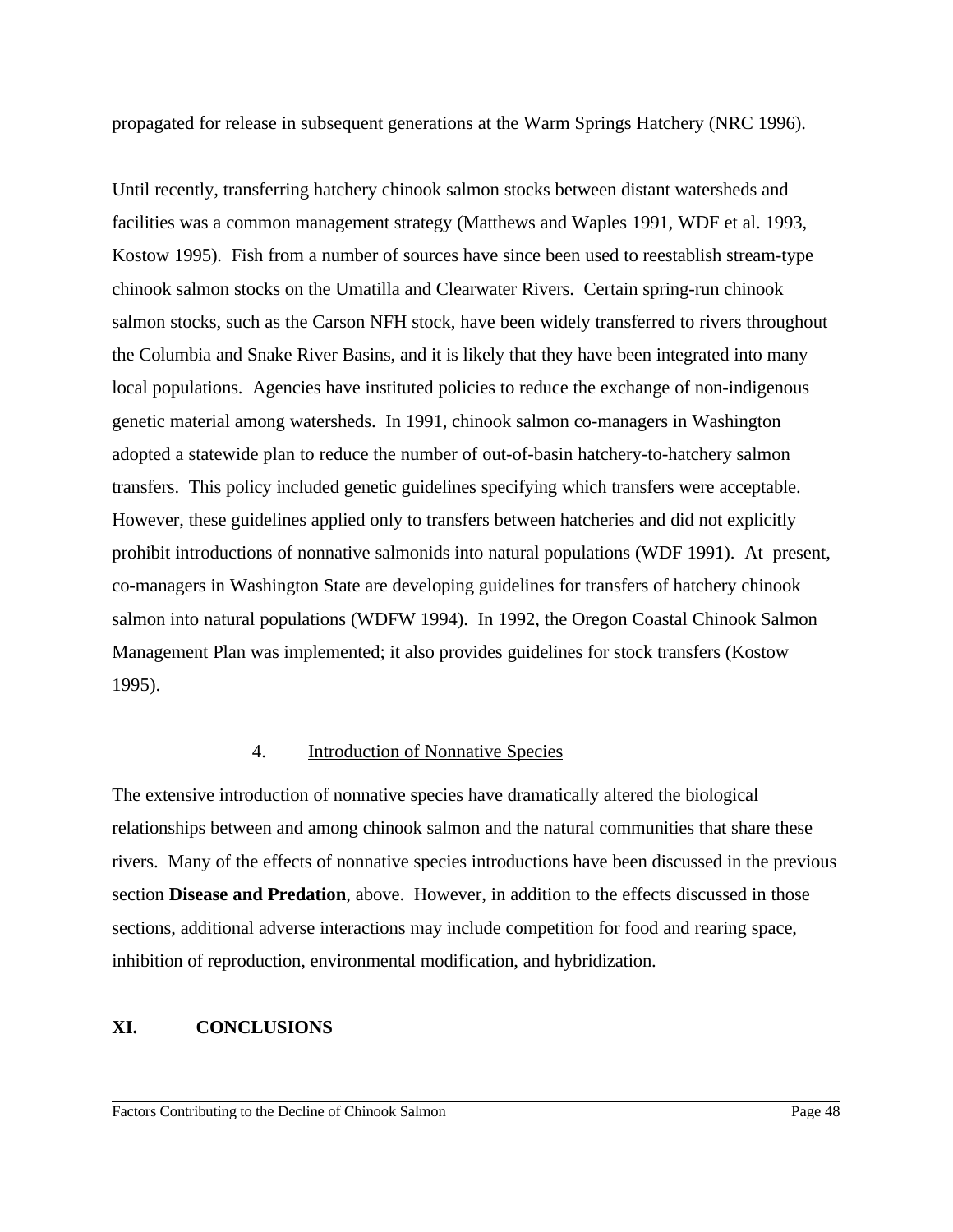Chinook salmon on the west coast of the United States have experienced dramatic declines in abundance during the past several decades as a result of human-induced and natural factors. The scientific literature is replete with information documenting the decline of chinook salmon populations and their habitats. No single factor is solely responsible for this decline, though every factor identified in this report has contributed to the decline in varying degrees. Given the complexity of this species' life history and the ecosystem in which it resides, the authors believe it is impossible to accurately quantify the relative contribution of any one factor to the decline of a given chinook salmon ESU. Rather, the authors have found it possible only to highlight those factors which have significantly affected the status of a particular ESU (Table 1). This list will change as more information becomes available. It is important to note in reviewing this list that recovery efforts must focus on those areas which are within human ability to control.

#### **XII. AUTHORS**

The NMFS Chinook Salmon Biological Review Team (BRT), led by Jim Myers, Fishery Biologist, NMFS Northwest Fisheries Science Center, and Greg Bryant, Fishery Biologist, NMFS Southwest Region, were the primary authors of this report. The Factors For Decline Report for West Coast Steelhead by Greg Bryant, Fishery Biologist, NMFS, Southwest Region, and Jim Lynch, Fishery Biologist, NMFS, Northwest Region, was instrumental to this report. David Moskowitz, Natural Resource Specialist, NMFS, Northwest Region, was the principal compiler and editor of the materials that formed the basis of this report.

Copies of this report may be obtained by writing to NMFS' Northwest Regional Office of Protected Resources Division at 525 N.E. Oregon Street, Suite 500, Portland, Oregon 97232; calling that office at 503/230-5400; or by writing to NMFS' Southwest Regional Office of Protected Resources Division at 501 West Ocean Boulevard, Suite 4200, Long Beach, California 90802-4213, or by calling 562/980-4027.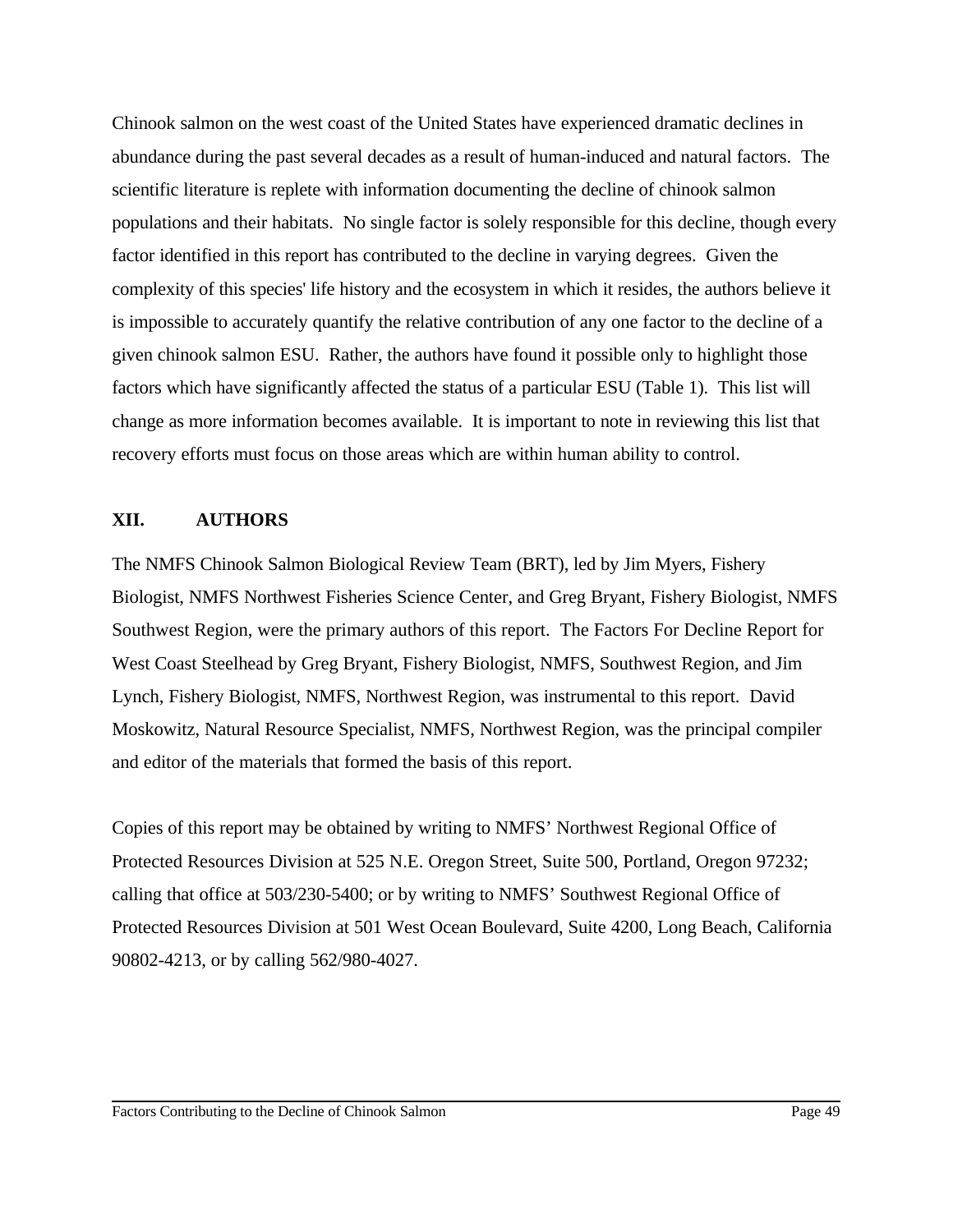## **XIII. CITATIONS: FACTORS FOR THE DECLINE OF WEST COAST CHINOOK SALMON**

- Allen, B. 1974. Early marine life history of Big Qualicum River chum salmon. In: Proceedings of the 1974 Northeast Pacific pink salmon workshop (Harding, D., ed.). Department of the Environment, Fisheries, Vancouver, B.C.
- Appleby, A., and K. Keown. 1994. History of White River spring chinook brood stocking and captive rearing efforts. Wash. Dep. Fish Wildl., 53 p. (Available from Washington Dept. of Fish and Wildlife, 600 Capitol Way N., Olympia, WA 98501-1091.)
- Beamesderfer, R.C. and B.E. Rieman. 1988. Abundance and distribution of northern squawfish, walleye, and smallmouth bass. *In*: Poe, T.P. and B.E. Rieman (Eds.) Predation by resident fish on juvenile salmonids in John Day reservoir, 1983-1986. Final Report, (Contracts DE-A179-82BP34796 AND DE- A179-82BP35097) Bonneville Power Administration, Portland, Oregon.
- Beamish, R.J., B.L. Thomson, and G.A. McFarlane. 1992. Spiny dogfish predation on chinook and coho salmon and the potential effects on hatchery-produced salmon. Trans. Amer. Fish. Soc. 121:444-445.
- Beamish, R.J., and D.R. Bouillon. 1993. Pacific salmon production trends in relation to climate. Can. J. Fish. Aquat. Sci. 50:1002-1016.
- Bennett, D.E. 1988. Willamette River spring chinook run. Oreg. Dep. Fish Wildl., 88-031, 34 p. (Available from Oregon Department of Fish and Wildlife, 2501 SW First Avenue, PO Box 59, Portland, OR 97207.)
- Bishop, S., and A. Morgan, (eds.). 1996. Critical habitat issues by basin for natural chinook salmon stocks in the coastal and Puget Sound areas of Washington State. Northwest Indian Fisheries Commission, Olympia, WA, 105 p. (Available from Northwest Indian Fisheries Commission, 6730 Martin Way E., Olympia, WA 98506.)
- Bisson, P.A., G.H. Reeves, R.E. Bilby, and R.J. Naiman. 1997. Watershed management and Pacific salmon: desired future conditions. *In* D.J. Stouder, P.A. Bisson, and RJ. Naiman (eds.), Pacific salmon and their ecosystems: status and future options, p. 447-474. Chapman and Hall, New York.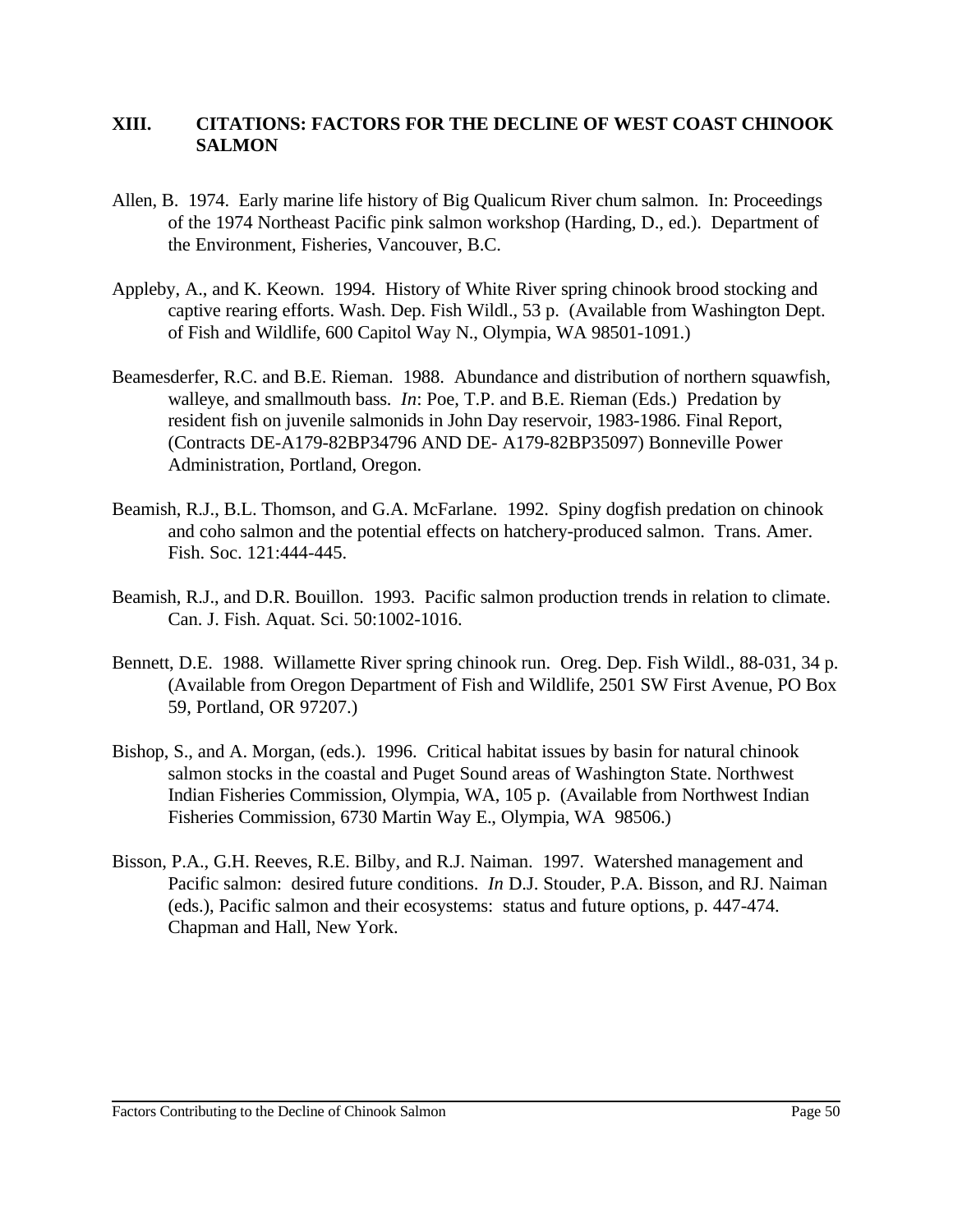- Bonneville Power Administration (BPA), Washington Department of Fish and Wildlife (WDFW), and Yakama Indian Nation (YIN). 1996. Yakima fisheries project. Final environmental impact statement. DOE/EIS-0169, 152 p. (Available from Bonneville Power Administration, Public Involvement Manager, P.O. Box 12999, Portland, OR 97212.)
- Botkin, Daniel, K. Cummins, T. Dunne, H. Reiger, M. Sobel, and L. Talbot. 1995. Status and future of salmon in Western Oregon and Northern California. The Center for the Study of the Environment. Report #8. May, 1995.
- Bottom, D.L., P.J. Howell, and J.D. Rodgers. 1985. The effects of stream alterations on salmon and trout habitat in Oregon. Oreg. Dep. Fish Wildl., Portland, OR, 70 p. (Available from Oregon Department of Fish and Wildlife, P.O. Box 59, Portland, OR 97207.)
- Bottom, D.L., T.E. Nickelson, and S.L. Johnson. 1986. Research and development of Oregon's coastal salmon stocks: coho salmon model. Annual Progress Report. Portland, Oregon: Oregon Department of Fish and Wildlife. 29p.
- Brodeur, R.D. and D.M. Ware. 1992. Interdecadal variability in pelagic nekton biomass in the Central Subarctic Domain of the northeast Pacific Ocean. Proceedings of the International Symposium on Climate Change and Northern fish Populations. Department of Fisheries and Oceans, Canada.
- Brown, R.F. and B.R. Mate. 1983. Abundance, movements and feeding habits of harbor seals, *Phoca vitulina*, at Netarts and Tillamook Bays, Oregon. NOAA Fishery Bull. 81(2): 291- 301.
- Brown, L. R., P. B. Moyle, and R. M. Yoshiyama. 1994. Historical decline and current status of coho salmon in California. N. Am. J. Fish. Manage. 14:237-261.
- Bryant, F.G. 1949. A survey of the Columbia River and its tributaries with special reference to its fishery resources--Part II. Washington streams from the mouth of the Columbia to and including the Klickitat River (Area I). U.S. Fish Wildl. Serv., Spec. Sci. Rep. 62, 110 p.
- Bryant, G. J. 1994. Status review of coho salmon in Scott Creek and Waddell Creek, Santa CruzCounty, California. Natl. Mar. Fish. Serv., SW Region, Protected Species Management Division, 102 p. (Available from Natl. Mar. Fish. Serv., Southwest Region, 501 W. Ocean Blvd., Suite 4200, Long Beach, CA 90802.)
- Buchanan, D.V., Sanders, J.E., Zinn, J.L., and Fryer, J.L. 1983. Relative susceptibility of four strains of summer steelhead to infection by *Ceratomyxa shasta*. Trans. Amer. Fish. Soc. 112:541-543.

Factors Contributing to the Decline of Chinook Salmon Page 51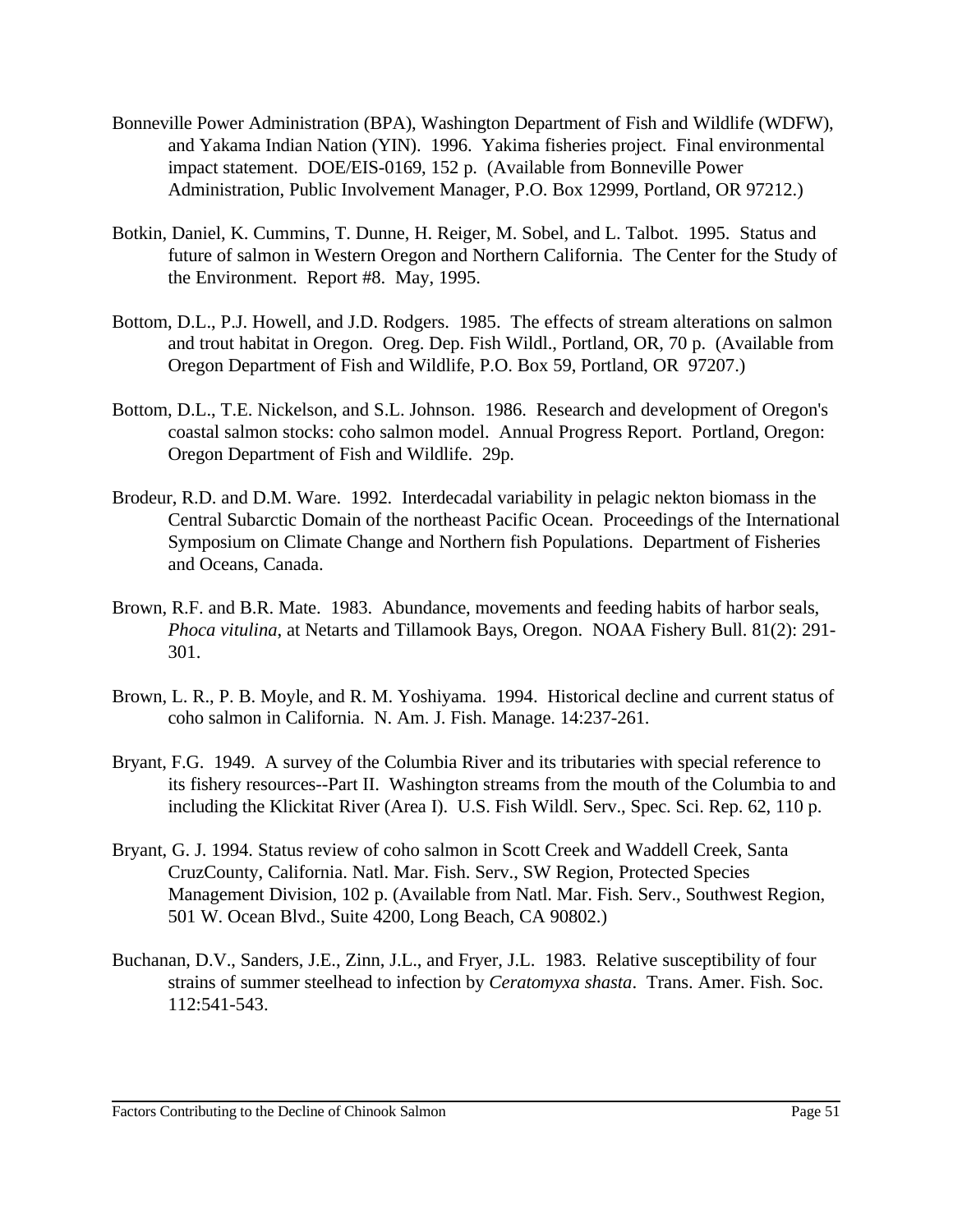- California Advisory Committee on Salmon and Steelhead Trout (CACSST). 1988. Restoring the balance. Calif. Dep. Fish Game, 84 p. (Available from California Department of Fish and Game, Inland Fisheries Division, 1416 Ninth St., Sacramento, CA 95814.)
- California Department of Fish and Game (CDFG). 1965. California fish and wildlife plan. Three volumes. Sacramento, CA. (Available from California Department of Fish and Game, Inland Fisheries Division, 1416 Ninth St., Sacramento, CA 95814.)
- California Department of Fish and Game. 1994. Petition to the Board of Forestry to list coho salmon (*Oncorhynchus kisutch*) as a sensitive species. California Department of Fish and Game, Sacramento, California. 35p. + appendix.
- California Department of Fish and Game (CDFG). 1995. Klamath River fall chinook salmon runsize, in-river harvest and spawner escapement - 1995 season. Calif. Dep. Fish Game, Klamath-Trinity Program, 8 p. (Available from California Department of Fish and Game, Inland Fisheries Division, 1416 Ninth St., Sacramento, CA 95814.)
- California Department of Natural Resources (CDNR). 1931. Thirty-first biennial report, 1928- 1930. Div. of Fish and Game, Sacramento, CA, 96 p. (Available from California Department of Fish and Game, Inland Fisheries Division, 1416 Ninth St., Sacramento, CA 95814.)
- Calkins, R.D., W.F. Durand, and W.H. Rich. 1940. Report of the board of consultants on the fish problem of the upper Sacramento River. Stanford Univ., 34 p. (Available from Environmental and Technical Services Division, Natl. Mar. Fish. Serv., 525 N.E. Oregon St., Suite 500, Portland, OR 97232.)
- Carlton, A. 1989. Ceratomyxa shasta geographic and seasonal distribution in northern California and comparative salmon strain susceptibility. M.S. Thesis. Humboldt State University, Arcata, CA.
- CH2M Hill. 1985. Klamath River basin fisheries resource plan. Prepared for the Bureau of Indian Affairs, Department of the Interior. Redding, CA.
- Chapman, D., A. Giorgi, M. Hill, A. Maule, S. McCutcheon, D. Park, W. Platts, K. Prat, J. Seeb, L. Seeb and others. 1991. Status of Snake River chinook salmon. Pacific Northwest Utilities Conference Committee, 531 p. (Available from Don Chapman Consultants, 3653 Rickenbacker, Ste. 200, Boise, ID 83705.)
- Chapman, D., A. Giorgi, T. Hillman, D. Deppert, M. Erho, S. Hays, C. Peven, B. Suzumoto, and R. Klinge. 1994. Status of summer/fall chinook salmon in the mid-Columbia region. Report for Chelan, Douglas, and Granty County PUDs. 412 p. + app. (Available from Don Chapman Consultants, 3653 Rickenbacker, Suite 200, Boise, ID 83705).

Factors Contributing to the Decline of Chinook Salmon Page 52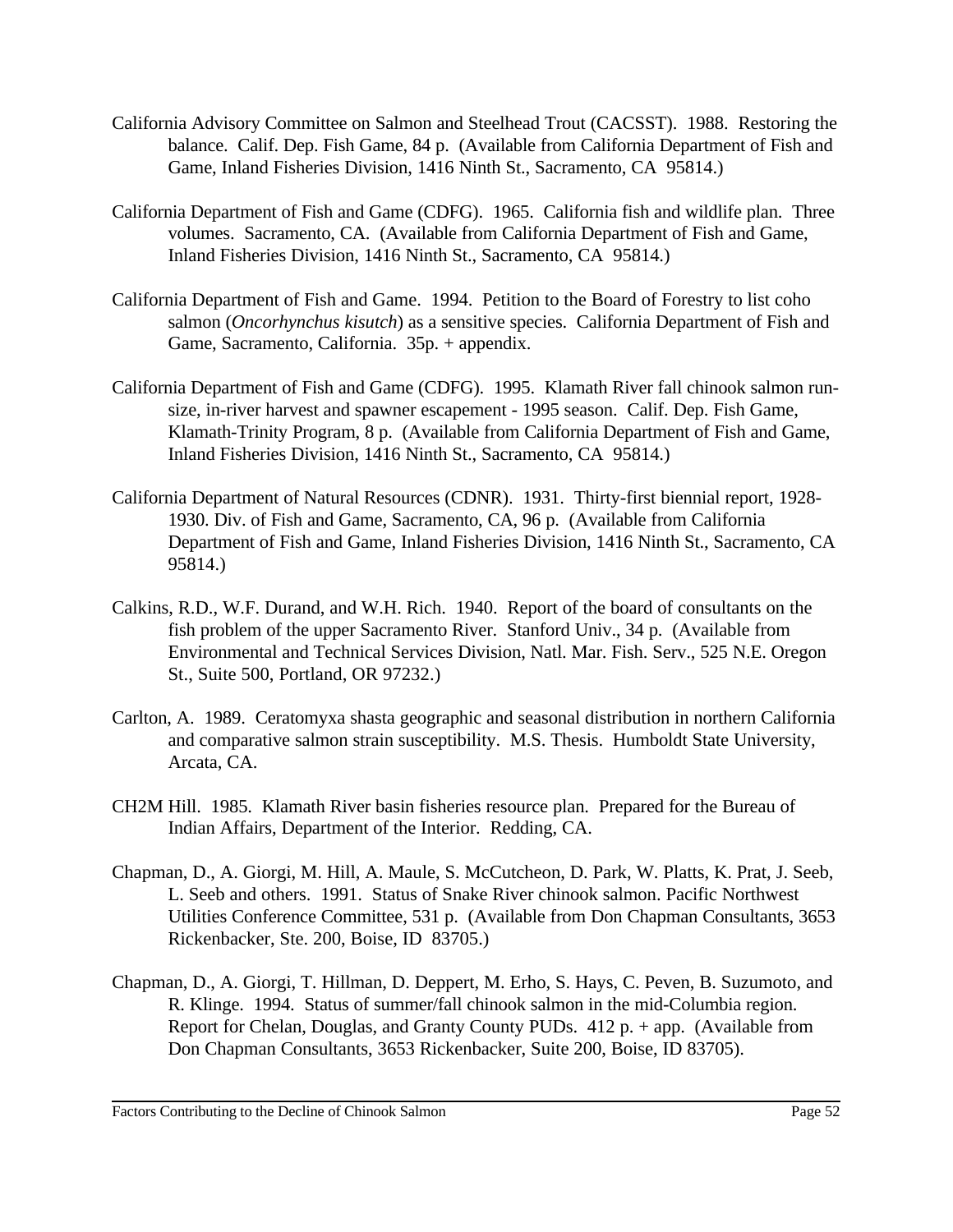- Chapman, P.F. 1986. Occurrence of the noninfective stage of Ceratomyxa shasta in mature summer chinook salmon in the South Fork Salmon River, Idaho. The Progressive Fish-Culturist, 48:304-306.
- Chelton, D.B. 1983. Commentary: Short-term characteristic variability in the Northeastern Pacific Ocean. Pp. 87-99 In: W.G. Pearcy (ed.), The influence of ocean conditions on the production of salmonids in the North Pacific. Oregon State University Sea Grant Program Publication ORESU-W-83-001.
- Clark, G.H. 1929. Sacramento-San Joaquin salmon (*Oncorhynchus tshawytscha*) fishery of California. Calif. Fish Game Bull. 17:73.
- Cobb, J.N. 1930. Pacific salmon fisheries. Report of the U.S. Commissioner of Fisheries for 1930. Bureau of Fish. Doc. 1092, p. 409-704.
- Columbia Basin Fish and Wildlife Authority (CBFWA). 1990. Review of the history, development, and management of anadromous fish production facilities in the Columbia river basin. Columbia Basin Fish and Wildlife Authority, Portland, Oregon, 52 p. (Available from Columbia Basin Fish and Wildlife Authority, 2501 SW First Ave., Suite 200, Portland, OR 97201.)
- Columbia Basin Fish and Wildlife Authority. 1991. The biological and technical justification for the flow proposal of the Columbia Basin Fish and Wildlife Authority. Columbia Basin fish and Wildlife Authority, Portland, Or. 72 p.
- Columbia Basin Fish and Wildlife Authority (CBFWA). 1996. Impacts of artificial salmon and steelhead production strategies in the Columbia River basin. Draft Programmatic Environmental Impact Statement. (Available from Columbia Basin Fish and Wildlife Authority, 2501 SW First Ave., Suite 200, Portland, OR 97201.)
- Cooper, R. and T.H. Johnson. 1992. Trends in steelhead (*Oncorhynchus mykiss*) abundance in Washington and along the Pacific coast of North America. Washington Department of Wildlife, Fisheries Management Division, Report number 92-20. 90p.
- Cramer, S.P. 1987. Abundance of Rogue River fall chinook salmon. Annual progress report. Oreg. Dep. Fish Wildl., Fish Res. Project. AFS 78-1, 166 p. (Available from Oregon Department of Fish and Wildlife, 2501 SW First Avenue, PO Box 59, Portland, OR 97207.)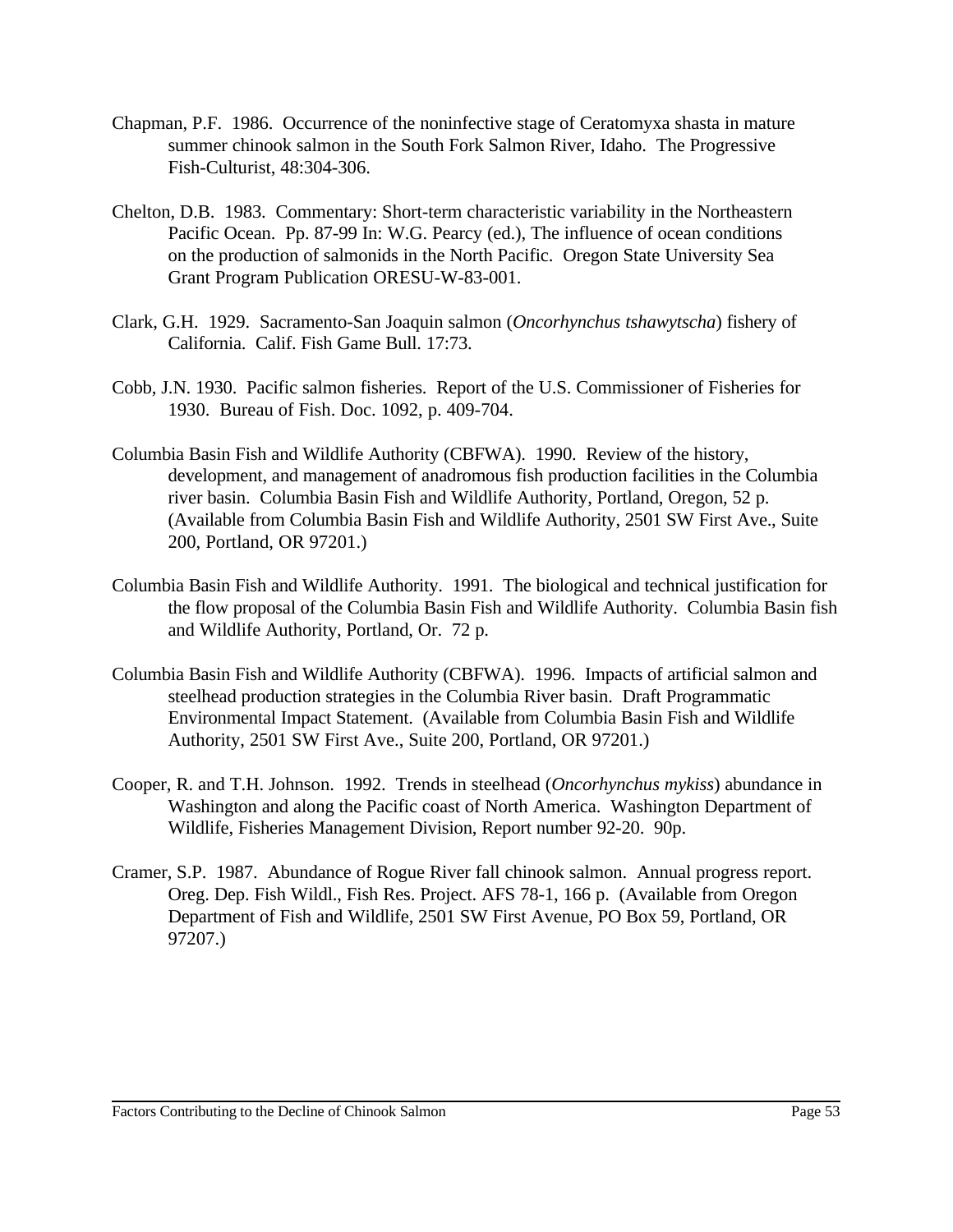- Cramer, S. P., C. F. Willis, D. Cramer, M. Smith, T. Downey, and R. Montagne. 1996. Status of Willamette River spring chinook salmon in regards to the Federal Endangered Species Act (Part 2). Portland General Electric Company and Eugene Water and Electric Board, 131 p. (Available from S.P. Cramer & Associates, Inc., 300 S.E. Arrow Creek Lane, Gresham, OR 97080.)
- Davidson, F.A. 1953. Historical notes on development of Yakima River basin. Yakama Indian Nation Toppenish, WA. Mimeo Report, 22 p. (Available from Environmental and Technical Services Division, Natl. Mar. Fish. Serv., 525 N.E. Oregon St., Suite 500, Portland, OR 97232.)
- Department of Water Resources (DWR). 1988. Water temperature effects on chinook salmon (*Oncorhynchus tshawytscha*) with emphasis on the Sacramento River: A literature review. Calif. Dep. Water Res., Sacramento, CA, 43 p.
- Dettman, D.H., D.W. Kelley, and W.T. Mitchell. 1987. The influence of flow on Central Valley salmon. Prepared for the California Dept. of Water Resources. Revised July 1987, 66 p. (Available from D.W. Kelley and Associates, 8955 Langs Hill Rd., P.O. Box 634, Newcastle, CA 95658.)
- Evelyn, T.P.T, J.E. Ketcheson and L. Prosperi-Porta. 1984. Further evidence for the presence of *Renibacterium salmoninarum* in salmonid eggs and for the failure of providone - iodine to reduce the intra-ovum infection rate in water-hardened eggs. J. Fish Dis. 7:173-182.
- Evelyn, T.P.T., L. Prosperi-Porta, and J.E. Ketcheson. 1986. Experimental intra-ovum infection of salmonid eggs with Renibacterium salmoninarum and vertical transmission of the pathogen with such eggs despite their treatment with erythromycin. Diseases of Aquatic Organisms, 1:197-202.
- Fish, F.F., and M.G. Hanavan. 1948. A report on the Grand Coulee Fish Maintenance. Project 1939-1947. U.S. Fish Wildl. Serv. Spec. Sci. Rep 55.
- Fisher, F.W. 1994. Past and present status of central valley chinook salmon. Conses.Biol. 8:870-873.
- Foott, S.J. 1992. Disease survey of the Trinity River salmonid smolt populations, 1991 report. U.S. Fish and Wildlife Service, California-Nevada Fish Health Center, Anderson, CA. 31p.
- Foott, S.J., R.L. Walker, J.D. Williamson and K.C. True. 1994. Health and physiology monitoring of chinook and steelhead smolts in the Trinity and Klamath rivers. Unpublished report. U.S. Fish and Wildlife Service, California-Nevada Fish Health Center, Anderson, CA. 12p.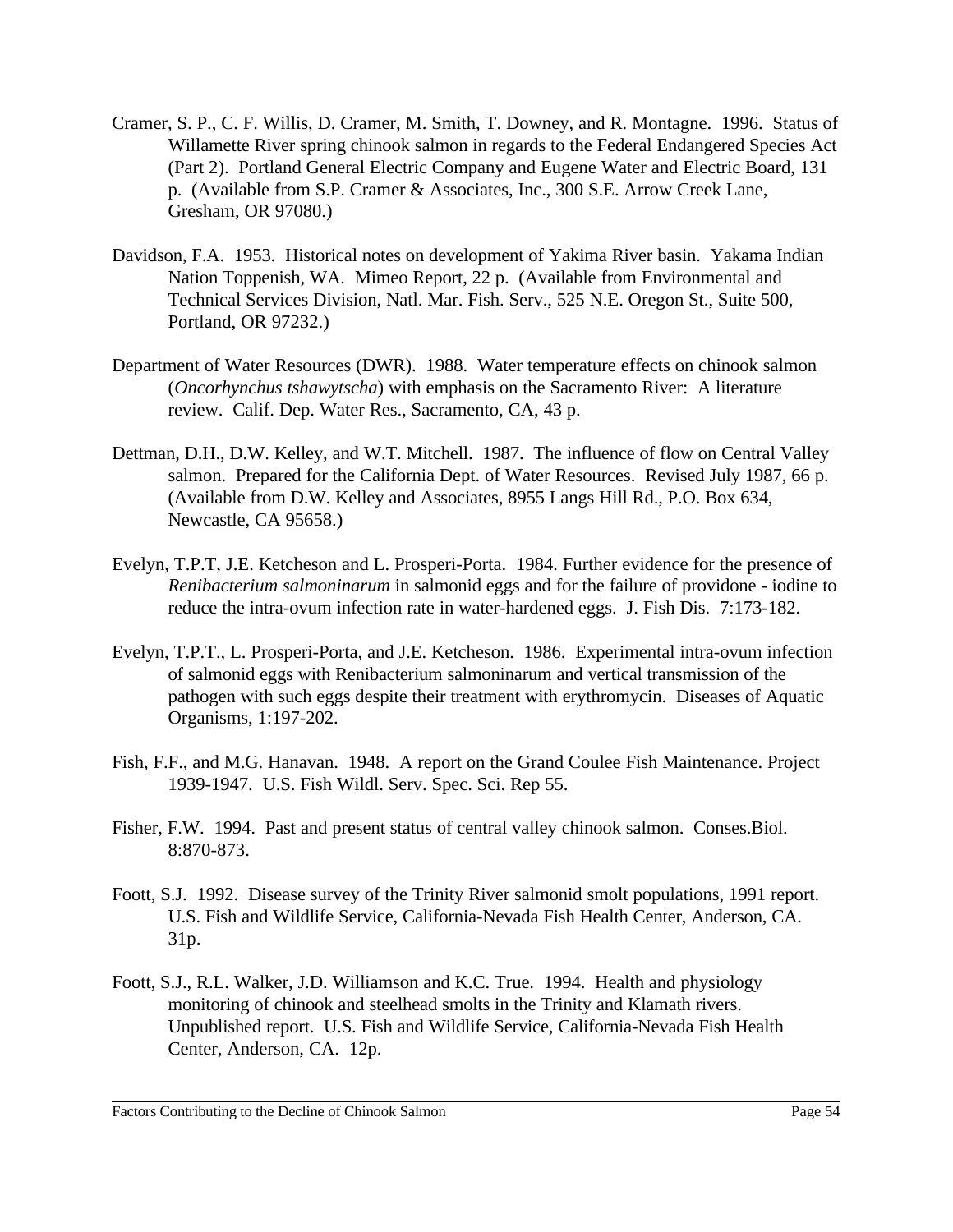- Forest Ecosystem Management Assessment Team (FEMAT). 1993. Forest ecosystem management: an ecological, economic, and social assessment. U.S. Forest Service, Natl. Mar. Fish. Serv., Bureau of Land Management, U.S. Fish and Wildlife Service, National Park Service, U.S. Environmental Protection Agency. Portland, Oregon, and Washington D.C.  $843 p. + app.$
- Francis, R.C. and T.H. Sibley. 1991. Climate change and fisheries: what are the real issues? NW Environment Journal 7:295-307.
- Francis, R.C., S. Riser and W. Wooster. 1992. Salmonid fisheries oceanography of the Northeast Pacific: A proposal to Washington Sea Grant. Washington Sea Grant Program, University of Washington, Seattle, WA. 98195. 35p.
- Francis, R.C. 1993. Climate change and salmonid production in the North Pacific Ocean. In: Proceedings of the Ninth Annual Pacific Climate (PACLIM) Workshop, April 21-24, 1992, K.T. Redmond and V.L. Tharp (eds.). California Department of Water Resources, Interagency Ecological Studies Progress, Technical Report 34.
- Fryer, J.L. and J.E. Sanders. 1981. Bacterial kidney disease of salmonid fish. Annual Review of Microbiology, 35:273-298.
- Fulton, L.A. 1968. Spawning areas and abundance of chinook salmon, *Oncorhynchus tshawytscha*, in the Columbia River Basin-Past and present. U.S. Fish. Wildl. Serv. Spec. Sci. Rep. Fish. 571:26.
- Fuss, H.J., and C. Ashbrook. 1995. Hatchery operation plans and performance summaries. Volume I (2). Puget Sound. Annual Report. Washington Department of Fish Wild., Assessment and Develop. Div., Olympia. (Available from Washington Dept. of Fish and Wildlife, 600 Capital Way N., Olympia, WA 98501-1091.)
- Gard, M. 1995. Upper Sacramento River IFIM study scoping report. U.S. Fish Wildl. Serv., 14 p.
- Gould, R.W., G.A. Wedemeyer, undated. The role of diseases in the decline of Columbia River anadromous fish populations. USFWS/NMFS joint report, 81p.
- Graybill, M.R. 1981. Haul out patterns and diet of harbor seals, *Phoca vitulina*, in Coos County, Oregon. Master's Thesis. Univ. of Oregon. 55p.
- Gregory, S.V., and P.A. Bisson. 1997. Degradation and loss of anadromous salmonid habitat in the Pacific Northwest. *In* D. J. Stouder, P. A. Bisson, and R.J. Naiman (eds.), Pacific salmon and their ecosystems: status and future options, p. 277-314. Chapman and Hall, New York.

Factors Contributing to the Decline of Chinook Salmon Page 55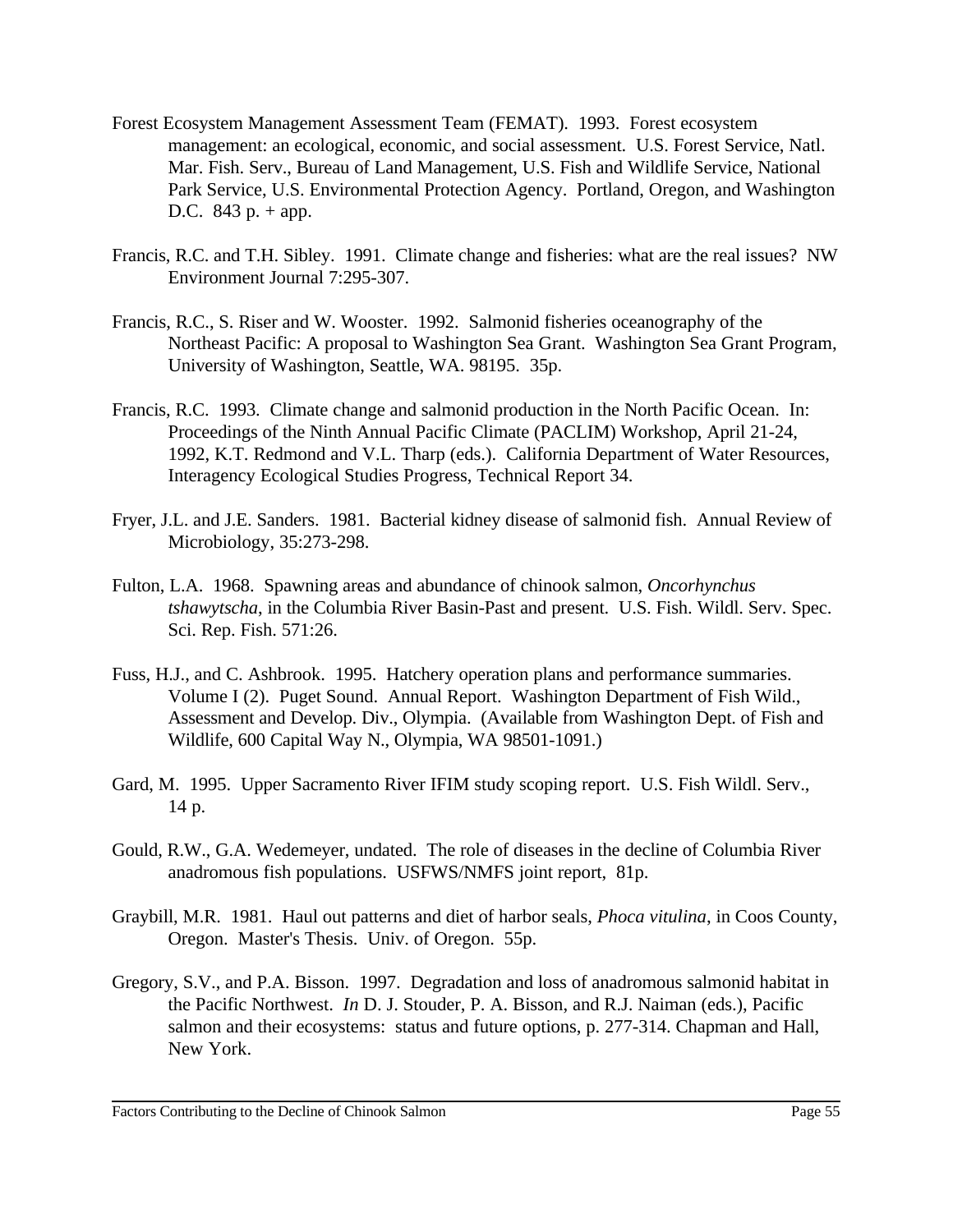- Hanson, L.C. 1993. The foraging ecology of Harbor Seals, *Phoca vitulina*, and California Sea Lions, *Zalophus californianus*, at the mouth of the Russian River, California. M.S. Thesis, Sonoma State University, California. 70p.
- Hard, J.J., R.P. Jones, Jr., M.R. Delarm, and R.S. Waples. 1992. Pacific salmon and artificial propagation under the Endangered Species Act. NOAA Tech. Memo., NMFS-NWFSC-2, 56 p. (Available from Natl. Mar. Fish. Serv., Northwest Fisheries Science Center, Coastal Zone and Estuarine Studies Division, 2725 Montlake Blvd. E., Seattle, WA 98112-2097.)
- Hare, S.R. and R.C. Francis. 1993. Climate change and salmonid production in the North Pacific Ocean. Proceedings of the International Symposium on Climate Change and Northern Fish Populations. Department of Fisheries and Oceans, Canada. September 1992.
- Harmon, J.R., G.M. Matthews, D.L. Park, and T.E. Ruehle. 1989. Evaluation of Transportation of Juvenile Salmonids and Related Research on the Columbia and Snake Rivers, 1988. Report to U.S. Army Corps of Engineers.
- Harvey, J.T. 1988. Population dynamics, annual food consumption, movements, and dive behaviors of harbor seals, *Phoca vitulina richardsi*, in Oregon. Thesis, OSU.
- Healey, M.C. 1991. The life history of chinook salmon (*Oncorhynchus tshawytscha*). *In* C. Groot and L. Margolis (eds.), Life history of Pacific salmon, P. 311-393. Univ. B.C. Press, Vancouver, B.C.
- Higgins, P., S. Dobush, and D. Fuller. 1992. Factors in northern California threatening stocks with extinction. Humboldt Chapter American Fisheries Society. 26p.
- Hollowed, A.B. and W.S. Wooster. 1991. Variability of winter ocean conditions and strong year classes of Northeast Pacific groundfish. ICES 1991/Variability Symposium/Paper No. 33/Session 3.
- Holt, R.A., J.E. Sanders, J.L Zinn, J.L. Fryer, and K.S. Pilcher. 1975. Relation of water temperature to *flexibacter columnaris* infection in steelhead trout (*Salmo gairdneri*), coho (*Oncorhynchus kisutch*) and chinook (*Oncorhynchus tshawytscha*) salmon. Fish. Res. Board Can. 32:1553-1559.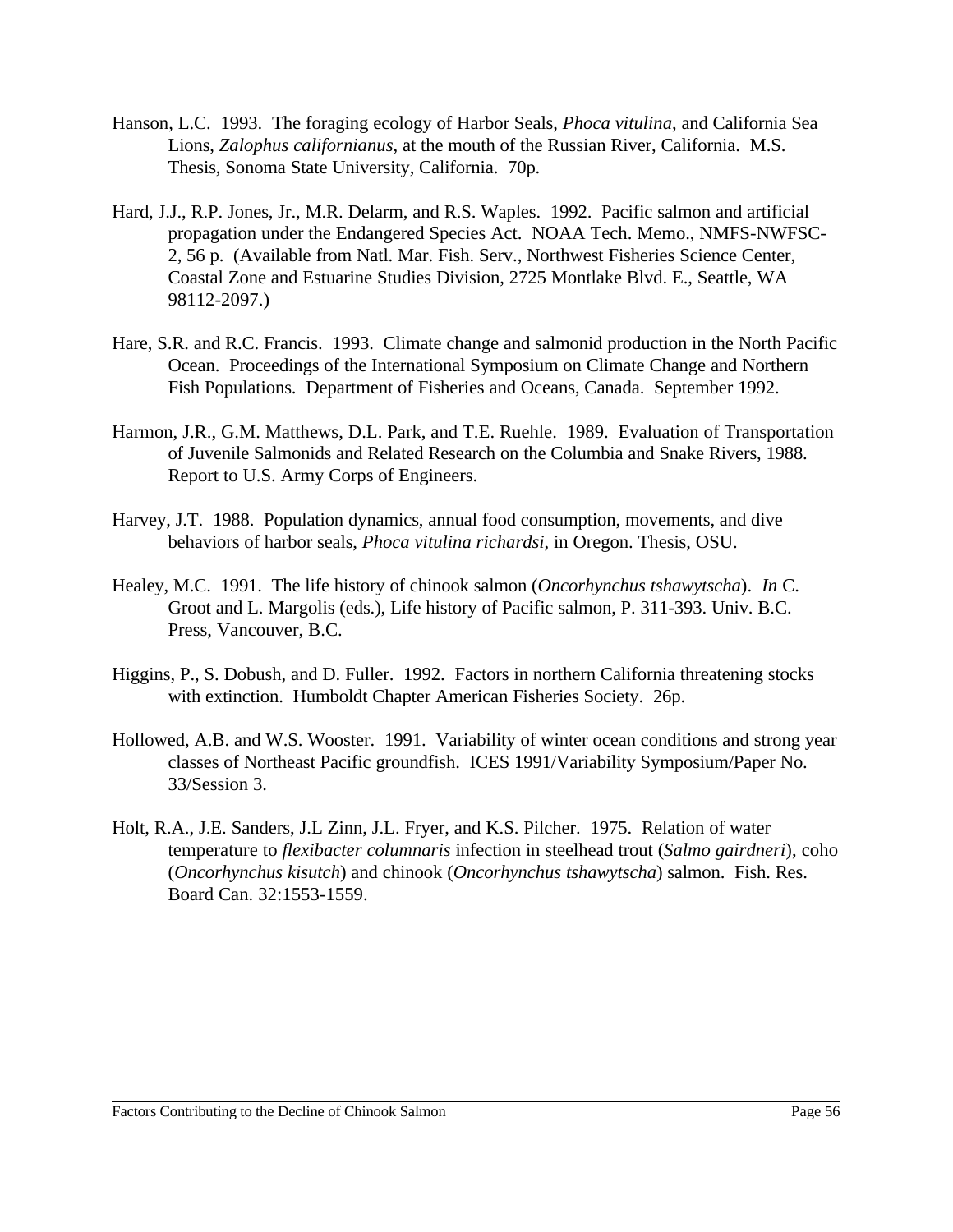- Holtby, L. B., and J. C. Scrivener. 1989. Observed and simulated effects of climatic variability, clear-cut logging, and fishing on the numbers of chum salmon (Oncorhynchus keta) and coho salmon (O. kisutch) returning to Carnation Creek, British Columbia. In C. D. Levings, L. B. Holtby, and M. A. Henderson (editors), Proceedings of the national workshop on effects of habitat alteration on salmonid stocks, p. 62-81. Can. Spec. Publ. Fish. Aquat. Sci. 105.
- Holtby, L.B., B.C. Anderson, and R.K. Kadawaki. 1990. Importance of smolt size and early ocean growth to interannual variability in marine survival of coho salmon (*Oncorhynchus kisutch*). Canadian Journal Fisheries Aquatic Sciences 47:2181-2194.
- Howell, P., K. Jones, D. Scarnecchia, L. LaVoy, W. Knedra, and D. Orrmann. 1985. Stock assessment of Columbia River anadromous salmonids. Vol: I. U.S. Dep. Energy, Bonneville Power Administration. Project No. 83-335, 558 p.
- Hymer, J., R. Pettit, M. Wastel, P. Hahn, and K. Hatch. 1992a. Stock summary reports for Columbia River anadromous salmonids. Volume III: Washington subbasins below McNary Dam. Bonneville Power Administration. Project No. 88-108, 1077 p. (Available from Bonneville Power Administration, Division of Fish and Wildlife, Public Information Officer - PJ, P.O. Box 3621, Portland, OR, 97208.)
- Hymer, J., R. Pettit, M. Wastel, P. Hahn, and K. Hatch. 1992b. Stock summary reports for Columbia River anadromous salmonids. Vol. IV: Washington subbasins above McNary Dam. Bonneville Power Administration. Project No. 88-108, 375 p. (Available from Bonneville Power Administration, Division of Fish and Wildlife, Public Information Officer - PJ, P.O. Box 3621, Portland, OR, 97208.)
- Jameson, R.J. and K.W. Kenyon. 1977. Prey of sea lions in the Rogue River, Oregon. J. Mammal. 58(4):672.
- Johnson, S. L. 1988. The effects of the 1983 El Niño on Oregon's coho (Oncorhynchus kisutch) and chinook (O. tshawytscha) salmon. Fish. Res. 6:105-123.
- KRBFTF. 1991. Long range plan for the Klamath River basin conservation area fishery restoration program. The Klamath River Basin Fisheries Task Force.
- Keifer, S., M. Rowe, and K. Hatch. 1992. Stock summary reports for Columbia River anadromous salmonids Volume V: Idaho. Project report. U.S. Dep. Energy, Bonneville Power Administration, Div. Fish Wildl. Project No. 88-108. (Available from Bonneville Power Administration, Division of Fish and Wildlife, P.O. Box 3621, Portland, Oregon 97208.)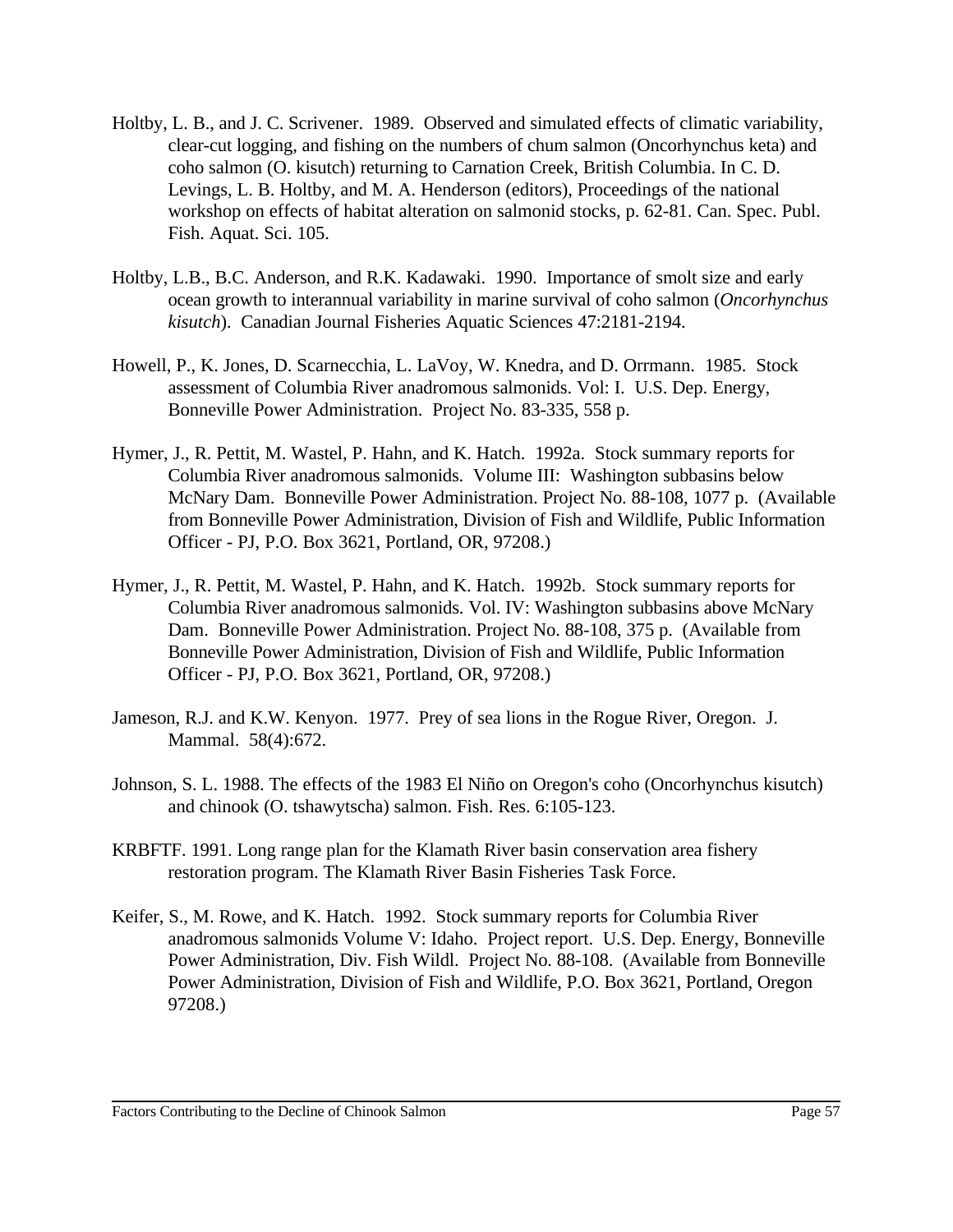- Kelly, M.D., P.O. McMillan, and W.J. Wilson. 1990. North Pacific salmonid enhancement programs and genetic resources: Issues and concerns. U.S. Dept. Int., Nat. Park Serv. Tech. Rep. NPS/NRARO/NRTR-90/03, 232 p.
- Kjelson, M.A., P.F. Raquel, and F.W. Fisher. 1982. Life history of fall-run juvenile chinook salmon, *Oncorhynchus tshawytscha*, in the Sacramento-San Joaquin estuary, California. In V. S. Kennedy (ed.), Estuarine Comparisons, p. 393-411. Academic Press, New York, NY.
- Kostow, K. 1995. Biennial Report on the Status of Wild Fish in Oregon. Oreg. Dep. Fish Wildl. Rep., 217 p. + app. (Available from Oregon Department of Fish and Wildlife, P.O. Box 59, Portland, OR 97207.)
- Lawson, P.W. 1993. Cycles in ocean productivity, trends in habitat quality, and the restoration of salmon runs in Oregon. Fisheries 18(8):6-10.
- Leek, S.L. 1987. Viral erythrocytic inclusion body syndrome (EIBS) occurring in juvenile spring chinook salmon (Oncorhynchus tshawytscha) reared in freshwater. Can. J. Fish. Aquat. Sci. 44:685-688.
- Lindsay, R.C., B.C. Jonasson, R.K. Schroeder, and B.C. Cates. 1989. Spring chinook in the Deschutes River, Oregon. Oreg. Dep. Fish Wildl. No. 89-4, 92 p.
- Lynch, James M. 1993. Evaluation of the Merwin Trap as a means of squawfish (*Ptychocheilus oregonensis*) control in the Columbia River. Master's thesis. University of Washington. 114p.
- Manuwal, O. 1977. Marine bird populations in Washington State (unpublished). Report to National Wildlife Federation. University of Washington, Seattle, Washington.
- Marshall, A.R., C. Smith, R. Brix, W. Dammers, J. Hymer, and L. LaVoy. 1995. Genetic diversity units and major ancestral lineages for chinook salmon in Washington. *In* C. Busack and J. B. Shaklee (eds.), Genetic diversity units and major ancestral lineages of salmonid fishes in Washington, p. 111-173. Wash. Dep. Fish Wildl. Tech. Rep. RAD 95- 02. (Available from Washington Department of Fish and Wildlife, 600 Capital Way N., Olympia WA 98501-1091.)
- Mathews, D.R. 1983. Feeding ecology ofthe common mure, *Uria aagle*, off the Oregon coast. Masters Thesis, University of Oregon. Eugene, OR.
- Matthews, G.M., D.L. Park, S. Achord, and T. E. Ruehle. 1986. Static seawater challenge test to measure relative stress levels in spring chinook salmon smolts. Trans. Am. Fish. Soc. 115:236-244.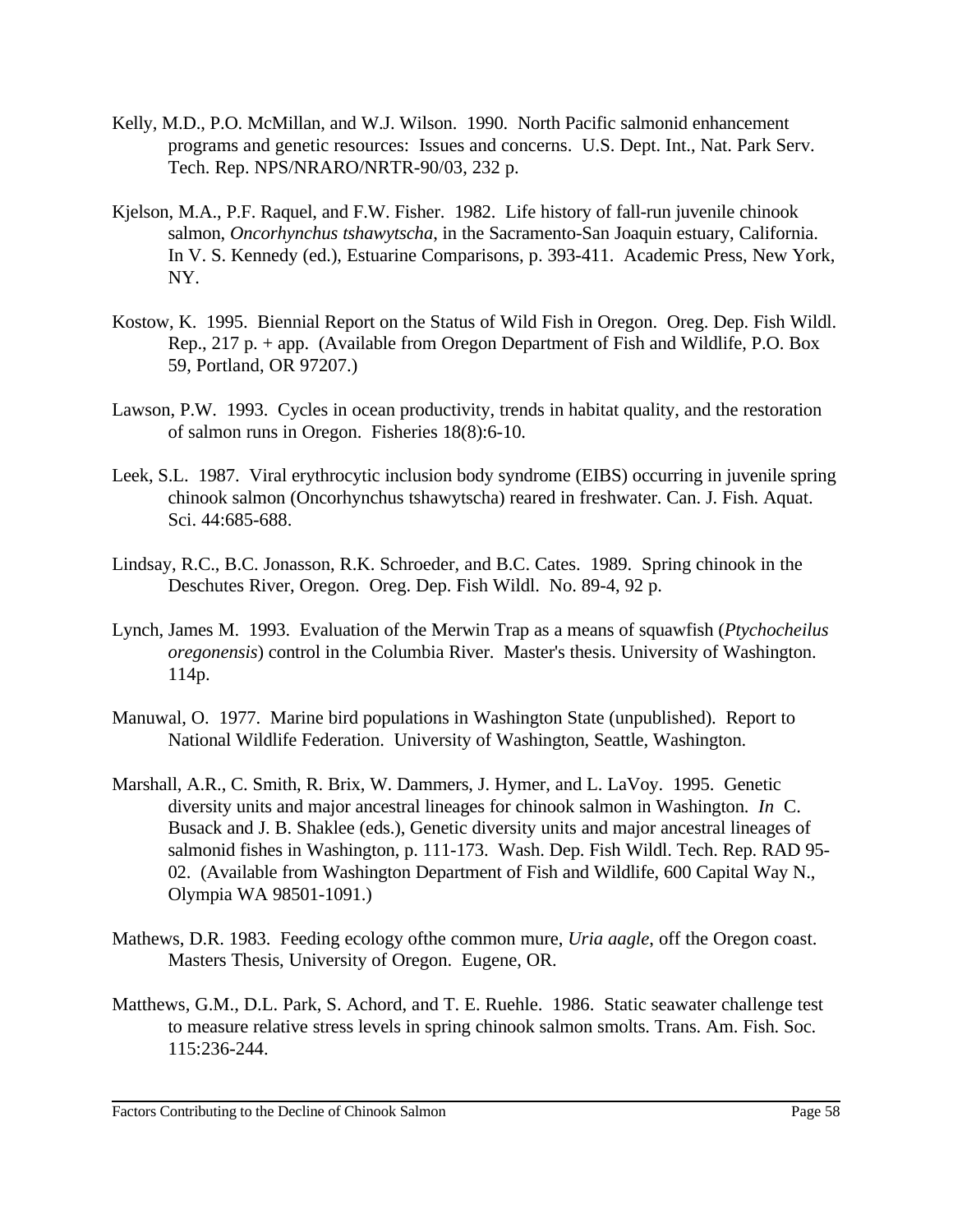- Matthews, G.M., and R.S. Waples. 1991. Status review for Snake River spring and summer chinook salmon. NOAA Tech. Memo. NMFS F/NWC-200, 75 p. (Available from Natl. Mar. Fish. Serv., Northwest Fisheries Science Center, Coastal Zone and Estuarine Studies Division, 2725 Montlake Blvd. E., Seattle, WA 98112-2097.)
- Maule, A.G., C.B. Schreck, C.S. Bradford, and B.A. Barton. 1988. Physiological effects of collecting and transporting emigrating juvenile chinook salmon past dams on the Columbia River. Trans. Am. Fish. Soc. 117:245-261.
- McGowan, J.A. 1986. The biogeography of pelagic ecosystems. Pelagic Biogeography. UNESCO Technical Papers in Marine Science 49:191-200.
- Mighetto, L., and W.J. Ebel. 1994. Saving the Salmon: a history of the U. S. Army Corps of Engineers' efforts to protect anadromous fish in the Columbia and Snake rivers. Historical Research Associates, Seattle, WA, 262 p. + app. (Available from Historical Research Associates Inc., 119 Pine St., Suite 207, Seattle, WA 98101.)
- Mitchell, W.T. 1987. Evaluation of the frequency and duration of exposure of downstream migrant chinook salmon to high water temperatures in the Sacramento River. Prepared for the California Department of Water Resources, DWR 563. D.W. Kelley and Associates, Newcastle, CA, 10 p.
- Myers, J.M., R.G. Kope, G.J. Bryant, D. Teel, L.J. Lierheimer, T.C. Wainwright, W.S. Grant, F.W. Waknitz, K. Neely, S.T. Lindley, and R.S. Waples. 1998. Status review of chinook salmon from Washington, Idaho, Oregon and California. U.S. Dept. Commer., NOAA Tech. Memo. NMFS-NWFSC-35. 433 p.
- National Marine Fisheries Service (NMFS). 1988. Marine mammal protection act of 1972. Annual report 1987/88. Washington, D.C., U.S. Dep. Comm.
- National Marine Fisheries Service. unpublished. Estimation of squawfish abundance in the forebay of Bonneville Dam first powerhouse in July and August, 1989. Interagency memo from Ben Sandford to John Williams, dated September 12, 1989.
- National Marine Fisheries Service (NMFS). 1991a. Policy of applying the definition of species under the Endangered Species Act to Pacific salmon. Federal Register [Docket No. 9120248-1255, 20 November 1991] 56(224):58612-58616.
- National Marine Fisheries Service (NMFS). 1991b. Factors for decline: A Supplement to the Notice of Determination for Snake River Spring/Summer Chinook Salmon under the Endangered Species Act. NMFS Protected Species Branch, Portland, OR.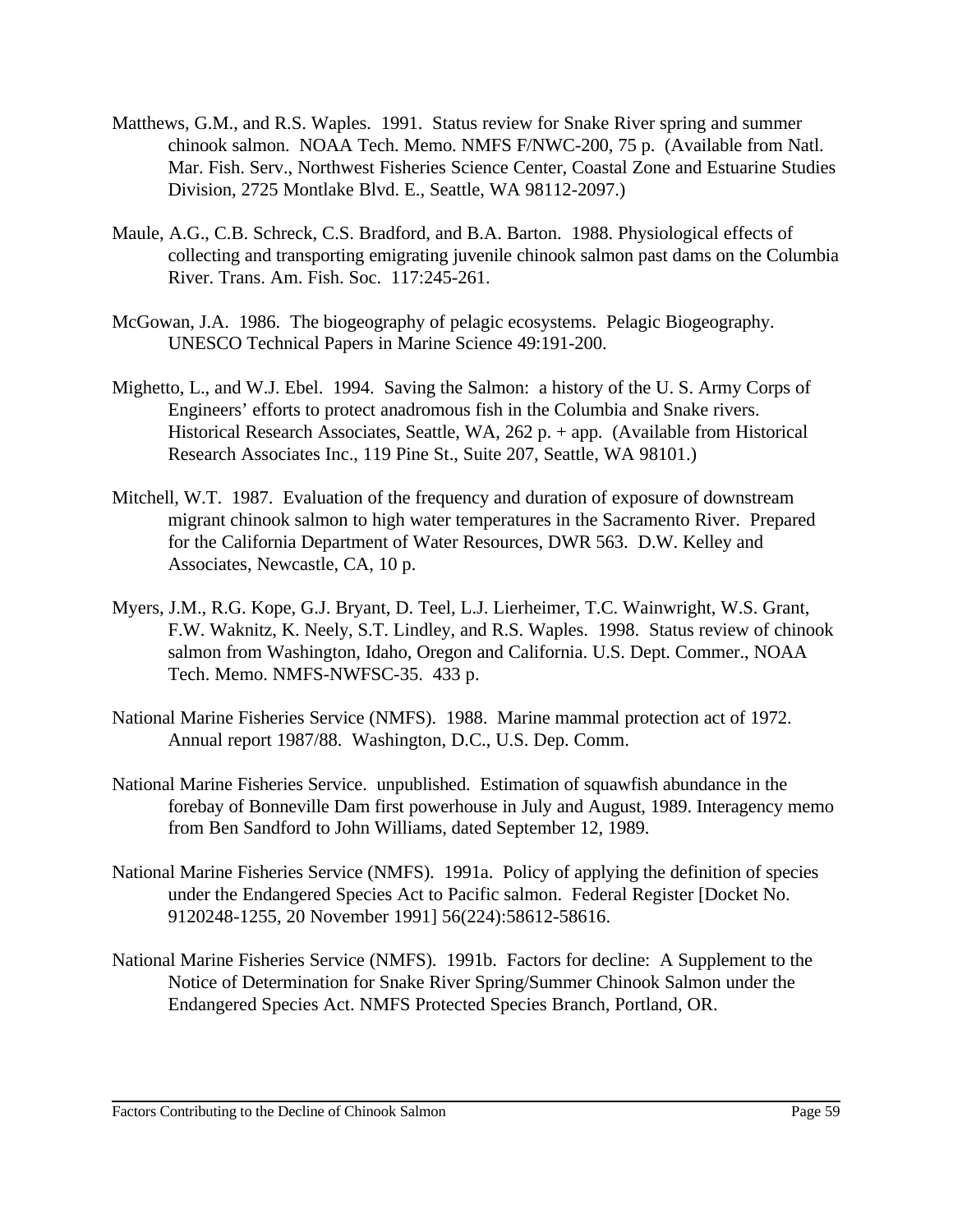- National Marine Fisheries Service (NMFS). 1996a. Factors for decline: A supplement to the Notice of Determination for West Coast Steelhead under the Endangered Species Act. NMFS Protected Species Branch, Portland, OR, 82 p. + app.
- National Marine Fisheries Service (NMFS). 1996b. Steelhead Conservation Measures: A Supplement to the Notice of Determination for West Coast Steelhead Under the Endangered Species Act. NMFS Protected Species Branch, Portland, OR.
- National Marine Fisheries Service (NMFS). 1997a. Coastal Coho Habitat Factors for Decline and Protective Efforts in Oregon. NMFS Habitat Conservation Division, Portland, OR (April 24, 1997).
- National Marine Fisheries Service (NMFS). 1997b. Investigations of Scientific Information on the Impacts of California Sea Lions and Pacific Harbor Seals on Salmonids and on the Coastal Ecosystems of Washington, Oregon, and California. U.S. Dep.Commer., NOAA Tech. Memo. NMFS-NWFSC-28, 172 p.
- Natural Resources Consultants (NRC). 1996. Artificial propagation of anadromous Pacific salmonids, 1950 to present. Chinook salmon. Contract report to U.S. Dept Comm., NOAA, NMFS, February 1996. Includes electronic database. (Available from Environmental and Technical Services Division, Natl. Mar. Fish. Serv., 525 N.E. Oregon St., Portland, OR 97232.)
- Nehlsen, W., J.E. Williams, and J.A. Lichatowich. 1991. Pacific salmon at the crossroads: Stocks at risk from California, Oregon, Idaho, and Washington. Fisheries 16(2):4-21.
- Nicholas, J. 1995. Status of Willamette spring-run chinook salmon relative to Federal Endangered Species Act. Report to the Natl. Mar. Fish. Serv. Oreg. Dep. Wildl., 44 p. (Available from Oregon Department of Fish and Wildlife, 2501 SW First Avenue, PO Box 59, Portland, OR 97207.)
- Nicholas, J.W., and D.G. Hankin. 1988. Chinook salmon populations in Oregon coastal river basins: Description of life histories and assessment of recent trends in run strengths. Oreg. Dep. Fish Wildl., Fish. Div. Info. Rep., No. 88-1, 359 p.
- Nickelson, T.E. 1986. Influences of upwelling, ocean temperature, and smolt abundance on marine survival of coho salmon (Oncorhynchus kisutch) in the Oregon Production Area. Canadian Journal Fisheries Science 43:527-535.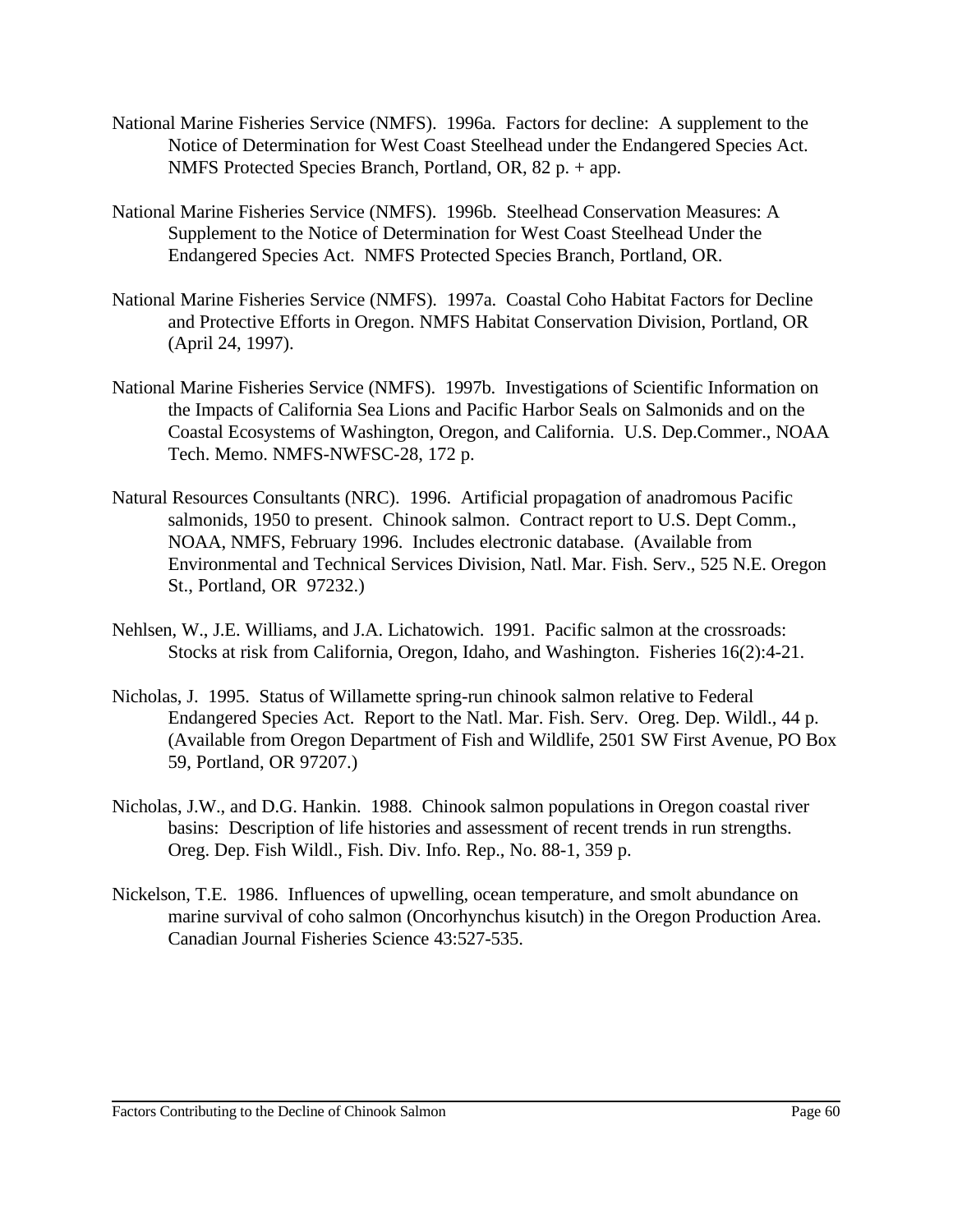- Olsen, E., P. Pierce, M. McLean, and K. Hatch. 1992. Stock Summary Reports for Columbia River Anadromous Salmonids Volume I: Oregon. U.S. Dep. Energy., Bonneville Power Administration. Project No. 88-108. (Available from Bonneville Power Administration, Division of Fish and Wildlife, Public Information Officer - PJ, P.O. Box 3621, Portland, OR 97208.)
- Oregon Department of Fish and Wildlife (ODFW). 1990. Effects of Lost Creek Dam on the distribution and time of chinook salmon spawning in the Rogue River upstream of Gold Ray Dam. Oreg. Dep. Fish Wildl., 39 p. (Available from Oregon Department of Fish and Wildlife, 2501 SW First Street, P.O. Box 59, Portland, OR 97207.)
- Oregon Department of Fish and Wildlife (ODFW). 1993. Oregon salmon and steelhead catch data, 1980-92. Oreg. Dep. Fish Wildl., Fish Div., 22 p.
- Pacific Fishery Management Council (PFMC). 1994. Klamath River fall chinook report: An assessment of the status of the Klamath River fall chinook stock as required under the salmon fishery management plan. Pacific Fishery Management Council,  $20 p. + app.$ (Available from Pacific Fishery Management Council, 2130 SW Fifth Avenue, Suite 224, Portland, OR 97201.)
- Pacific Fishery Management Council (PFMC). 1996a. Preseason report I: Stock abundance analysis for 1996 ocean salmon fisheries. Pacific Fishery Management Council, 50 p. + app. (Available from Pacific Fishery Management Council, 2130 SW Fifth Avenue, Suite 224, Portland, OR 97201.)
- Pacific Fishery Management Council (PFMC). 1996b. Review of the 1995 ocean salmon fisheries. Pacific Fishery Management Council, 115 p. + app. (Available from Pacific Fishery Management Council, 2130 SW Fifth Avenue, Suite 224, Portland, OR 97201.)
- Pacific Fishery Management Council (PFMC). 1997. Review of the 1996 ocean salmon fisheries. PFMC, 275 p. (Available from Pacific Fishery Management Council, 2130 SW Fifth Ave., Suite 224, Portland, OR 97201.)
- Pacific Salmon Commission (PSC). 1994. Pacific Salmon Commission Joint Chinook Technical Committee 1993 annual report. Pacific Salmon Commission. Report Chinook (94)-1, 121 p. + app. (Available from Pacific Salmon Commission, 600-1155 Robson St., Vancouver, B.C. V6E 1B5.)
- Palmisano, J.F. and V.W. Kaczynski. 1993. Oregon's wild salmon and steelhead trout: a review of the impact of management and environmental factors. Oregon Forest Industries Council, 328 p. (Available from Oregon Forest Resources Institute, 1440 SW Third Avenue, Suite 305, Portland, Oregon 97201.)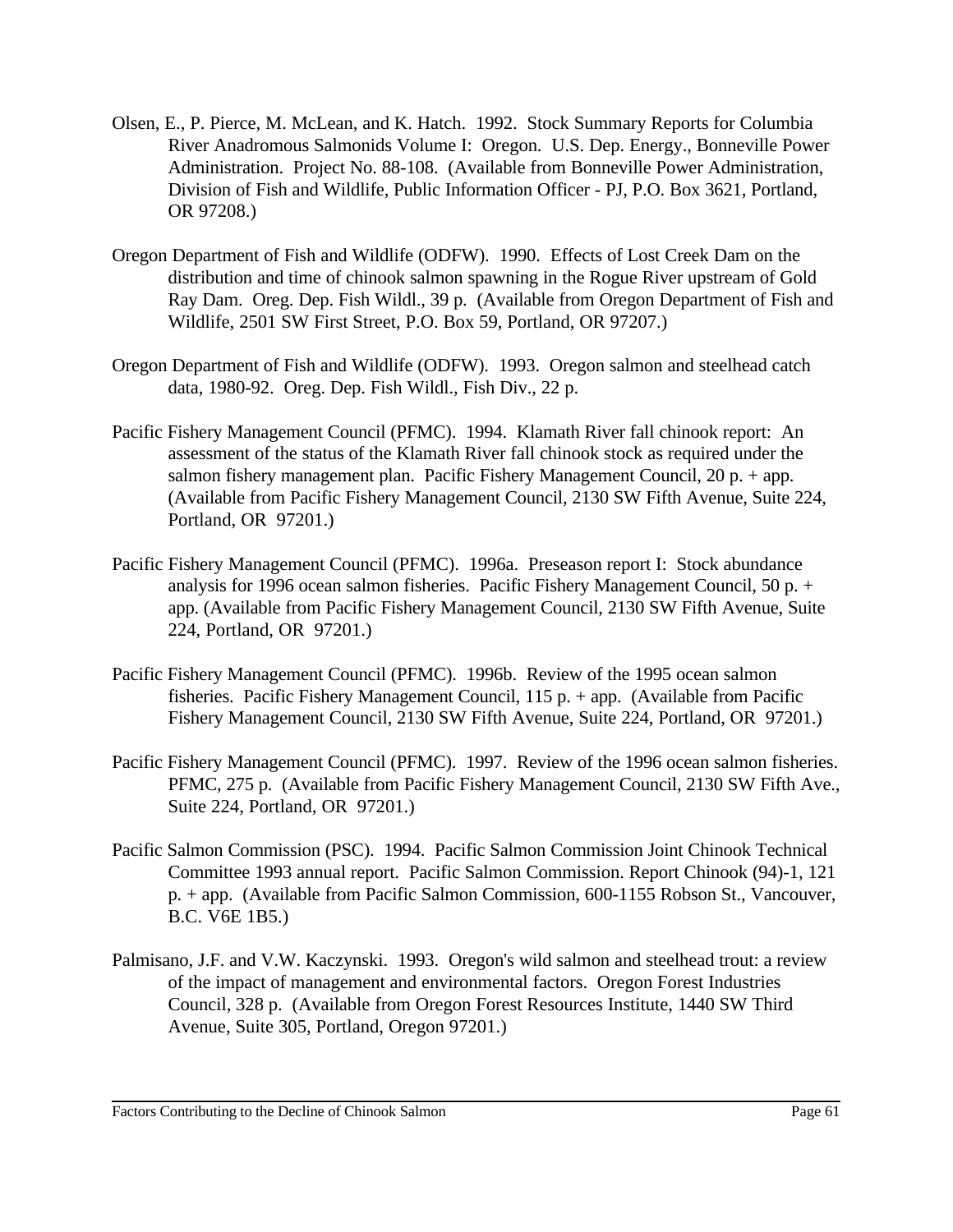- Pearcy, W.C. and J.P. Fisher. 1988. Migrations of coho salmon (*Oncorhynchus kisutch*) during their first summer in the ocean. Fishery Bulletin 86:173-195.
- Pearcy, W.C. 1991. Biology of the Transition Region. *In*: Wetherall (ed.) Biology, oceanography, and fisheries of the north Pacific Transition Zone and Subarctic Frontal Zone. NOAA Technical Report NMFS 105. U.S. Department of Commerce, NOAA, NMFS.
- Pearcy, W. 1992. Ocean ecology of North Pacific salmonids. Univ. Wash. Press, Seattle, WA.
- Poe, P.P. and B.E. Rieman (Eds.) 1988. Predation by resident fish on juvenile salmonids in John Day Reservoir, 1983-1986. Final Report, (Contracts DE-A179-82BP34796 and DE-A179-82BP35097) Bonneville Power Administration, Portland, Oregon.
- Reeves, G. H. 1985. Competition between redside shiners and steelhead trout in the Umpqua River, Oregon. Doctoral thesis, Oregon State University, Corvallis, Oregon.
- Reynolds, F.L., T.J. Mills, R. Benthin, and A. Low. 1993. Restoring central valley streams: A plan for action. Calif. Dep. Fish Game, Sacramento, CA, 184 p.
- Rich, W.H. 1920. Early history and seaward migration of chinook salmon in the Columbia and Sacramento Rivers. U.S. Bur. Fish., Bull. 37:74.
- Rieman, B.E., R.C. Beamsderfer, S. Vigg, and T.P. Poe. 1991. Estimated loss of juvenile salmonids to predation by northern squawfish, walleyes, and smallmouth bass in John Day Reservoir, Columbia River. Trans. Amer. Fish. Soc. 120:448-458.
- Roffe, T.J. and B.R. Mate. 1984. Abundance and feeding habits of pinnipeds in the Rogue River, Oregon. J. Wildl. Manage. 48(4): 1262-1274.
- Rogers, D.E. 1984. Trends in abundance of northeastern Pacific stocks of salmon. Pp. 100-127 In: W.G. Pearcy (ed.) The influence of ocean conditions on the production of salmonids in the North Pacific. Oregon State University, Corvallis, Oregon.
- Royer, T.C. 1989. Upper ocean temperature variability in the northeast Pacific Ocean: Is it an indicator of Global warming? Jour. Geophys. Res. 94:18175-18183.
- Rucker, Earp, and E. J. Ordall. 1953. Infectious diseases of Pacific salmon. Trans. Am. Fish. Soc. 83:297-312.
- Ruggerone, G. 1986. Consumption of migrating juvenile salmonids by gulls foraging below a Columbia River dam. Trans. Amer. Fish. Soc. 115:736-742.

Factors Contributing to the Decline of Chinook Salmon Page 62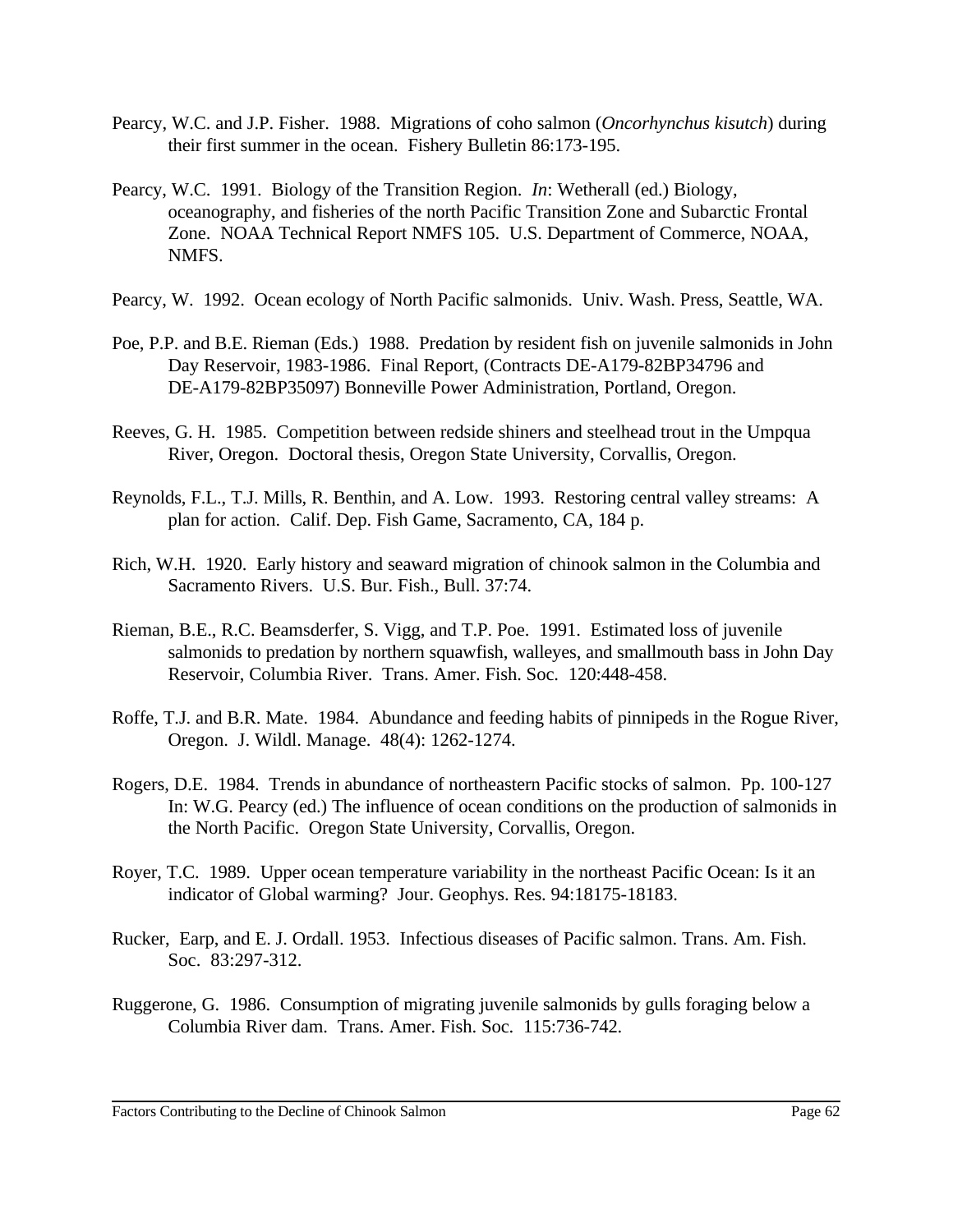- Rutter, C. 1904. Natural history of the quinnat salmon. Investigation on Sacramento River, 1896-1901. Bull. U.S. Fish Comm. 22: 65-141.
- Sanders, J.E., J.J. Long, C.K. Arakawa, J.L. Bartholomew, and J.S. Rohovec. 1992. Prevalence of *Renibacterium salmoninarum* among downstream-migrating salmonids in the Columbia River. *Journ. Aquat. Animal Health*. 4:72-75.
- Scarnecchia. 1981. Effects of streamflow and upwelling on yield of wild coho salmon (*Oncorhynchus kisutch*) in Oregon. Canadian Jour. Fish. Aquat. Sci. 38:471-475.
- Scheffer, T. H., and C.C. Sperry. 1931. Food Habits of the Pacific harbor seal, *Phoca Vitulina richardsi*. J. Mammal. 12(3):214-226.
- Schreck, C.B. 1987. Stress measurement. Pages 89-96 *In:* Improving hatchery effectiveness as related to smoltification, Proceedings of smolt workshop. Warm Springs, Oregon.
- Sedell, J.R., and J.L. Froggatt. 1984. Importance of streamside forests to large rivers: the isolation of the Willamette River, Oregon, U.S. from its flood plain by snagging and streamside forest removal. Int. Ver. Theo. Angew. Limnol. Verh. 22:1828-1834.
- Shepherd, J.G., J.G. Pope, and R.D. Cousens. 1984. Variations in fish stocks and hypotheses concerning their link to climate. Rapp. P.-V. Reun. Cons. Int. Explor. Mer. 36:15-26.
- Sigismondi, L.A. and L.J. Weaver. 1988. Changes in avoidance response time of juvenile chinook salmon exposed to multiple acute handling stresses. Trans. Amer. Fish. Soc. 117:196-201.
- Sims, C.W., W.W. Bentley, and R.C. Johnsen. 1978. Effects of power peaking operations on juvenile salmon and steelhead trout migrations - progress 1977. U.S. Dept. Commer., Natl. Oceanic Atmos. Admin., Natl. Mar. Fish. Serv., Northwest and Alaska Fish. Cent., Seattle, Wa. (Contract # DACW68-77-C-0025), 25 p. + appendices.
- Slater, D.W. 1963. Winter-run chinook salmon in the Sacramento River, California, with notes on water temperature requirements at spawning. Fish Wildlife Service Special Science Report Fisheries 461:9.
- Smith, C.J., and B. Sele. 1995. Stock assessment. *In* C. J. Smith and P. Wampler (eds.), Dungeness River Chinook Salmon Rebuilding Project Progress Report 1992-1993, p. 4- 14. (Available from Washington Dept. of Fish and Wildlife, 600 Capitol Way N., Olympia, WA, 98501-1091.)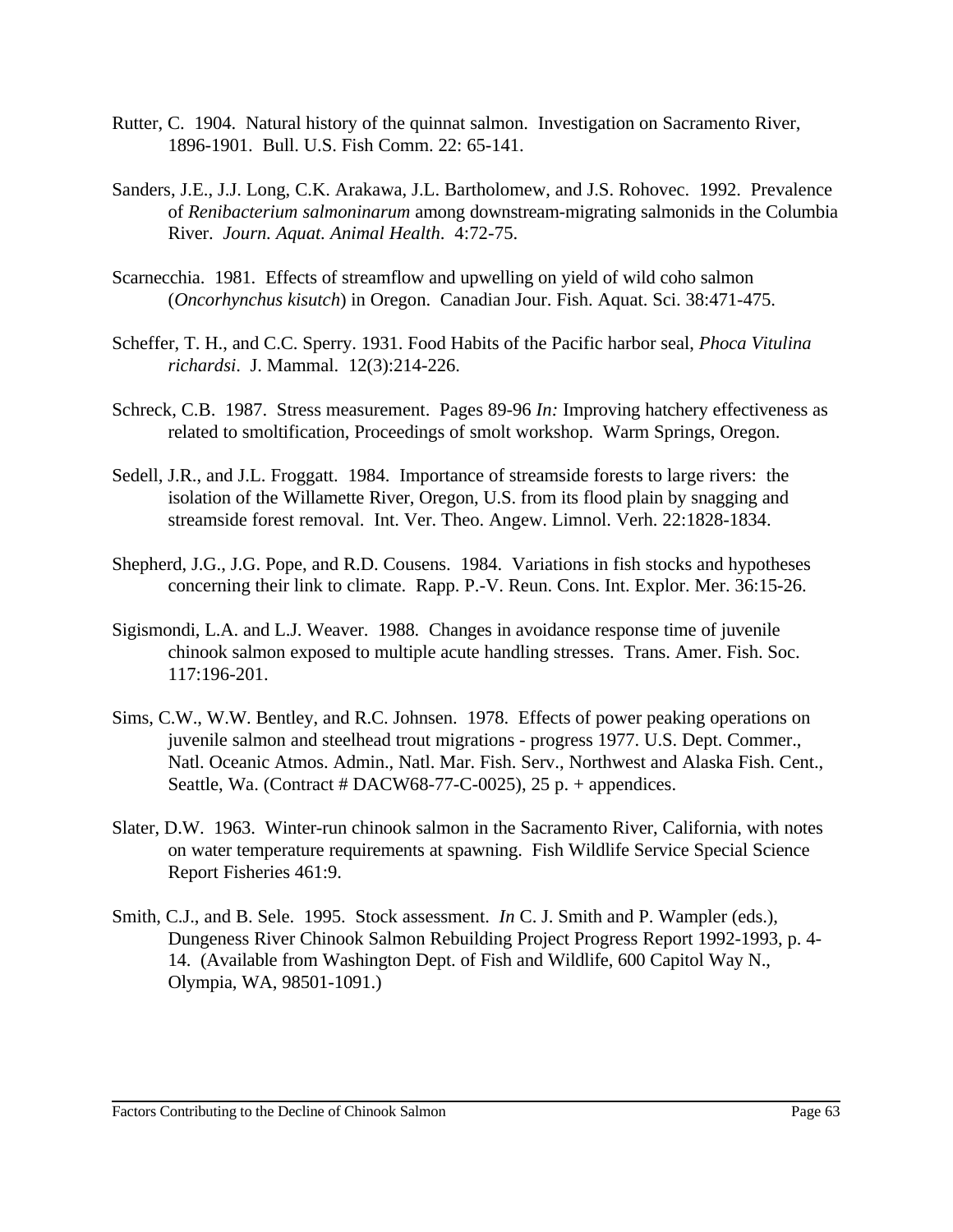- Smith, E.M. 1966. A study to identify the race of fall chinook whose spawning grounds will be inundated by the John Day Impoundment on the Columbia River. Fish Comm. Oreg. DA-45-164-CCIVENG-66-5, 53 p. (Available from U.S. Army Corps of Engineers, Walla Walla District.)
- Spence, B.C., G. A. Lomnicky, R. M. Hughes, and R.P. Novitzki. 1996. An Ecosystem Approach to Salmonid Conservation. TR-4501-96-6057. Man-Tech Environmental Research Services Corp., Corvallis, OR. (Available from the National Marine Fisheries Service, Portland, OR.)
- Tabata, S. 1984. Oceanographic factors influencing the distribution, migration, and survival of salmonids in the Northeast Pacific Ocean-a review. Pp. 87-99 *In*: W.G. Pearcy (ed.) The influence of ocean conditions on the production of salmonids in the North Pacific. Oregon State University Sea Grant Prog. Pub. ORESU-W-83-001.
- Theis, L., and K. Melcher. 1995. Oregon Lower Columbia River fall and winter chinook spawning ground surveys, 1948-1994. Oreg. Dep. Fish Wildl., 13 p. (Available from Oregon Department of Fish and Wildlife, 2501 SW First Ave., PO Box 59, Portland, OR 97207.)
- Trenberth, K.E. 1990. Recent observed interdecadal climate changes in the Northern Hemisphere. Bull. Am. Meteor. Soc. 71:988-992.
- Trenberth, K.E. and J.W. Hurrell. 1993. Decadal coupled atmospheric-ocean variations in the North Pacific. Proceedings of the Int. Symp. on Climate Change and North. Fish. Pop., September 1992. Dept. Fish. and Oceans, Canada.
- U.S. Fish and Wildlife Service (USFWS). 1996. Documents submitted to the ESA Administrative Record for west coast chinook salmon by S. Hamelberg, April 1996. (Available from Environmental and Technical Services Division, Natl. Mar. Fish. Serv., 525 N.E. Oregon St., Suite 500, Portland, OR 97232.)
- Uremovich, B.L., S.P. Cramer, C.F. Willis, and C.O. Junge. 1980. Passage of juvenile salmonids through the ice-trash sluiceway and squawfish predation at Bonneville Dam, 1980. Oregon Dept. of Fish and Wildlife, Annual Prog. Rept. 46p.
- Vernon, E.H. 1958. An examination of factors affecting the abundance of pink salmon in the Fraser River. Int. Pac. Salmon Fish. Comm., Progress Report. 49p.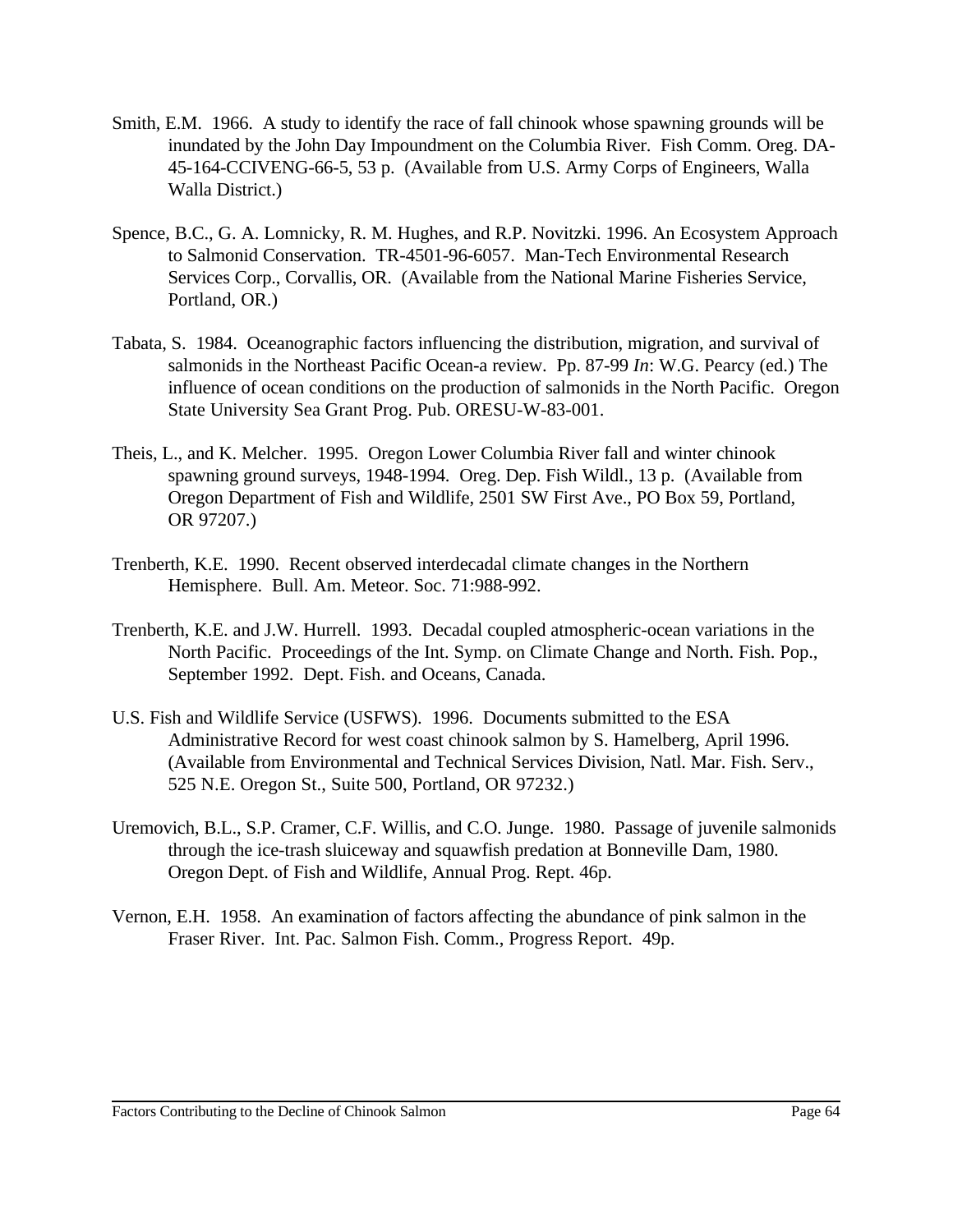- Waknitz, F.W., G.M. Matthews, T. Wainwright, and G.A. Winans. 1995. Status review for Mid-Columbia River summer chinook salmon. NOAA Tech. Mem. NMFS-NWFSC-22, 80 p. (Available from Natl. Mar. Fish. Serv., Northwest Fisheries Science Center, Coastal Zone and Estuarine Studies Division, 2725 Montlake Blvd. E., Seattle, WA 98112-2097.)
- Waples, R.S. 1991a. Pacific salmon, *Oncorhynchus* spp., and the definition of "species" under the Endangered Species Act. Marine Fisheries Review 53:11-22.
- Waples, R.S. 1991b. Genetic interactions between hatchery and wild salmonids: Lessons from the Pacific Northwest. Can.J.Fish.Aquat.Sci. 48 (Suppl. 1):124-133.
- Waples, R.S., J. Robert, P. Jones, B.R. Beckman, and G.A. Swan. 1991. Status review for Snake River fall chinook salmon. NOAA Tech. Memo. NMFS F/NWC-201, 73 p. (Natl. Mar. Fish. Serv., Northwest Fisheries Science Center, Coastal Zone and Estuarine Studies Division, 2725 Montlake Blvd. E., Seattle, WA 98112-2097.)
- Ward, M.B. 1993. The physical dynamics of the Subarctic Front of the North Pacific Ocean and its relation to salmon (*Oncorhynchus spp*.) production. M.S. thesis, University of Washington, Seattle, WA. 109p. + appendix.
- Washington Department of Fisheries (WDF). 1991. Revised stock transfer guidelines. Memo, 28 May 1991, Salmon Culture Division Olympia, WA, 10 p.
- Washington Department of Fisheries (WDF), Washington Department of Wildlife (WDW), and Western Washington Treaty Indian Tribes (WWTIT). 1993. 1992 Washington State salmon and steelhead stock inventory (SASSI). Wash. Dep. Fish Wildl., Olympia, 212 p. + 5 regional volumes. (Available from Washington Department of Fish and Wildlife, 600 Capitol Way N., Olympia, WA 98501-1091.)
- Washington Department of Fish and Wildlife (WDFW), and Oregon Department of Fish and Wildlife (ODFW). 1994. Status report: Columbia River fish runs and fisheries 1938- 1993. Wash. Dep. Fish Wildl., Oreg. Dep. Fish and Wildl., 271 p.
- Watson, B.D. 1996. Personal Communication. Yakama Fisheries Project. 771 Pence Road, Yakima, WA 98902. February, 1996.
- Wertheimer, A.C., and J.R. Winton. 1982. Differences in susceptibility among three stocks of chinook salmon, *Oncorhynchus tshawytscha*, to two isolates of infectious hematopoietic necrosis virus. NMFS Tech. Rep. 22, 11 p. (Available from Northwest and Alaska Fisheries Center Auke Bay Laboratory, Natl. Mar. Fish. Serv., NOAA, P.O. Box 155, Auke Bay, AK, 99821.)

Wickett, W.P. 1967. Ekman transport and zooplankton concentration in the North Pacific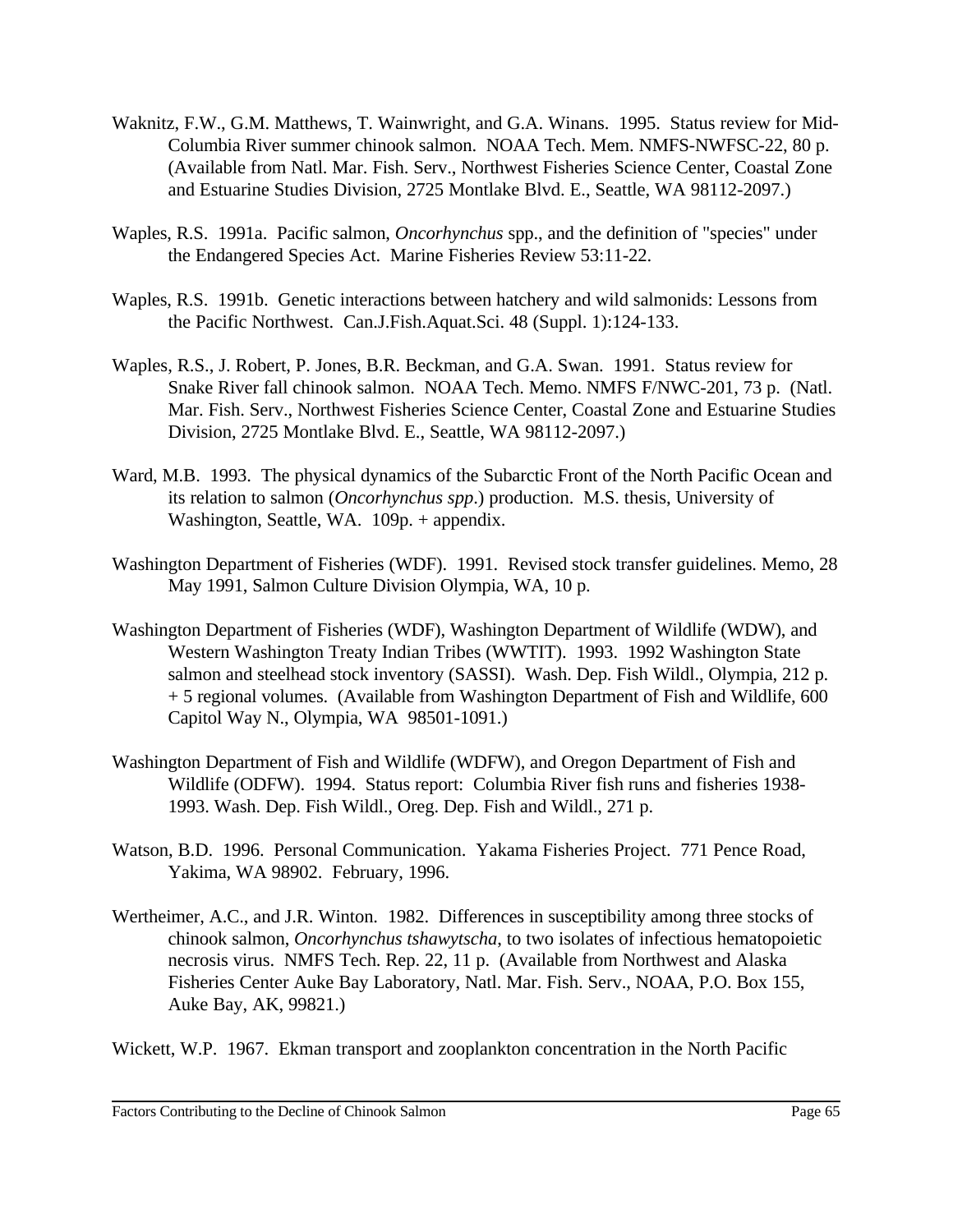Ocean. J. Fish. Res. Bd. Can. 24:581-594.

- Willis, C.F., S.P. Cramer, D. Cramer, M. Smith, T. Downey, and R. Montagne. 1995. Status of Willamette River spring chinook salmon in regards to the Federal Endangered Species Act. Part 1. Portland General Electric Company and Eugene Water and Electric Board, 74 p. (Available from S.P. Cramer & Associates, Inc. 300 S.E. Arrow Creek Lane, Gresham, OR 97080.)
- Wixom, L.H., J. Pisciotto, and C. Lake. 1995. Final performance report as required by Federal Aid in Sport Fish Restoration Act, Inland and Anadromous Sport Fish Management and Research. Federal Aid Project F-51-R. Project 27. Sacramento River Systems Sport Fish Catch, 76 p.
- Wood, C. 1987. Predation of juvenile Pacific salmon by the common merganser (*Mergus merganser*) on Eastern Vancouver Island. I: Predation during the seaward migration. Canadian J. Fish. Aqua. Sci. 44:941-949.
- Wood, J.W. 1979. Diseases of Pacific salmon their prevention and treatment. State of Washington Department of Fisheries, Hatchery Division. 82 p.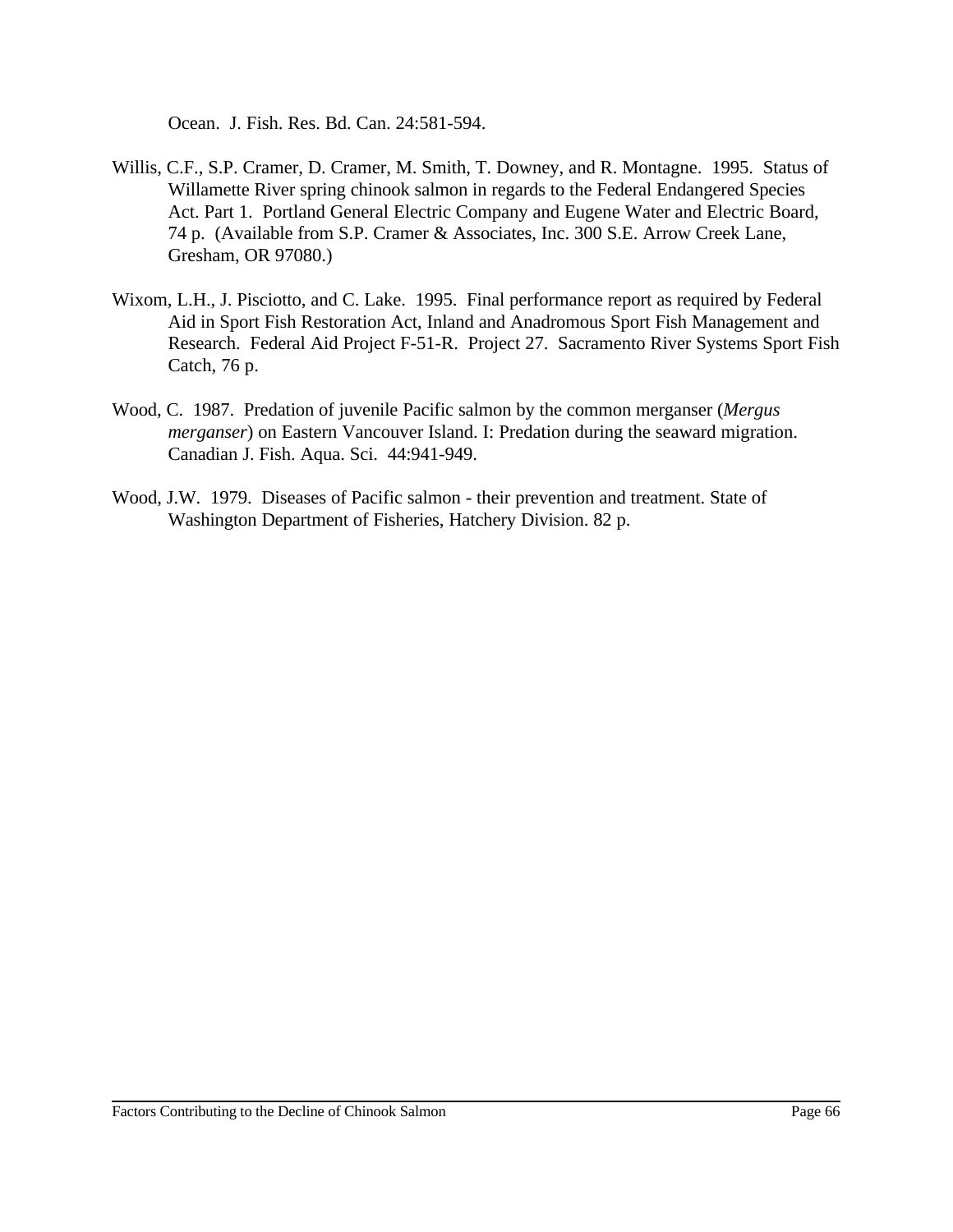| <b>Name of ESU</b>                            | <b>Geographic Range of ESU</b>                                                                                                                                                                                                                                                                                                                       | <b>Factors Affecting ESU</b>                                                                                                                                                                                    |
|-----------------------------------------------|------------------------------------------------------------------------------------------------------------------------------------------------------------------------------------------------------------------------------------------------------------------------------------------------------------------------------------------------------|-----------------------------------------------------------------------------------------------------------------------------------------------------------------------------------------------------------------|
| 1) Sacramento River Winter-run                | Sacramento River, CA                                                                                                                                                                                                                                                                                                                                 | · Water diversion\extraction<br>$\bullet$ Mining<br>• Agriculture<br>· Urbanization<br>·Habitat blockages<br>·Hydropower development<br>• Hatchery introgression                                                |
| 2) Central Valley Spring-run                  | Sacramento River, CA and<br>San Joaquin River, CA.                                                                                                                                                                                                                                                                                                   | · Water diversion\extraction<br>$\bullet$ Mining<br>• Agriculture<br>· Urbanization<br>·Habitat blockages<br>$\bullet$ Harvest<br>·Hydropower development<br>·Hatchery introgression                            |
| 3) Central Valley Fall-run                    | Sacramento River, CA and<br>San Joaquin River, CA.                                                                                                                                                                                                                                                                                                   | • Water diversion\extraction<br>$\bullet$ Mining<br>• Agriculture<br>· Urbanization<br>·Habitat blockages<br>$\bullet$ Harvest<br>·Hydropower development<br>·Hatchery introgression                            |
| 4) Southern Oregon and Coastal<br>California  | Cape Blanco, OR south of the Elk River,<br>including the Rogue, Pistol, Chetco, and<br>Winchuck Rivers, OR, and including the<br>Smith River, Redwood Creek, Humboldt<br>County streams, Eel River, to Russian<br>River, CA to drainages north of San<br>Francisco and San Pablo Bays, CA;<br>excluded is the Sacramento/San Joaquin<br>River Basin. | ·Historic Flooding<br>• Predation<br>· Water diversion\extraction<br>·Habitat blockages<br>$\bullet$ Poaching<br>$\bullet$ Logging<br>• Agriculture<br>$\bullet$ Mining<br>• Hatchery introgression<br>·Harvest |
| 5) Upper Klamath and Trinity<br><b>Rivers</b> | Upstream of the confluence of the<br>Klamath and Trinity Rivers, to the<br>uppermost accessible reaches of the<br>Klamath and Trinity Rivers in CA.                                                                                                                                                                                                  | • Hatchery introgression<br>•Logging<br>· Water diversion\extraction<br>·Habitat blockages<br>• Poaching<br>• Agriculture<br>• Hydropower development<br>·Historic flooding<br>$\bullet$ Mining                 |

**Table 1. Summary of Factors Affecting Each Chinook Salmon ESU**

# **Table 1. Summary of Factors Affecting Each Chinook Salmon ESU (continued)**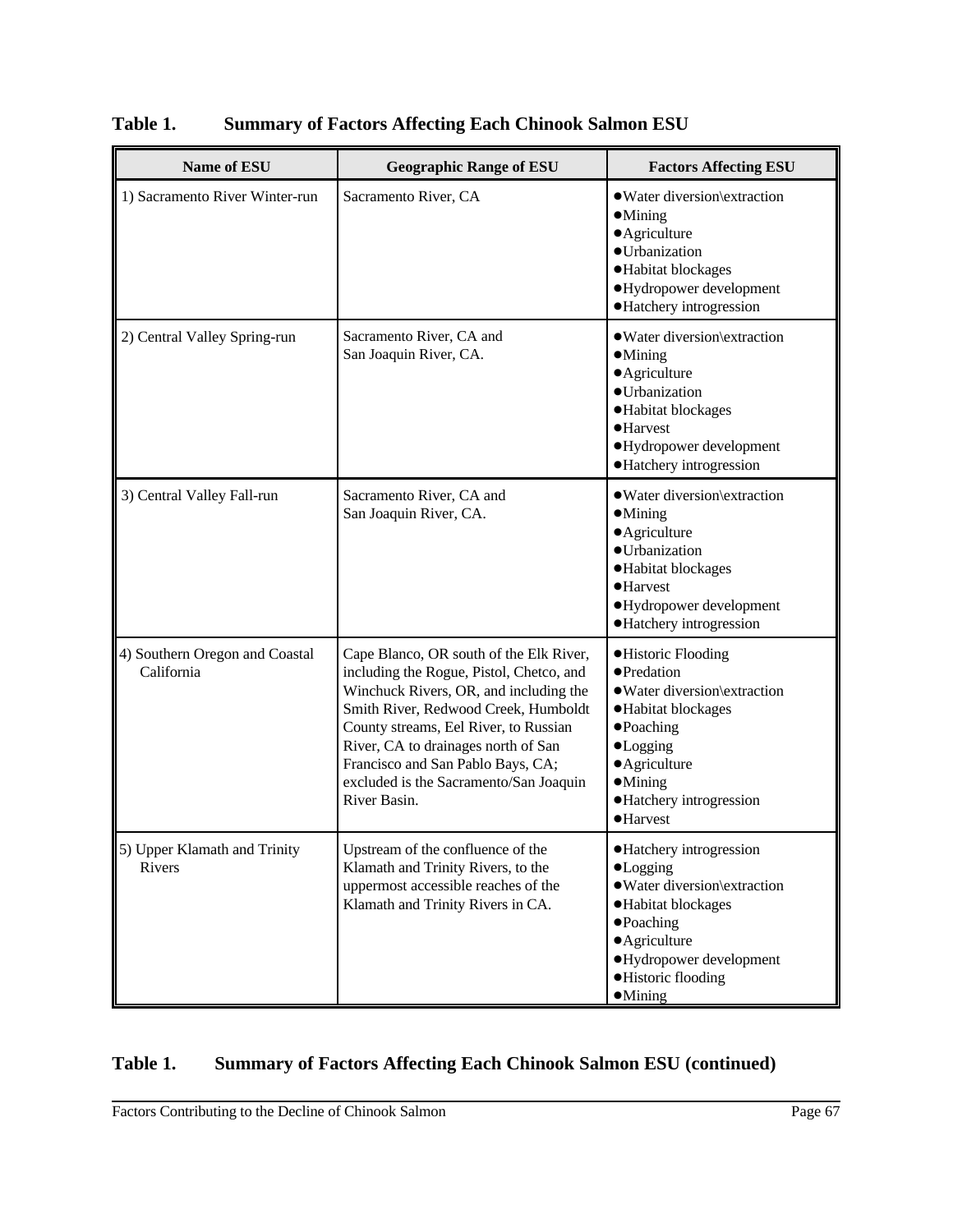| <b>Name of ESU</b>         | <b>Geographic Range of ESU</b>                                                                                                             | <b>Factors Affecting ESU</b>                                                                                                                                                |
|----------------------------|--------------------------------------------------------------------------------------------------------------------------------------------|-----------------------------------------------------------------------------------------------------------------------------------------------------------------------------|
| 6) Oregon Coast            | Oregon coast north of Cape Blanco, OR<br>excluding Columbia River tributaries.                                                             | $\bullet$ Logging<br>·Hatchery introgression<br>• Agriculture<br>·Minor habitat blockages<br>·Historic flooding<br>$\bullet$ Harvest                                        |
| 7) Washington Coast        | Mouth of Columbia River, north to<br>Olympic Peninsula, and Strait of Juan De<br>Fuca east to Elwha River, WA.                             | • Hatchery introgression<br>$\bullet$ Logging<br>• Agriculture<br>·Minor habitat blockages<br>·Harvest<br>·Hydropower<br>·Predation                                         |
| 8) Puget Sound             | Strait of Juan De Fuca east of Elwha<br>River, Puget Sound, and Hood Canal,<br>WA.                                                         | ·Habitat blockages<br>• Hatchery introgression<br>· Urbanization<br>$\bullet$ Logging<br>·Hydropower development<br>$\bullet$ Harvest<br>· Flood control and flow effects   |
| 9) Lower Columbia River    | Mouth of the Columbia River eastward<br>including tributaries downstream of<br>Willamette Falls, OR and west of the<br>Klickitat River, WA | • Hatchery introgression<br>·Habitat blockages<br>$\bullet$ Logging<br><b>• Eruption of Mt. Saint Helens</b><br>·Hydropower development<br>• Predation<br>$\bullet$ Harvest |
| 10) Upper Willamette River | Willamette River, OR, from Willamette<br>Falls upstream                                                                                    | ·Habitat blockages<br>• Hatchery introgression<br>· Urbanization<br>$\bullet$ Logging<br>·Hydropower development<br>$\bullet$ Harvest                                       |

# **Table 1. Summary of Factors Affecting Each Chinook Salmon ESU (continued)**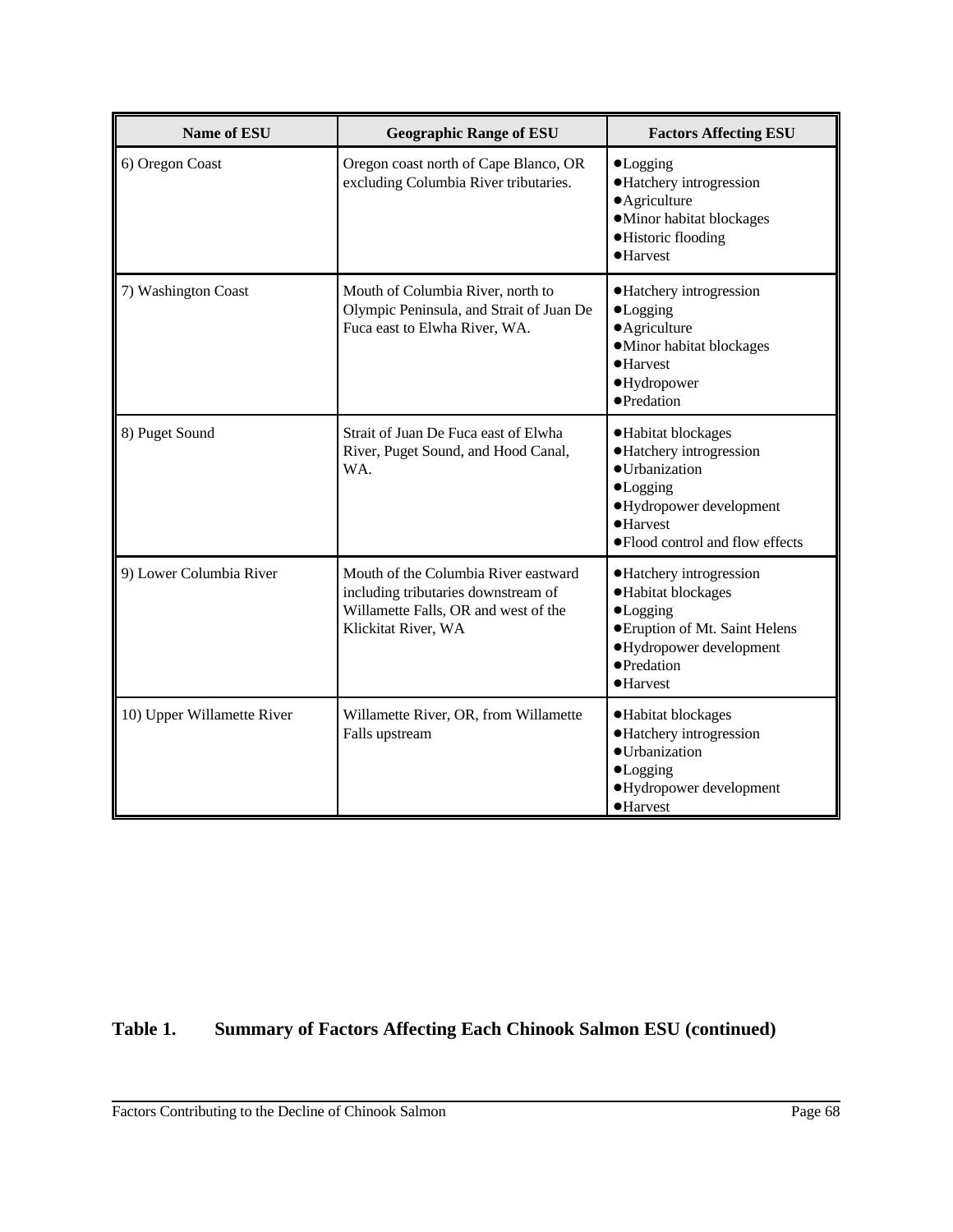| <b>Name of ESU</b>                          | <b>Geographic Range of ESU</b>                                                                                                                                                                                                                                                                                          | <b>Factors Affecting ESU</b>                                                                                                                                                             |
|---------------------------------------------|-------------------------------------------------------------------------------------------------------------------------------------------------------------------------------------------------------------------------------------------------------------------------------------------------------------------------|------------------------------------------------------------------------------------------------------------------------------------------------------------------------------------------|
| 11) Mid-Columbia River Spring-<br>run       | Site of former Celilo Falls, upstream to the<br>Yakima River, WA exclusive of the Snake<br>River                                                                                                                                                                                                                        | • Water diversion\extraction<br>·Hydropower development<br>· Agriculture<br>·Hatchery introgression<br>• Predation<br>$\bullet$ Harvest                                                  |
| 12) Upper Columbia River<br>Summer/Fall-run | The Columbia River upstream of its<br>confluence with the Snake River, WA<br>including the Yakima River, Hanford<br>Reach, and                                                                                                                                                                                          | · Water diversion\extraction<br>·Hydropower development<br>• Agriculture<br>·Hatchery introgression<br>• Predation<br>$\bullet$ Harvest                                                  |
| 13) Upper Columbia River<br>Spring-run      | The Columbia River upstream of Rock<br>Island Dam.                                                                                                                                                                                                                                                                      | · Water diversion\extraction<br>·Hydropower development<br>• Agriculture<br>·Hatchery introgression                                                                                      |
| 14) Snake River Fall-run                    | The Columbia River upstream of the<br>Dalles Dam, including the Deschutes,<br>John Day, Umatilla and Walla Rivers; the<br>Snake River from its confluence with the<br>Columbia River, upstream to hells Canyon<br>Dam, the Clearwater River to its<br>confluence with Lobo Creek, ID; to the<br>Lower Salmon River, ID. | $\bullet$ Logging<br>• Agriculture<br>·Hydropower development<br>· Water diversion\extraction<br>• Hatchery introgression<br>·Habitat blockages<br>$\bullet$ Mining<br>$\bullet$ Harvest |
| 15) Snake River Spring/Summer-<br>run       | Snake River, WA, upstream from<br>confluence with Columbia River, Snake<br>and Salmon Rivers, ID                                                                                                                                                                                                                        | $\bullet$ Logging<br>· Agriculture<br>·Hydropower development<br>· Water diversion\extraction<br>• Hatchery introgression<br>·Habitat blockages<br>$\bullet$ Mining<br>·Harvest          |